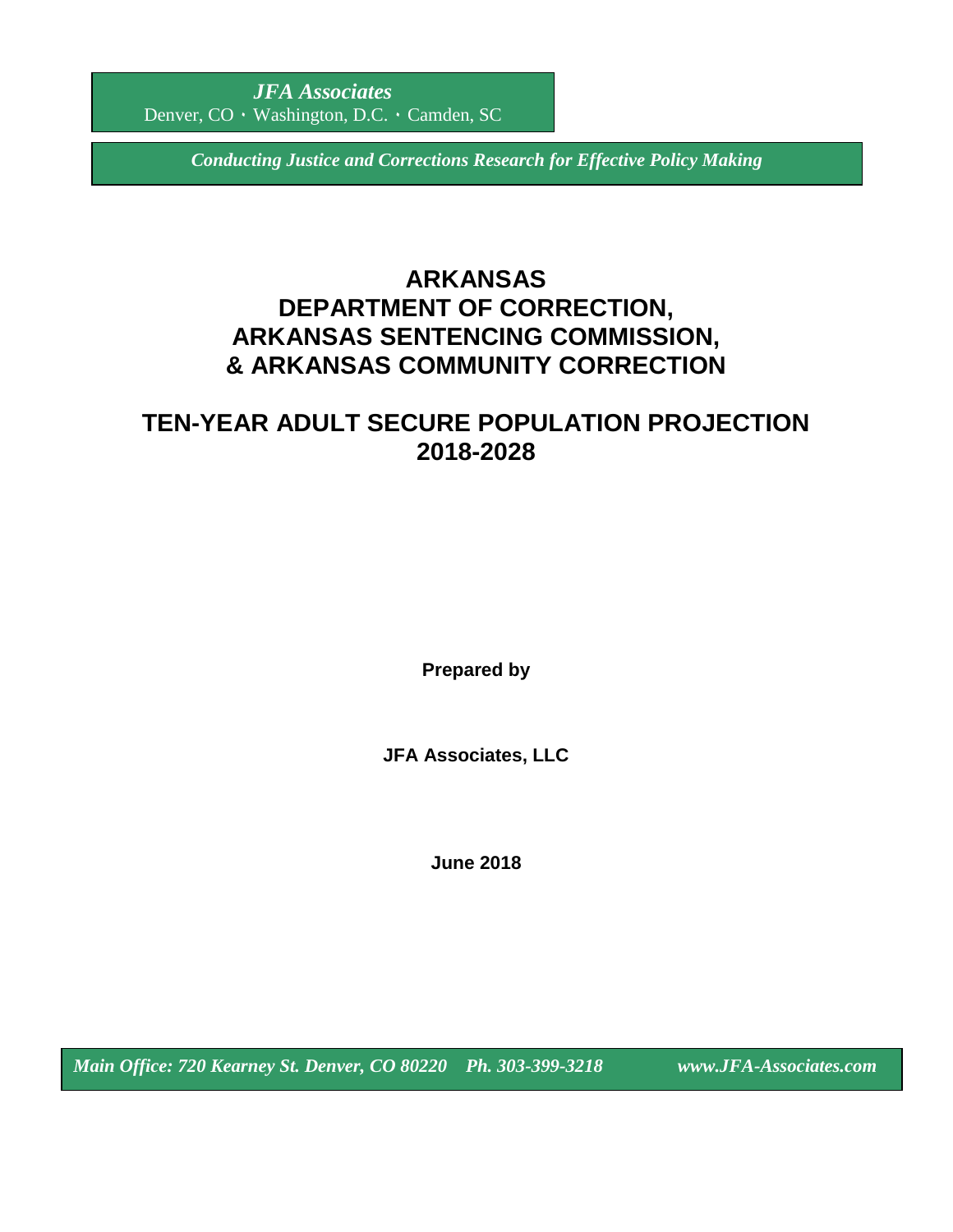# **EXECUTIVE SUMMARY**

# *External Trends Impacting the Arkansas Prison Population*

- 1. The Arkansas resident population and its "at-risk" population (males ages 18-35) have seen little to no growth in the past 10 years. The total resident population is projected to have minimal growth through 2025.
- 2. While reported crime in Arkansas has fallen 16.6 percent overall between 2006 and 2016 (the most recent years data is available), violent crimes per 100,000 residents have risen three years in a row (2014-2016).

# *Internal Trends Impacting the Arkansas Prison Population*

- 3. The number of persons admitted to the Arkansas Department of Correction (ADC) in 2017 fell by 13.3 percent when compared to 2016. This is the most significant one year decrease since 2012.
- 4. The drop in admissions in 2017 was the result of:
	- a. A 6.5 percent decrease in new commitments from court as compared to 2016 counts;
	- b. A 41.9 percent decrease in technical parole violations to the ADC as compared to 2016 counts.
- 5. The decrease in technical parole violator admissions is attributed to a large decrease in both average monthly waivers to the ADC by the Arkansas Parole Board and a decrease in the average monthly total returns to the ADC by the Board across every quarter in 2017 when compared to 2016.
- 6. It should be noted that even with the drops in 2017 parole violator admissions, the totals are still higher than 2013 counts.
- 7. Average sentences for new commitments across all seriousness levels have remained stable in recent years.
- 8. The average length of stay in prison across all seriousness levels has also remained stable in recent years.
- 9. The number of EPA releases in 2017 were 13.4 percent lower than EPA releases in 2016.
- 10.The number of persons held by the ADC beyond their transfer eligibility date and the average time they are held has remained static through 2016 and 2017.
- 11.The decline in the number of persons admitted to prison in 2017 was outpaced by a larger decline in releases. The decrease in releases from the ADC in 2017 was directly related to the decrease in admissions of technical parole violators. Because of this, the ADC population grew by 3.1 percent between year-end 2016 and year-end 2017.

# *2018-2028 Prison Population Projections*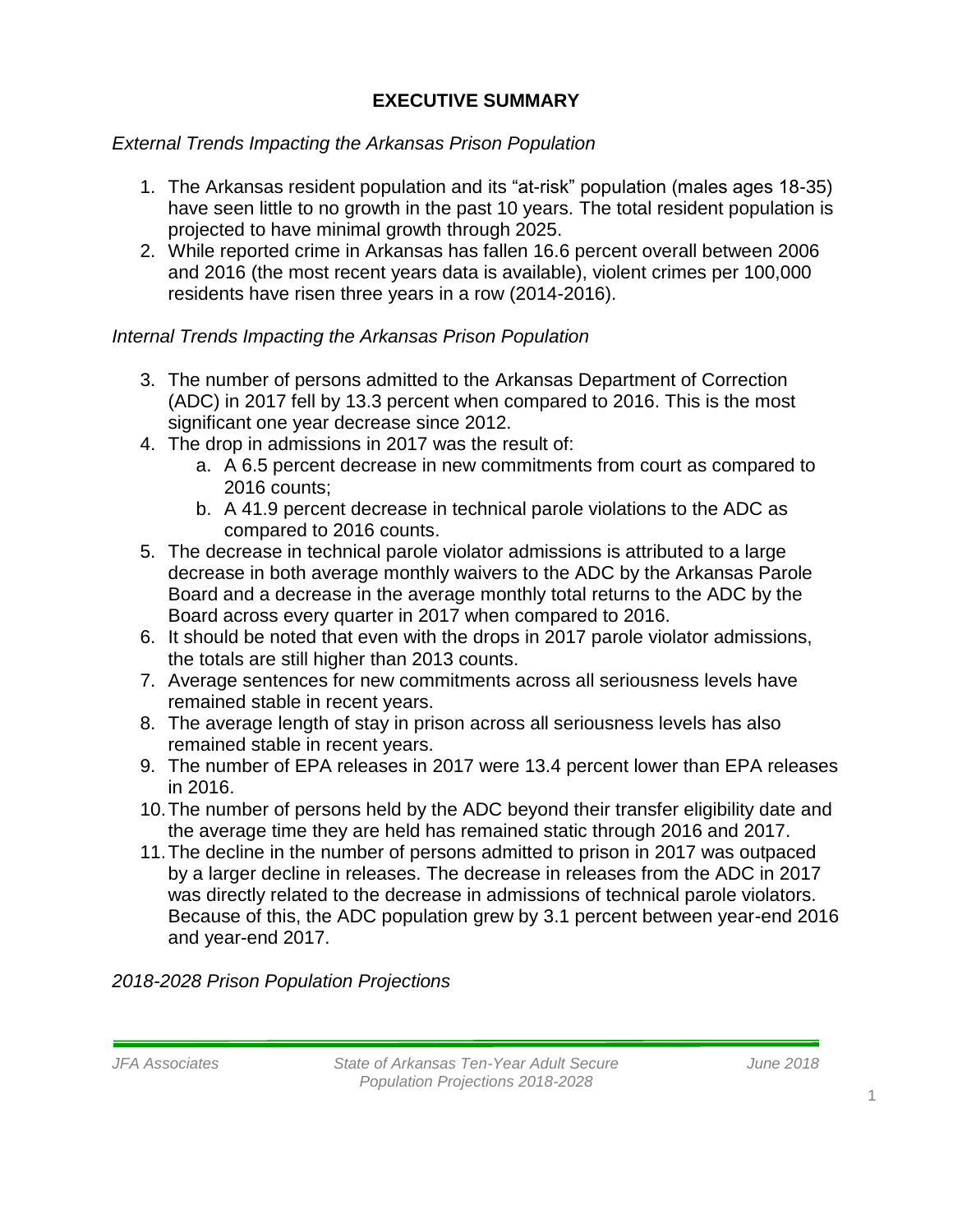- 12.At the end of December 2028, 19,947 offenders are projected to be housed by the Arkansas Department of Correction.
- 13.At the end of 2017, the inmate prison population was 18,078. Under the baseline projection, the population is projected to increase to 18,286 inmates at the end of 2018 and to 19,126 in 2023. The projected growth represents average annual increases of 0.9 percent per year through the year 2028.
- 14.Under the baseline projections, the male inmate population is projected to grow an average of 0.9 percent between 2018 and 2028 while the female inmate population is projected to grow by an average of 1.1 percent per year through 2028.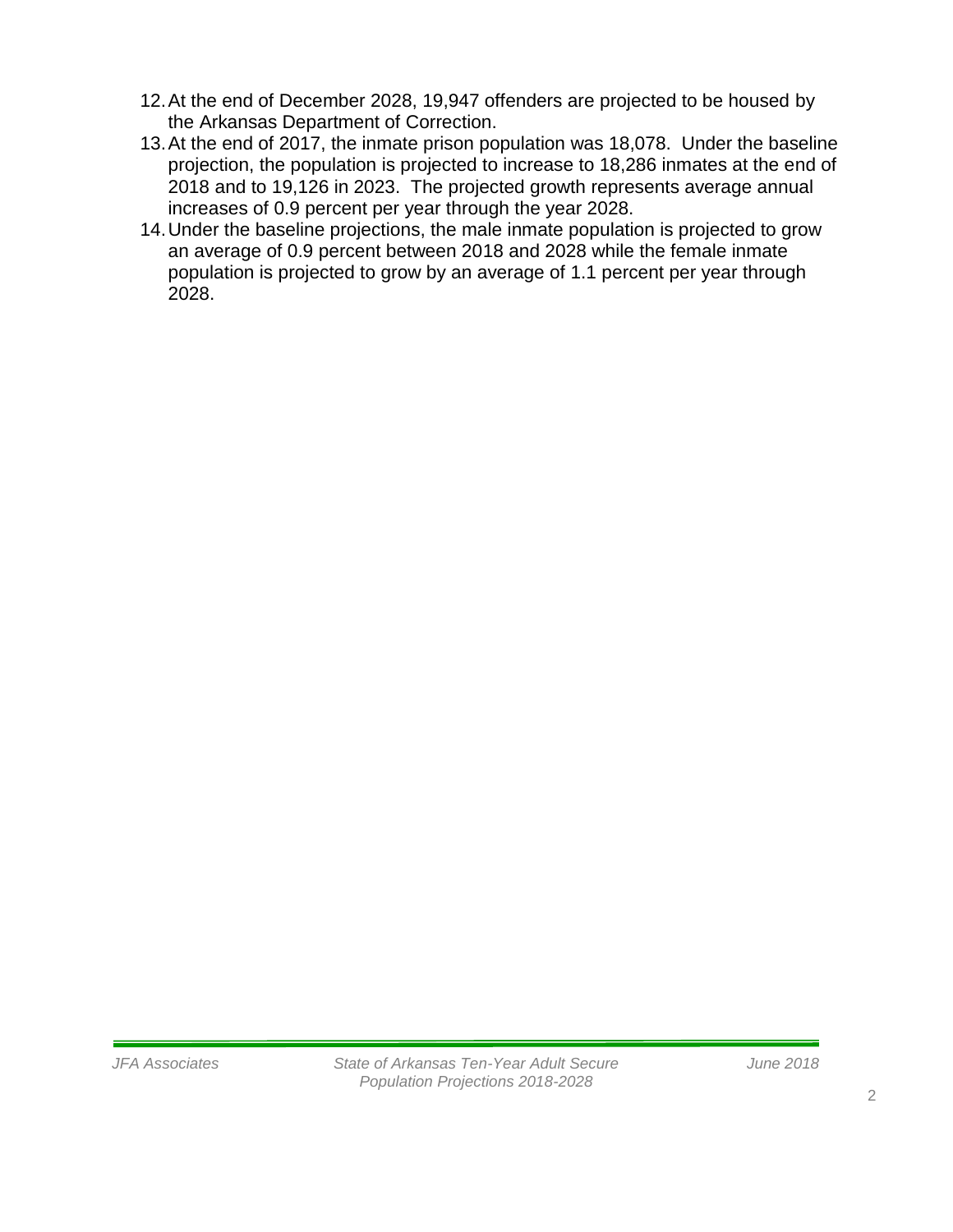# **TABLE OF CONTENTS**

| New Commitment Sentence Length Comparison 2012-201739 |  |
|-------------------------------------------------------|--|
|                                                       |  |
|                                                       |  |
|                                                       |  |
|                                                       |  |

3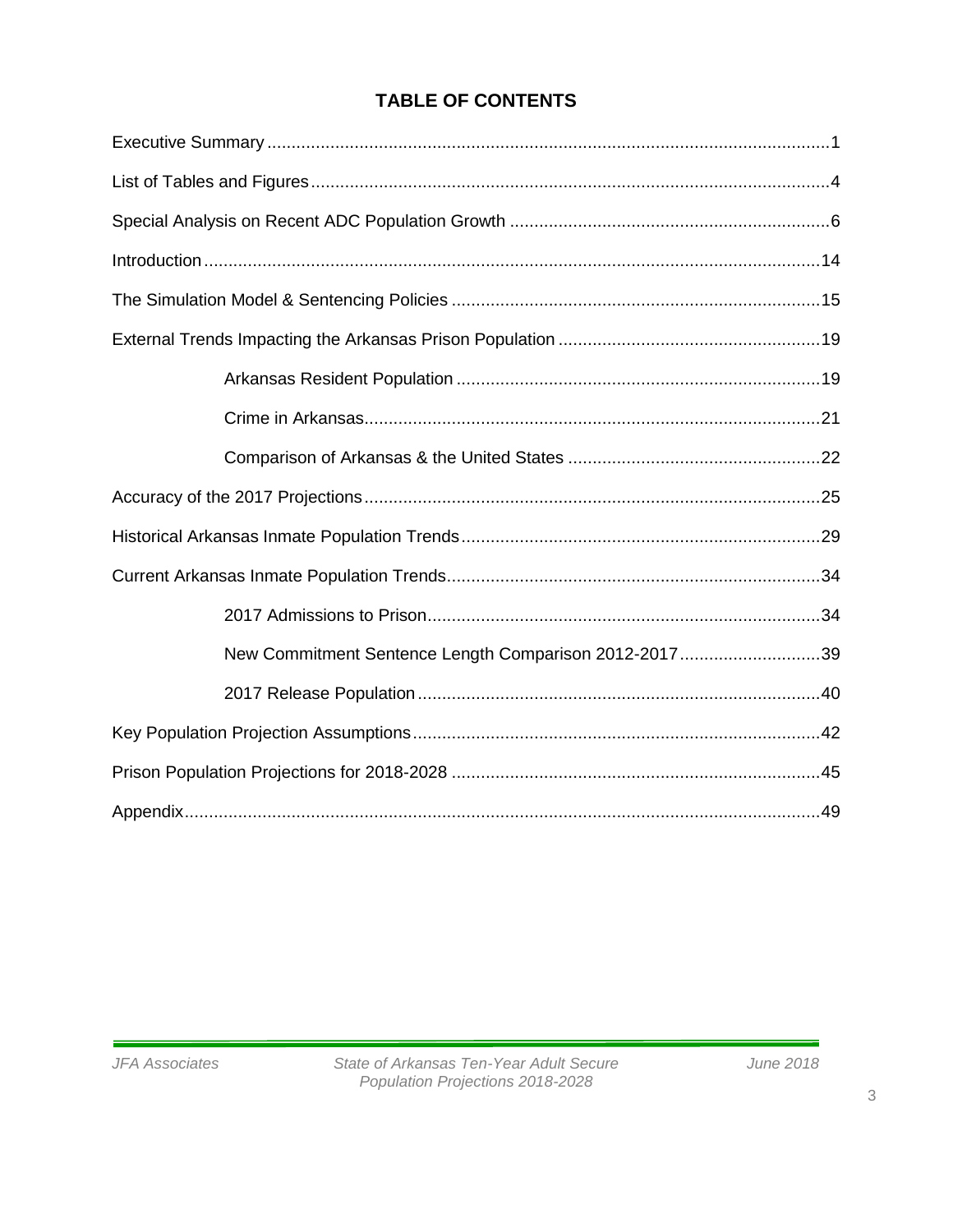# **LIST OF TABLES AND FIGURES**

- Table 1: Parole Violators Admitted to ADC 2012-2017
- Table 2 Average Length of Stay of Parole Violators Released from ADC 2012-2017
- Table 3: Parole Violator Admissions by Violation Reason 2015-2017
- Table 4: New Commitments Admitted to ADC 2012-2017
- Table 5: Arkansas Projected Resident Population 2017-2025
- Table 6: Historical Arkansas At-Risk Population 2010-2016
- Table 7: Changes in Reported UCR Crimes in Arkansas 1990-2016
- Table 8: Comparison between the United States and Arkansas on Key Population and Crime Demographics
- Table 9: EPA Releases 2007-2017
- Table 10: Accuracy of the 2017 Total Prison Population Forecast
- Table 11: Accuracy of the 2017 Female Prison Population Forecast
- Table 12: Accuracy of the 2017 Male Prison Population Forecast
- Table 13: Historical Admissions to the ADC by Gender 2007-2017
- Table 14: Historical Admissions to the ADC by Admission Type 2009-2017
- Table 15: Historical End of Year ADC Population 2007-2017
- Table 16: Historical Releases from the ADC 2007-2017
- Table 17: Historical 50 & 70 Percent Acts Admissions & Year End Counts 2007- 2017
- Table 18: ADC Admission Counts and Average Sentence by ID Group 2017
- Table 19: Average Sentence of New Commitments by Seriousness Level 201-2017
- Table 20: Average Length of Stay and Release Type for ADC Releases in 2017
- Table 21: ADC Inmates (Released via Discharge or Parole) Held Beyond Transfer Eligibility Date in 2016 & 2017
- Table 22: Historical and Projected ADC Population 2007-2028
- Table 23: Historical and Projected ADC Population by Gender 2007-2028
- Table 24: Projected Total ADC Population by Month 2018-2028
- Table 25: Projected Total ADC Female Population by Month 2018-2028
- Table 26: Projected Total ADC Male Population by Month 2018-2028
- Figure 1: Arkansas Prison Population Growth 2000-2017
- Figure 2: Parole Hearings and Number of Revocations to ADC January 2015 – December 2017
- Figure 3: Trends in Male and Female Inmate Population (Previous 24 Months)
- Figure 4: Historical and Projected ADC Population 2007-2028
- Figure 5: Comparison of Arkansas Resident Population with Crime Index 2007-2017
- Figure 6: Accuracy of 2017 Male & Female Forecasts
- Figure 7: Accuracy of 2017 Total ADC Population Forecast
- Figure 8: Historical ADC Admissions 2007-2017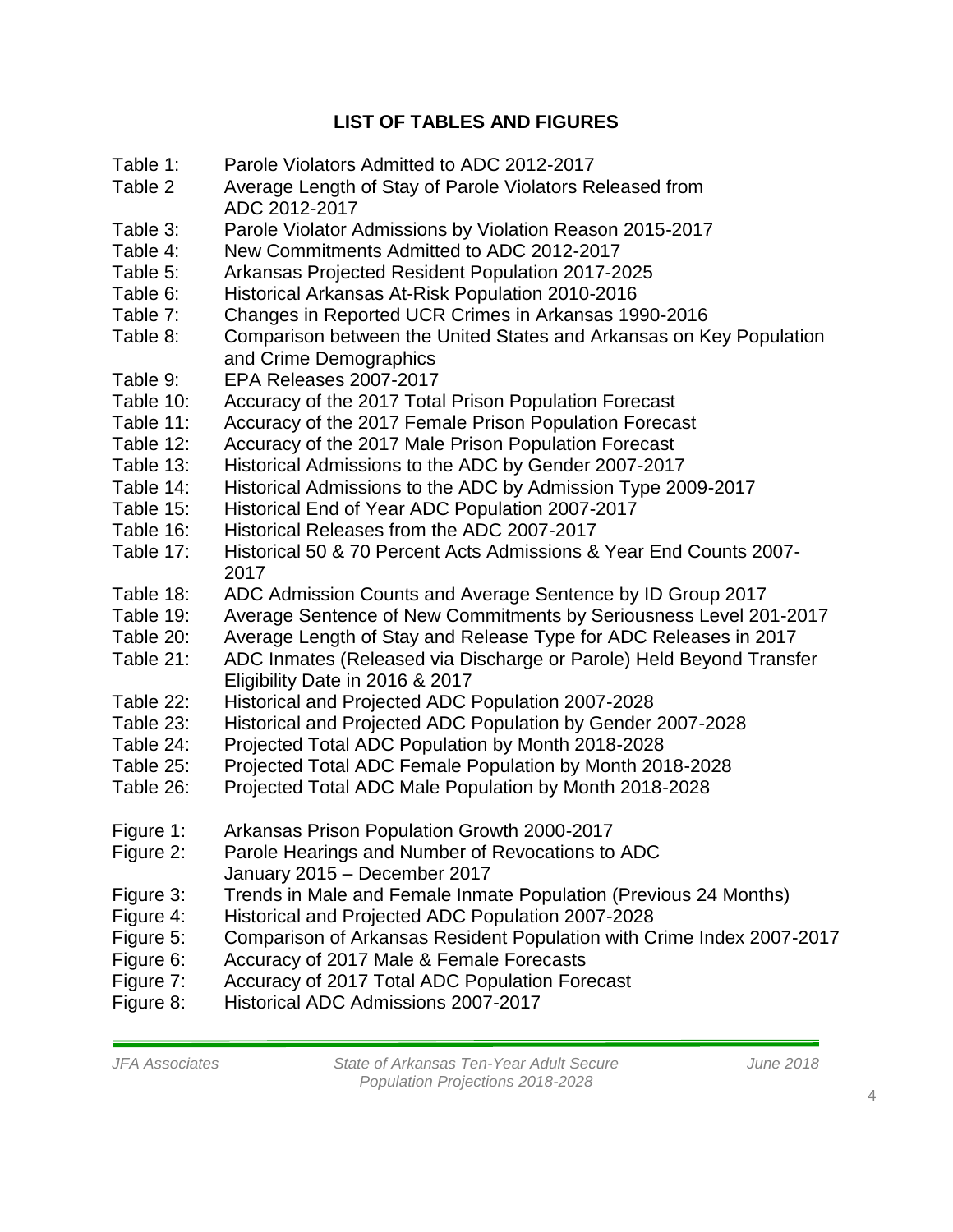- Figure 9: Historical ADC Population 2007-2017<br>Figure 10: Number of ADC Admissions in 2017 b
- Number of ADC Admissions in 2017 by Gender, Seriousness Level and Admission Type
- Figure 11: Average Sentence of ADC Admissions in 2017 by Gender, Seriousness Level and Admission Type
- Figure 12: Comparison of Average Sentence for New Commitments to ADC by Seriousness Level 2012-2017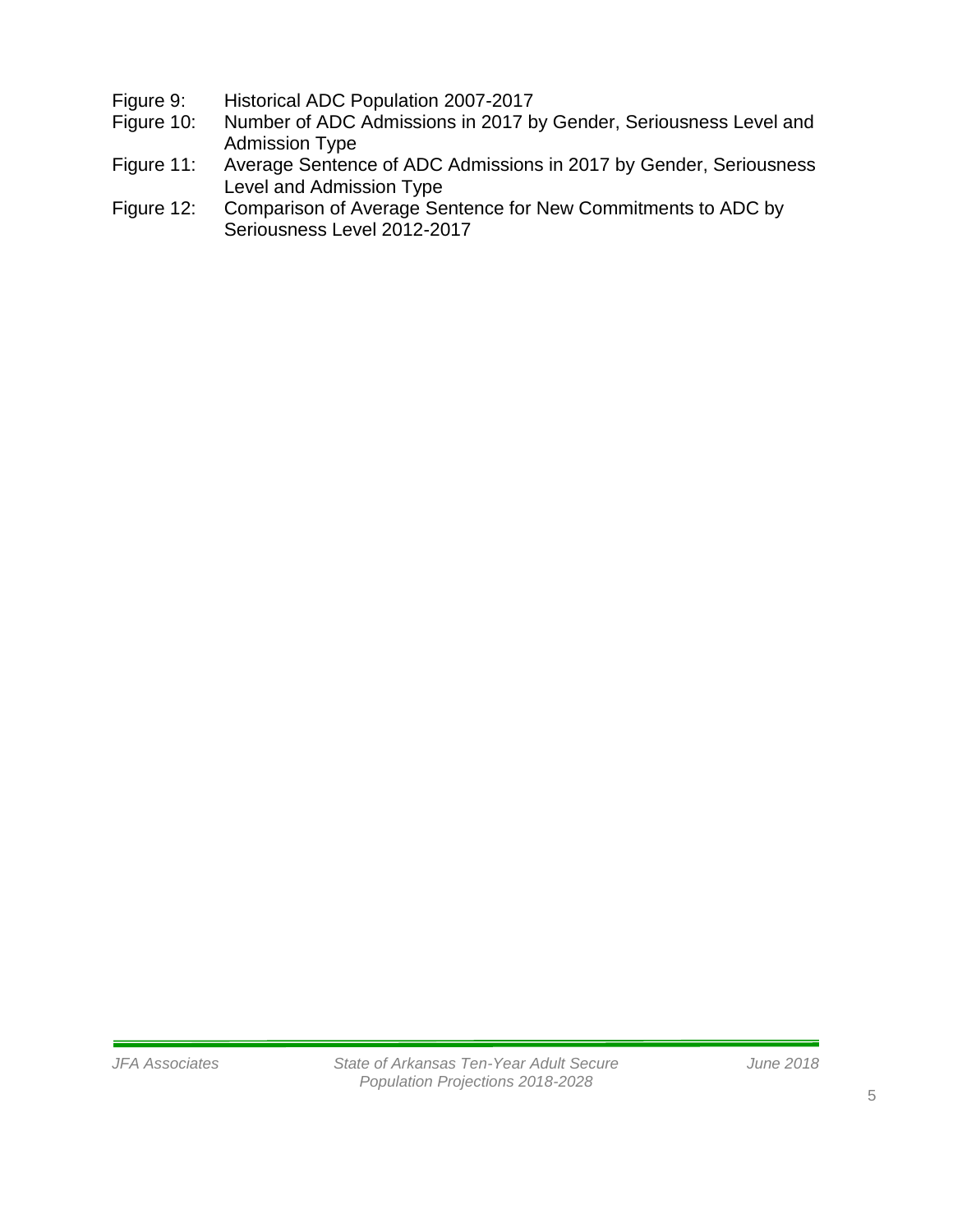## **SPECIAL ANALYSIS ON RECENT ADC POPULATION GROWTH**

In addition to the traditional analysis associated with the Arkansas Department of Correction (ADC) Projections, for the last five iterations of this report, JFA Associates has included analysis of the large increase in the prison population that occurred in recent years. The ADC population saw a one-year increase of 17.7 percent in 2013 fueled by a sharp increase in both new commitment and parole violator admissions. This one-year increase erased all reductions in the prison population achieved in 2011 and 2012. The trends driving these increases continued through late 2015. However, in the last quarter of 2015, the ADC population slowly stabilized and has remained static through May of 2018. The prison population at the end of each of the most recent 24 months is provided in Figure 3.

During the period of population inflation, the prison population peaked at 18,847 in July of 2015. From that peak through March of 2016, the population steadily decreased by 1.0 percent per month. From the end of the first quarter of 2016 to mid-May 2017, the population has averaged near zero growth per month. Through calendar year 2017 to May of 2018, the ADC population has remained stable overall. The population has "zig zagged" between highs and lows but average percent growth has remained under 0.1 percent per month.

The remainder of this section will focus on examining the sustained equilibrium in the ADC population that began in early 2016.

### **A. Despite a Decrease in overall Admissions in 2017, the ADC Population Grew by 3.1 percent in 2017.**

As reported in previous iterations of this report, the ADC population continued to grow until July 2015 when increased releases from prison overcame the larger admissions flow that commenced in 2013. Releases from the ADC increased by 34.7 percent in 2014 and by 22.1 percent in 2015. Releases began to outpace admissions for two primary reasons. First, the increased number of technical parole revocations entering the ADC that started in 2013, began following a one year revolving door flow. The average length of stay (ALOS) in prison for parole violators in 2012 was 19.4 months. At that time, parole revocations consisted largely of new crime parole revocations. The influx of technical parole violators, who traditionally have a shorter prison stay than both new commitments and new crime parole violators, deflated the overall ALOS for parole revocations between 2014 and 2016. With decreases in the technical parole violator admissions in 2017, the average length of stay for all parole violators released in 2017 was 14.3 months, the longest since 2013.

The second contributor to increases in ADC releases was, an end to high levels in parole revocations which began in the last quarter of 2015 and was a direct result of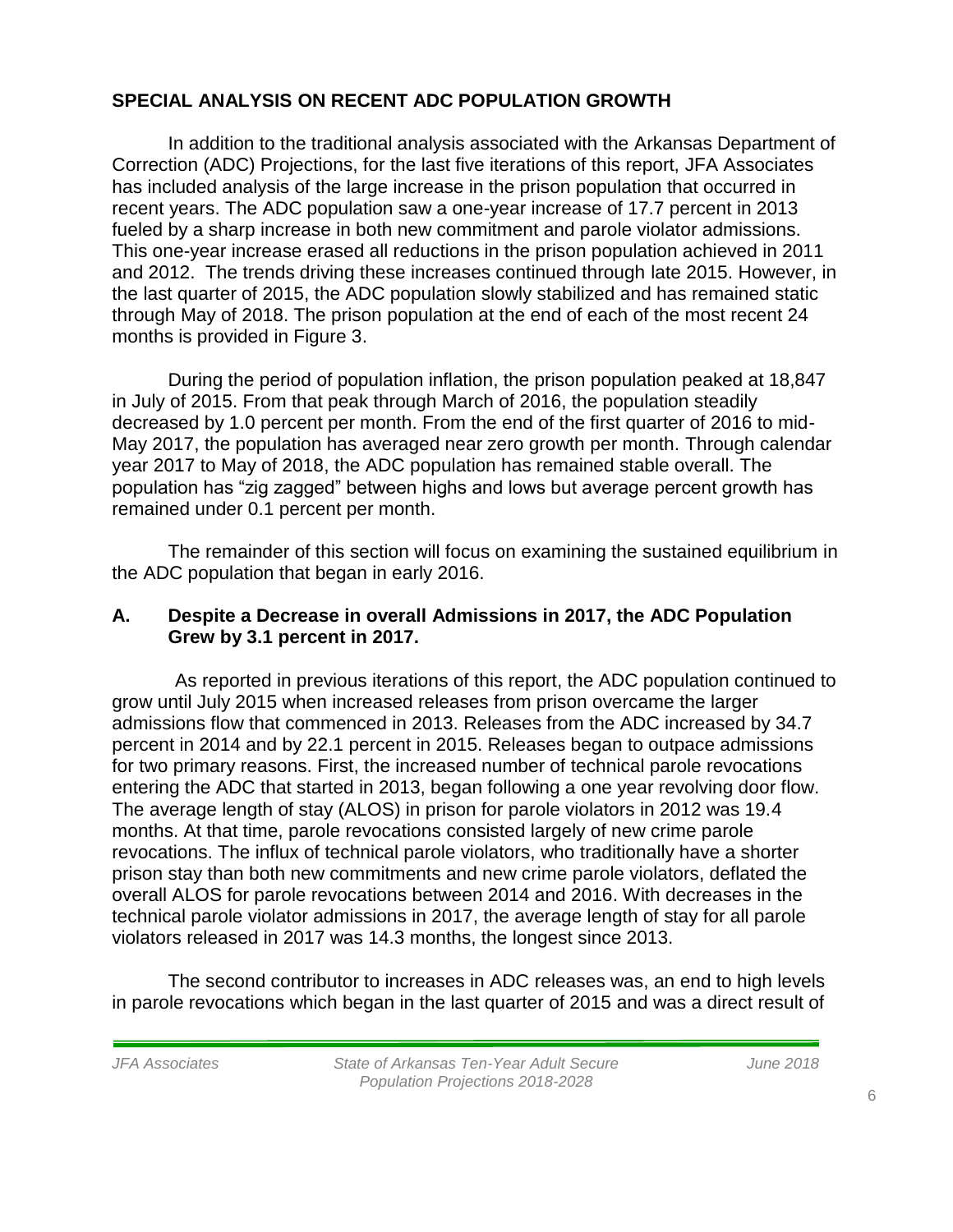specific policy efforts made by the Arkansas Parole Board. The Parole Board sought to limit returns to the ADC leading to a 27 percent drop in the average number of revocations per month in the latter part of 2015. Similarly, parole revocation waivers to ADC dropped 31 percent. The Parole Board endeavored to sustain the lower levels of revocations and waivers through 2016.

In 2017, releases from ADC did not outpace admissions. This produced growth in the ADC population of 3.1 percent between end of year 2016 and end of year 2017.

The most unexpected trend that emerged in 2017 was the overall decrease of the number of inmates flowing in and out of prison. Total admissions decreased from 10,367 in 2016 to 8,986 in 2017 while total releases fell from 10,298 in 2016 to 8,454 in 2017. These are decreases of 13.3 percent and 17.9 percent respectively.

The decrease in admissions in 2017 was fueled, primarily, by a 6.5 percent drop in new commitments and a 41.9 percent drop in technical parole violators. In terms of offense seriousness, new commitments from court in all seriousness levels for both males and females, contributed to the overall decrease in admissions.

The decrease in releases from the ADC in 2017 was directly related to the decrease in admissions of technical parole violators. As mentioned above, technical parole violators cycle through the ADC within one year or less. With the decrease in admissions of these types of offenders in 2017, the total volume of persons moving though the system dropped, fueling an overall decrease in releases.

### **B. A Decrease in the Number of Parole Hearings and Revocations by the Arkansas Parole Board Heavily Contributed to the Decrease in Admissions to the ADC in 2017.**

As shown in Figure 2, when comparing 4<sup>th</sup> quarter 2016 and 4<sup>th</sup> quarter 2017, the average monthly number of revocations to the ADC by the Arkansas Parole Board fell by 13.1 percent. The average monthly waivers to the ADC fell by 54.5 percent and the total cases returned to ADC fell by 42.2 percent. Both average monthly waivers and average monthly total returns saw decreases every quarter in 2017 when compared to 2016. These decreases reflect Parole Board policies focused on safe prison diversion for violators such as the 90-day suspension of parole violators and alternatives to prison readmission.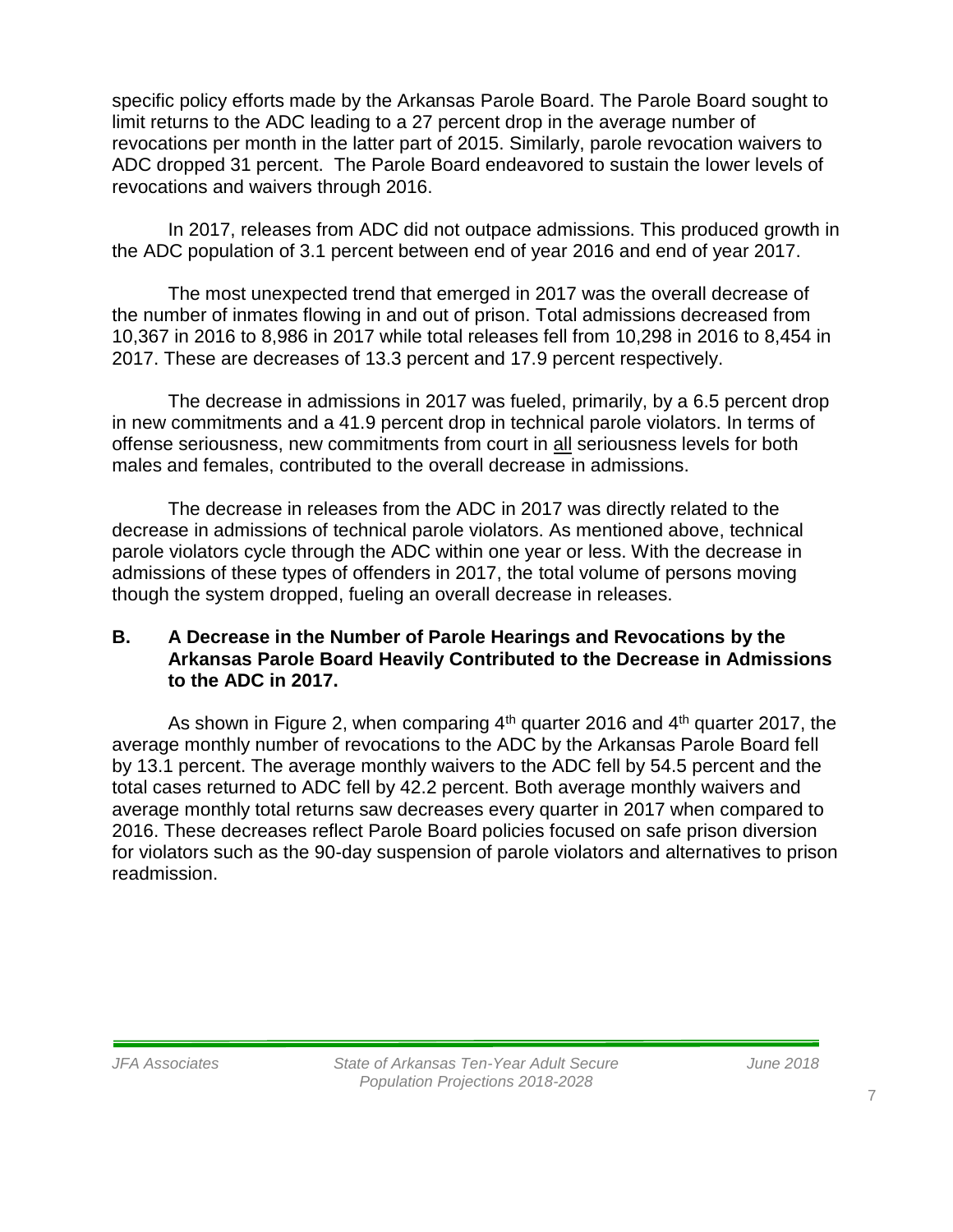

*Source: ADC Research & Planning.*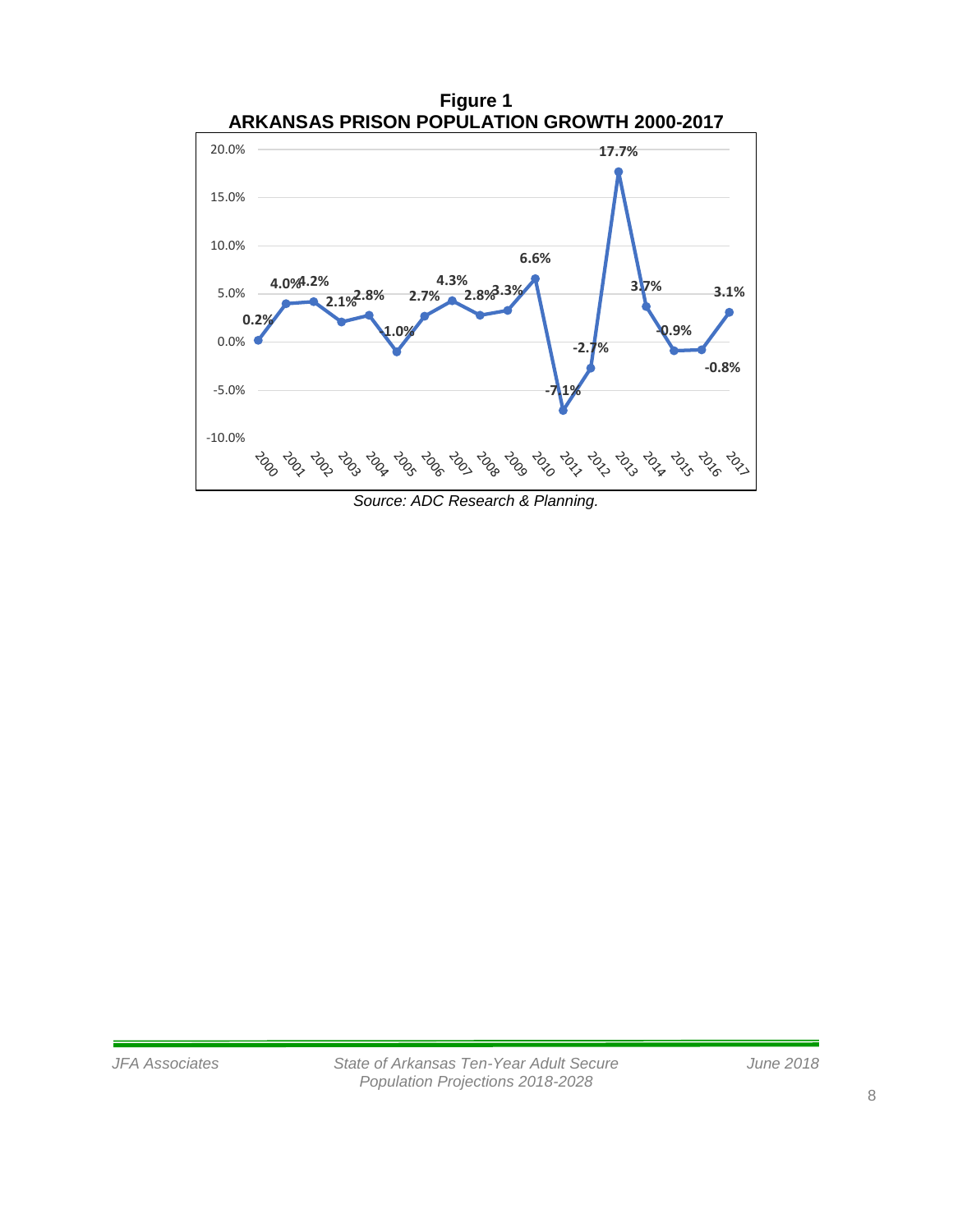

**Figure 2: Parole Hearings and Number of Revocations to ADC January 2015 – December 2017**

*Source: Arkansas Parole Board.*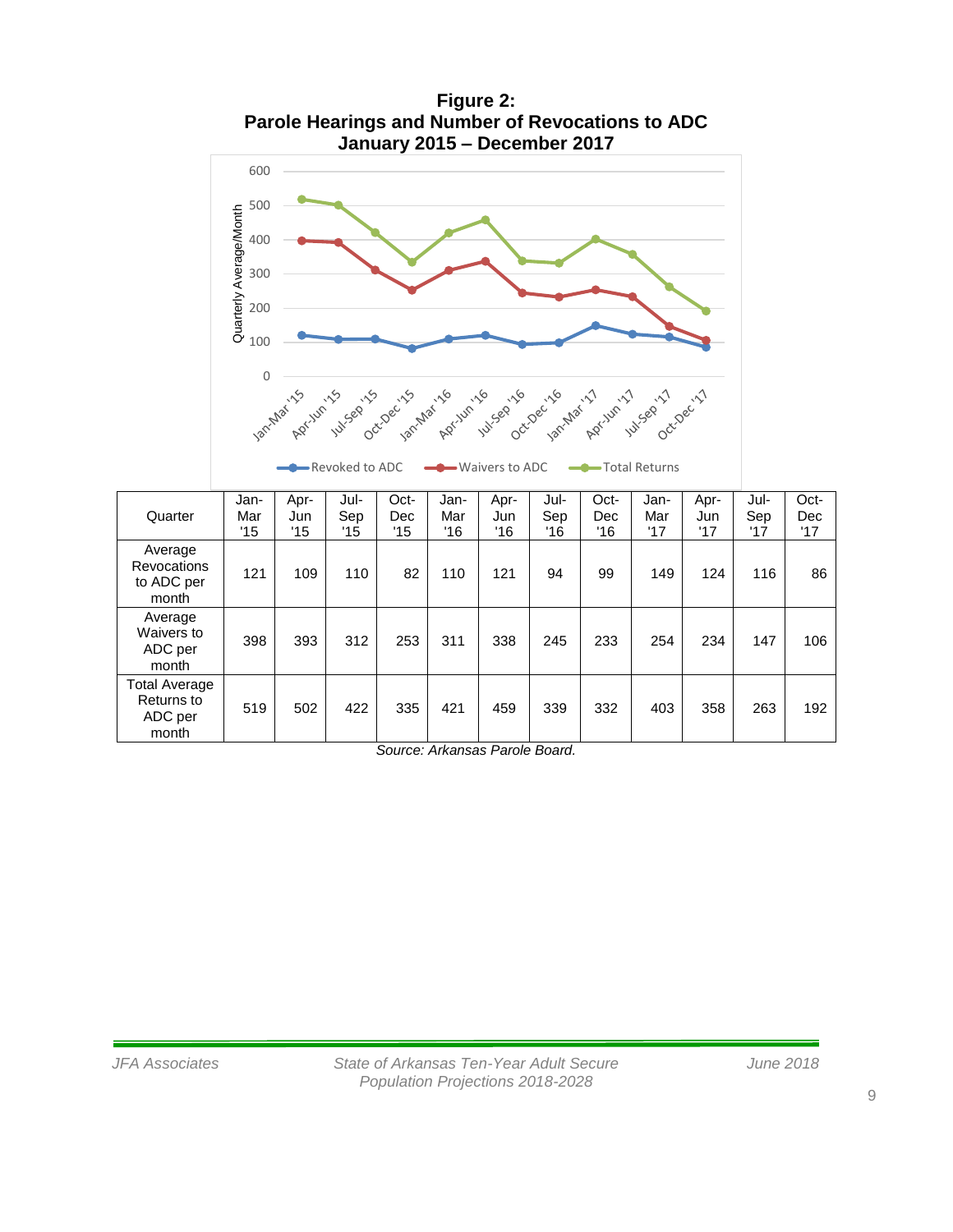| <b>Seriousness</b> | <b>Parole Violator Admissions</b> |                |       |       |       |       | <b>Difference</b> |
|--------------------|-----------------------------------|----------------|-------|-------|-------|-------|-------------------|
| Level              | 2012                              | 2013           | 2014  | 2015  | 2016  | 2017  | 2012 vs.<br>2017  |
| <b>Males</b>       | 1,633                             | 3,671          | 4,139 | 4,613 | 4,523 | 4,051 | 2,418             |
| SL group 1-6       | 890                               | 2,425          | 2,833 | 3,243 | 3,216 | 2,887 | 1,997             |
| SL group 7-10      | 657                               | 1,180          | 1,102 | 1,150 | 1,103 | 1,013 | 356               |
| Other              | 86                                | 66             | 204   | 220   | 204   | 151   | 65                |
| Females            | 93                                | 334            | 351   | 469   | 542   | 430   | 337               |
| SL group 1-6       | 66                                | 242            | 263   | 363   | 436   | 340   | 274               |
| SL group 7-10      | 26                                | 90             | 76    | 92    | 94    | 81    | 55                |
| Other              | 1                                 | $\overline{2}$ | 12    | 14    | 12    | 9     | 8                 |
| Total              | 1,726                             | 4,005          | 4,490 | 5,082 | 5,065 | 4,481 | 2,755             |

**TABLE 1 PAROLE VIOLATORS ADMITTED TO ADC 2012 – 2017**

*Source: ADC data extract admissions files; 'Other' includes: lifers, 50%ers & 70%ers, habitual offenders and cases with an unknown seriousness level.*

#### **TABLE 2 AVERAGE LENGTH OF STAY (LOS) PAROLE VIOLATORS RELEASED FROM ADC 2012 – 2017**

| Average LOS of Parole Violator Releases*<br><b>Seriousness</b> |      |      |      |                          |                          |      |
|----------------------------------------------------------------|------|------|------|--------------------------|--------------------------|------|
| Level                                                          | 2012 | 2013 | 2014 | 2015                     | 2016                     | 2017 |
| <b>Males</b>                                                   | 19.5 | 19.0 | 13.1 | 13.3                     | 14.7                     | 14.7 |
| SL group 1-6                                                   | 17.8 | 15.6 | 11.1 | 11.2                     | 12.7                     | 12.6 |
| SL group 7-10                                                  | 24.2 | 25.3 | 17.1 | 17.1                     | 19.6                     | 20.2 |
| Other                                                          | -    | -    | -    | $\overline{\phantom{0}}$ |                          |      |
| Females                                                        | 17.0 | 13.9 | 9.3  | 10.5                     | 9.7                      | 10.3 |
| SL group 1-6                                                   | 16.2 | 13.2 | 8.5  | 9.3                      | 8.4                      | 8.7  |
| SL group 7-10                                                  | 18.5 | 16.2 | 12.1 | 13.6                     | 12.7                     | 15.2 |
| Other                                                          | -    | -    | -    | $\,$                     | $\overline{\phantom{0}}$ |      |
| <b>Total</b>                                                   | 19.4 | 18.6 | 12.9 | 13.0                     | 14.1                     | 14.3 |

*Source: ADC data extract admissions files; 'Other' includes: lifers, 50%ers & 70%ers, habitual offenders and cases with an unknown seriousness level;* 

*'Other' is excluded from the average LOS calculation.*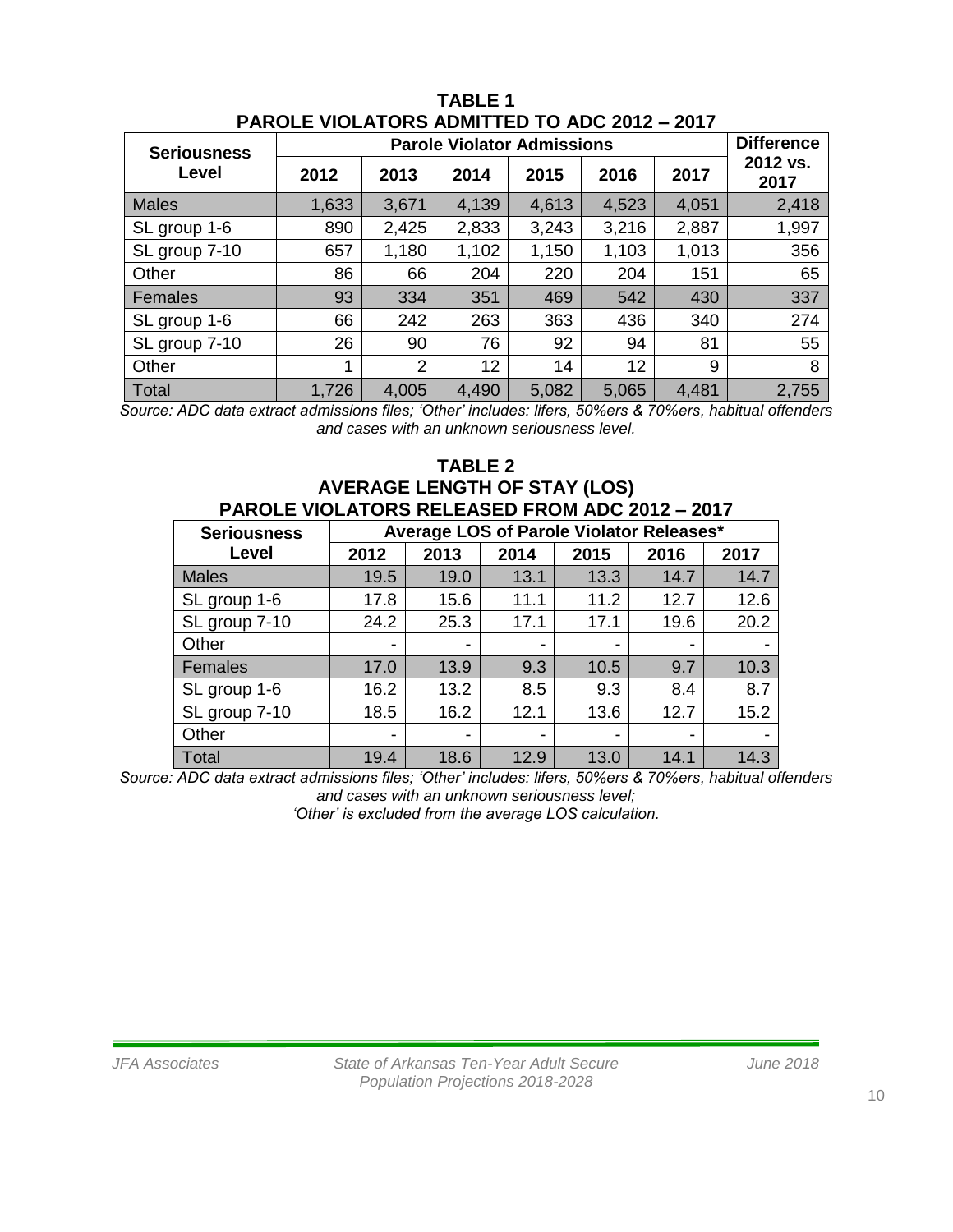| <b>PAROLE VIOLATOR ADMISSIONS BY VIOLATION REASON 2015 - 2017</b> |                                                                  |                                                              |                                                          |                                                                  |                                                              |                                                          |                                                                  |                                                              |                                                          |
|-------------------------------------------------------------------|------------------------------------------------------------------|--------------------------------------------------------------|----------------------------------------------------------|------------------------------------------------------------------|--------------------------------------------------------------|----------------------------------------------------------|------------------------------------------------------------------|--------------------------------------------------------------|----------------------------------------------------------|
| <b>Security</b><br>Group                                          | 2015<br><b>Parole</b><br><b>Violator</b><br><b>New</b><br>Charge | 2015<br><b>Parole</b><br><b>Violator</b><br><b>Technical</b> | 2015<br><b>Parole</b><br><b>Violator</b><br><b>Total</b> | 2016<br><b>Parole</b><br><b>Violator</b><br><b>New</b><br>Charge | 2016<br><b>Parole</b><br><b>Violator</b><br><b>Technical</b> | 2016<br><b>Parole</b><br><b>Violator</b><br><b>Total</b> | 2017<br><b>Parole</b><br><b>Violator</b><br><b>New</b><br>Charge | 2017<br><b>Parole</b><br><b>Violator</b><br><b>Technical</b> | 2017<br><b>Parole</b><br><b>Violator</b><br><b>Total</b> |
| <b>Males</b>                                                      | 3,372                                                            | 1,241                                                        | 4,613                                                    | 3,241                                                            | 1,282                                                        | 4,523                                                    | 3,305                                                            | 746                                                          | 4,051                                                    |
| SC group 1-6                                                      | 2,353                                                            | 890                                                          | 3,243                                                    | 2,256                                                            | 960                                                          | 3,216                                                    | 2,332                                                            | 555                                                          | 2,887                                                    |
| SC group 7-10                                                     | 870                                                              | 280                                                          | 1,150                                                    | 835                                                              | 268                                                          | 1,103                                                    | 854                                                              | 159                                                          | 1,013                                                    |
| Other                                                             | 149                                                              | 71                                                           | 220                                                      | 150                                                              | 54                                                           | 204                                                      | 119                                                              | 32                                                           | 151                                                      |
| Females                                                           | 332                                                              | 137                                                          | 469                                                      | 362                                                              | 180                                                          | 542                                                      | 326                                                              | 104                                                          | 430                                                      |
| SC group 1-6                                                      | 257                                                              | 106                                                          | 363                                                      | 288                                                              | 148                                                          | 436                                                      | 254                                                              | 86                                                           | 340                                                      |
| SC group 7-10                                                     | 68                                                               | 24                                                           | 92                                                       | 68                                                               | 26                                                           | 94                                                       | 67                                                               | 14                                                           | 81                                                       |
| Other                                                             | $\overline{7}$                                                   | 7                                                            | 14                                                       | 6                                                                | 6                                                            | 12                                                       | 5                                                                | 4                                                            | 9                                                        |
| <b>Total</b>                                                      | 3,704                                                            | 1,378                                                        | 5,082                                                    | 3,603                                                            | 1,462                                                        | 5,065                                                    | 3,631                                                            | 850                                                          | 4,481                                                    |

**TABLE 3**

*Source: ADC data extract admissions files; other' includes: lifers, 50%ers & 70%ers, habitual offenders and cases with an unknown seriousness level.*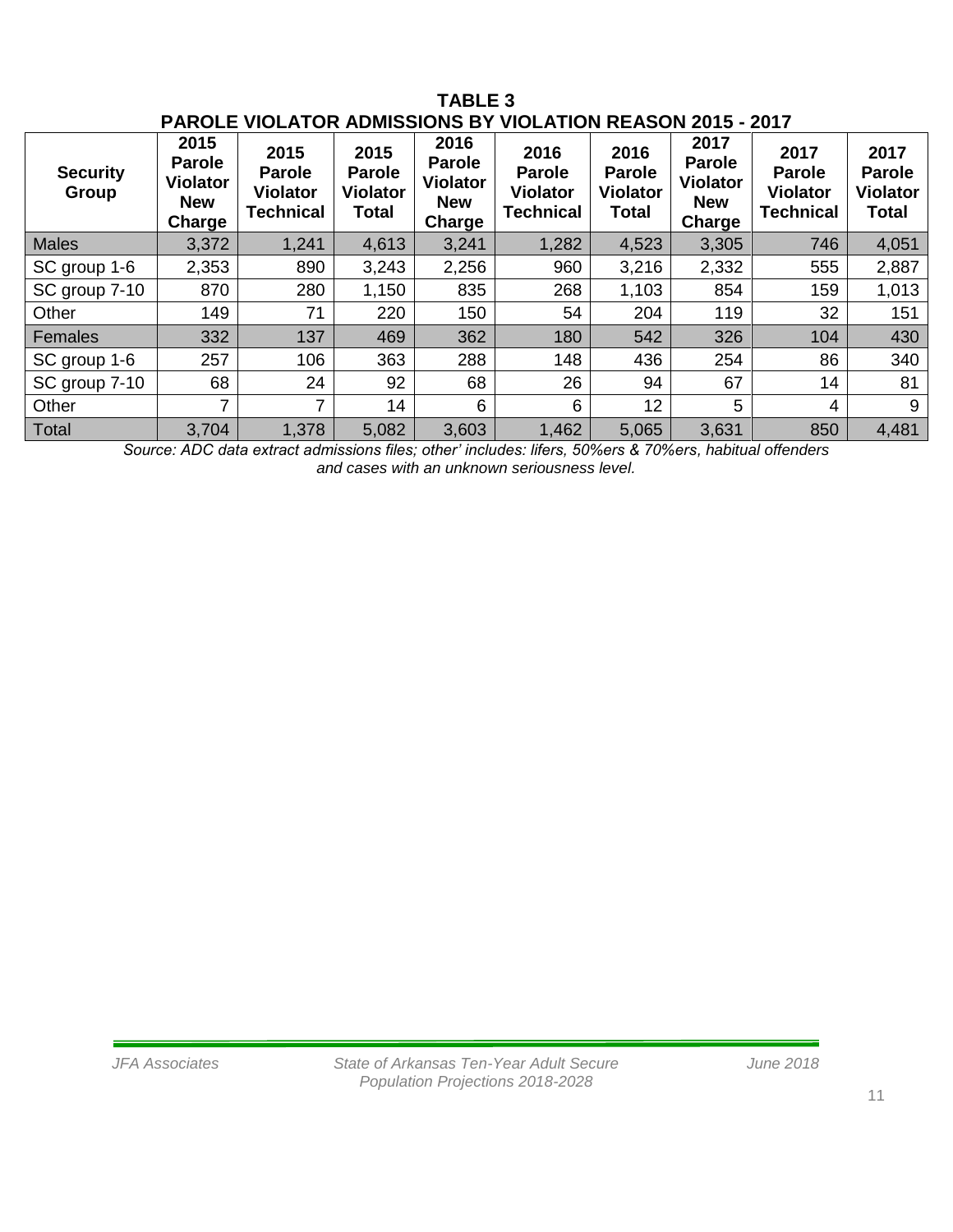| <b>Seriousness</b> | <b>New Commitments</b> |       |       |       |       |       |  |
|--------------------|------------------------|-------|-------|-------|-------|-------|--|
| Level              | 2012                   | 2013  | 2014  | 2015  | 2016  | 2017  |  |
|                    | 4                      | 0     | 3     | 4     | 1     |       |  |
| 2                  | 197                    | 217   | 270   | 282   | 273   | 229   |  |
| 3                  | 777                    | 1,063 | 1,330 | 1,507 | 1,484 | 1,354 |  |
| 4                  | 732                    | 826   | 842   | 876   | 782   | 709   |  |
| 5                  | 460                    | 494   | 586   | 586   | 632   | 606   |  |
| 6                  | 810                    | 1,102 | 1,146 | 1,174 | 1,196 | 1,138 |  |
| 7                  | 361                    | 505   | 418   | 441   | 471   | 460   |  |
| 8                  | 634                    | 463   | 361   | 325   | 386   | 271   |  |
| 9                  | 233                    | 250   | 115   | 117   | 124   | 52    |  |
| 10                 | 135                    | 121   | 55    | 54    | 58    | 4     |  |
| Other              | 94                     | 173   | 43    | 158   | 62    | 290   |  |
| Total              | 4,437                  | 5,214 | 5,169 | 5,524 | 5,468 | 5,114 |  |

#### **TABLE 4 NEW COMMITMENTS ADMITTED TO ADC 2012 – 2017**

*Source: ADC data extract admissions files; cases with an unknown seriousness level are included in 'Other'.*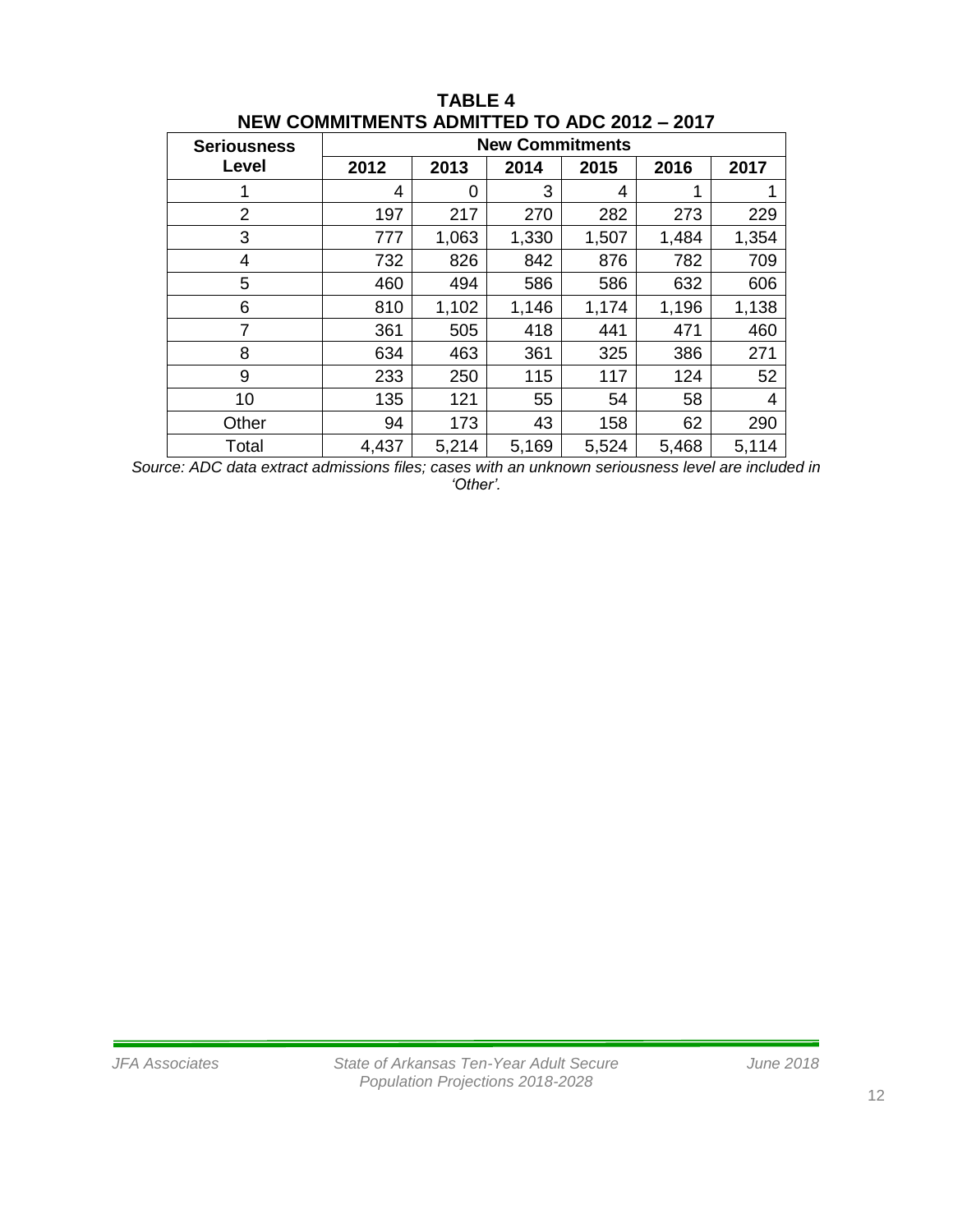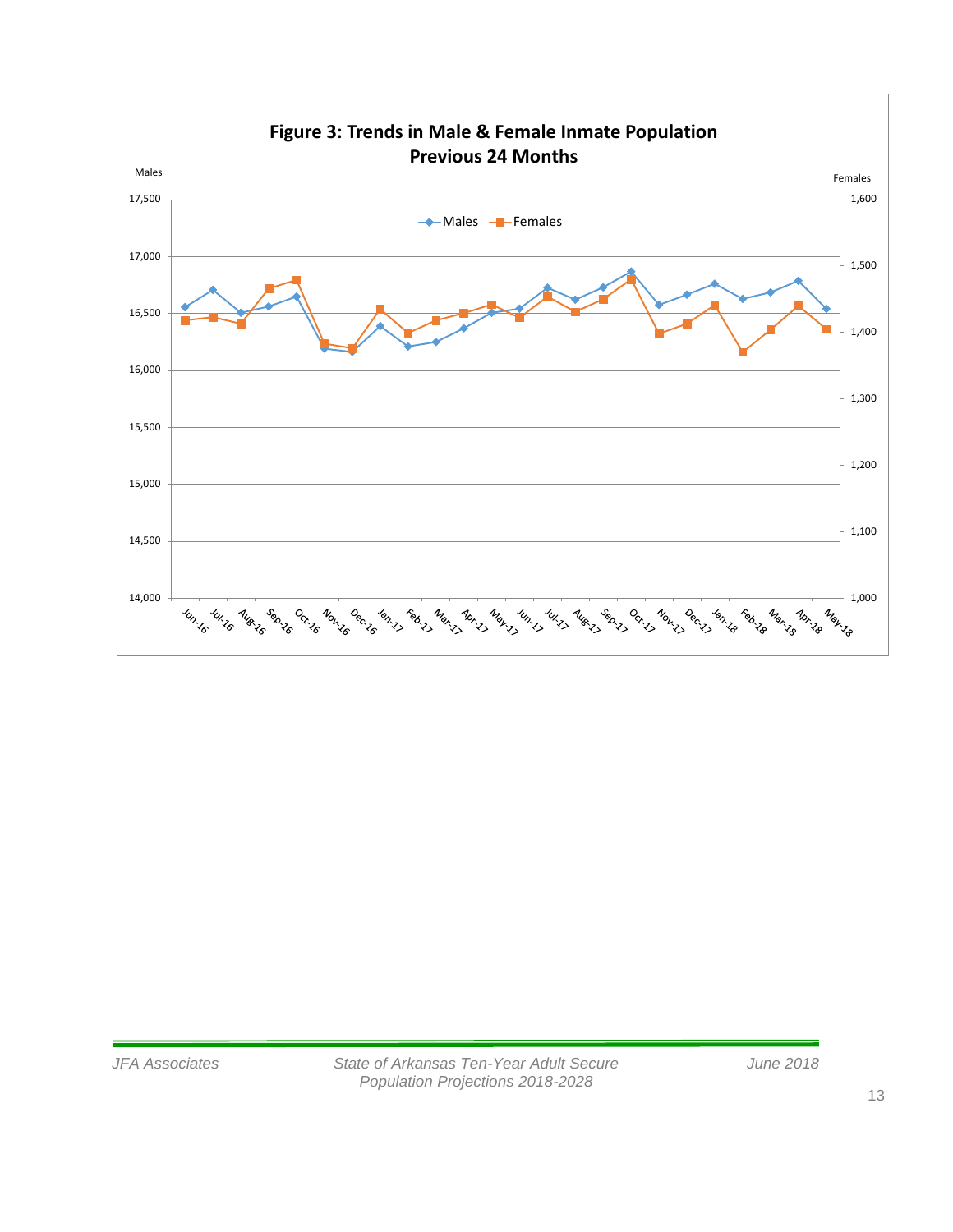#### **ARKANSAS DEPARTMENT OF CORRECTION, SENTENCING COMMISSION, & DEPARTMENT OF COMMUNITY CORRECTION TEN-YEAR ADULT SECURE POPULATION PROJECTION**

# **I. INTRODUCTION**

The Arkansas Department of Correction (ADC), the Arkansas Sentencing Commission (ASC), and Arkansas Community Correction (ACC) requested continuing assistance to produce an independent and unbiased forecast of the state's inmate population. The JFA Associates has produced forecasts for Arkansas over the past several years. This report presents an updated forecast for the 2018 – 2028 horizon as well as an update to the comprehensive analysis of all trends in the State's criminal justice system to include calendar year 2017 data. It should be noted that statistics in this report reflect trends based on the categories used in the simulation model to produce a ten year forecast. An explanation of these categories is presented in the next section. Use of analysis reported here beyond the scope of their application to the simulation model and the prison population forecast is not appropriate.

Similar to past efforts, the current forecast was completed by analysis of current inmate population trends and analyzing computer extract files provided by the Department of Correction and Arkansas Community Correction. This briefing document contains monthly projections of male and female inmates, a summary of recent offender trends based on the simulation model categories, and an explanation of the primary assumptions on which the projections are based. Additional figures are contained in the Appendix of this document.

# **Special note concerning the data extract files provided in 2016 and 2017**

Historically, the admission and release data extract files provided to JFA Associates for analysis have contained subtle differences in comparison to aggregate ADC counts. While the data in these extracts has never *completely* matched up with ADC count sheets, efforts between JFA Associates and ADC staff to verify that the data files are a representative picture of all people who entered or exited prison in any given year have allowed for accurate projections to be produced. As shown in Table 10 of this report, the projections produced in 2017, using 2016 data extract files, averaged a monthly difference from actual counts of only 0.1 percent.

ADC has determined that the discrepancies between the admissions and release extracts and aggregate counts is due to the extract files not being updated over time with new movement codes. Beginning in the fall of 2017, JFA and ADC staff have focused on modernizing the extract files to reflect current business rules. This is an on-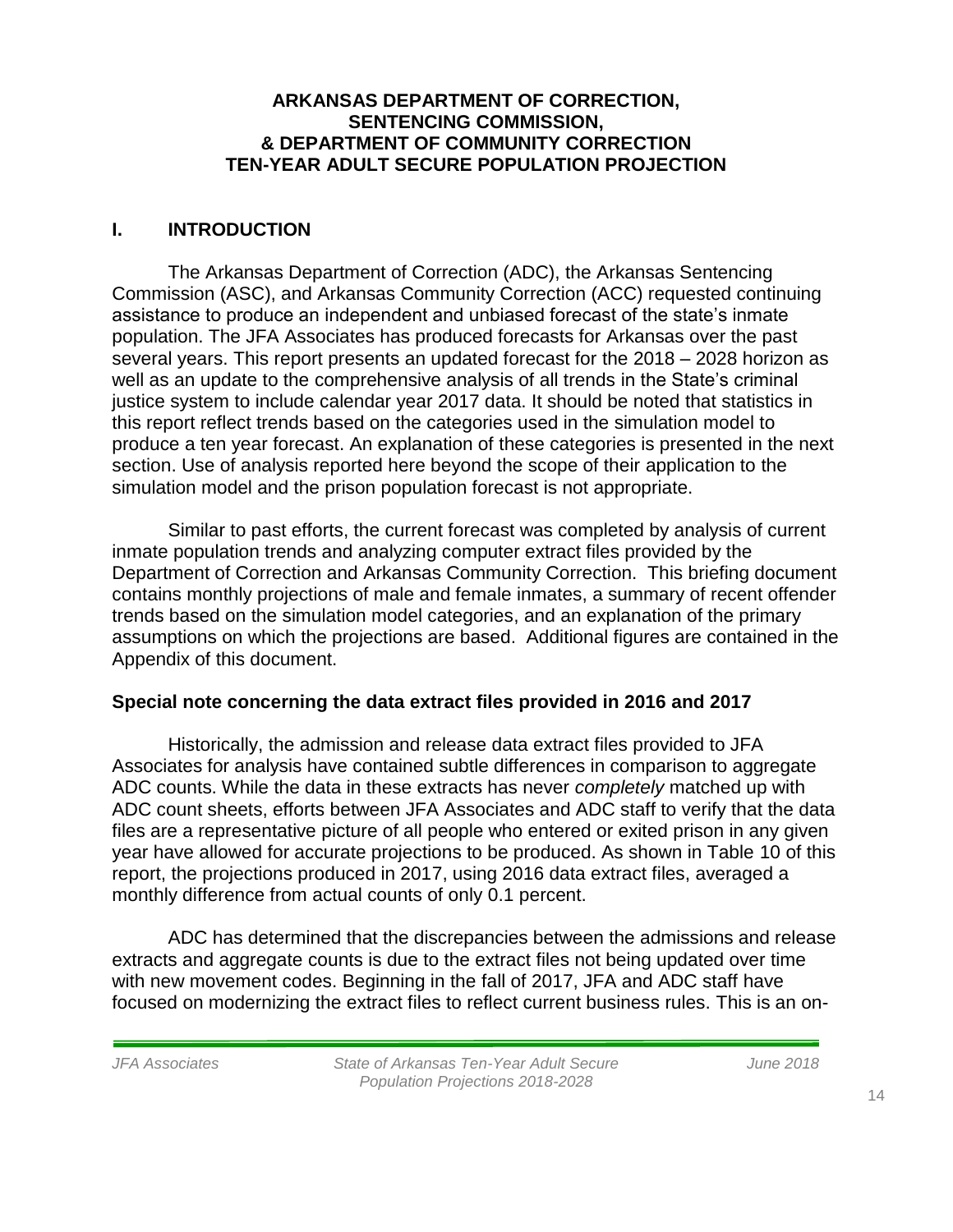going process, the fruits of which will likely produce updated extract files for the projections that will be generated in 2019.

## **II. THE SIMULATION MODEL AND SENTENCING POLICIES**

The forecast of the correctional population in Arkansas was completed using the Wizard projection software. This computerized simulation model mimics the flow of offenders through the state's prison system over a ten-year forecast horizon and produces monthly projections. Wizard is an enhanced version of Prophet Simulation software. The forecasts produced for this report were completed by using a simulation model originally constructed in 2001. New sentencing policies and any legislative acts that were passed since 2001 having an impact on future prison population levels have been incorporated into the model each year since the original model was built. Of note is the continued inclusion in the simulation model of Arkansas' use of the Emergency Powers Act. This particular aspect of the Arkansas criminal justice system has been tracked by the model for over a decade. Please refer to earlier full productions of this report for a complete description of the simulation model structure.

#### **Factors the Wizard Model uses to Project the ADC Population**

Because Wizard attempts to mimic the state's sentencing structure and the flow of prisoners to and from the ADC, it must look at a wide array of data that have both a direct and indirect impact on prison population growth. A variety of factors underpin a correctional system's long-term projection. These factors can be separated into two major categories – external and internal.

*External* factors reflect the interplay of demographic, socio-economic and crime trends that produce arrests, and offenders' initial entry into the criminal justice process. Criminologists have long noted that certain segments of the population have higher rates or chances of becoming involved in crime, being arrested and being incarcerated. This is known as the "at-risk" population, which generally consists of younger males. The high crime rate ages are between 15 and 25, while the high adult incarceration rate is between the ages of 18 and 35. When the at-risk population is expected to increase in a jurisdiction, one can also expect some additional pressure on criminal justice resources, all things being equal.

*Internal* factors reflect the various decision points within the criminal justice system that cumulatively determine prison admissions and length of stay (LOS). These decisions begin with police and end with correctional officials who, within the context of the courtimposed sentences, have the authority to release, recommit, give and restore a wide array of good time credits, and offer programs that may reduce recidivism.<sup>1</sup>

 $\overline{a}$ 

 $<sup>1</sup>$  The amount of discretion correctional authorities have to release prisoners varies according to each</sup> state's sentencing structure. The majority of states have indeterminate sentencing, which offers the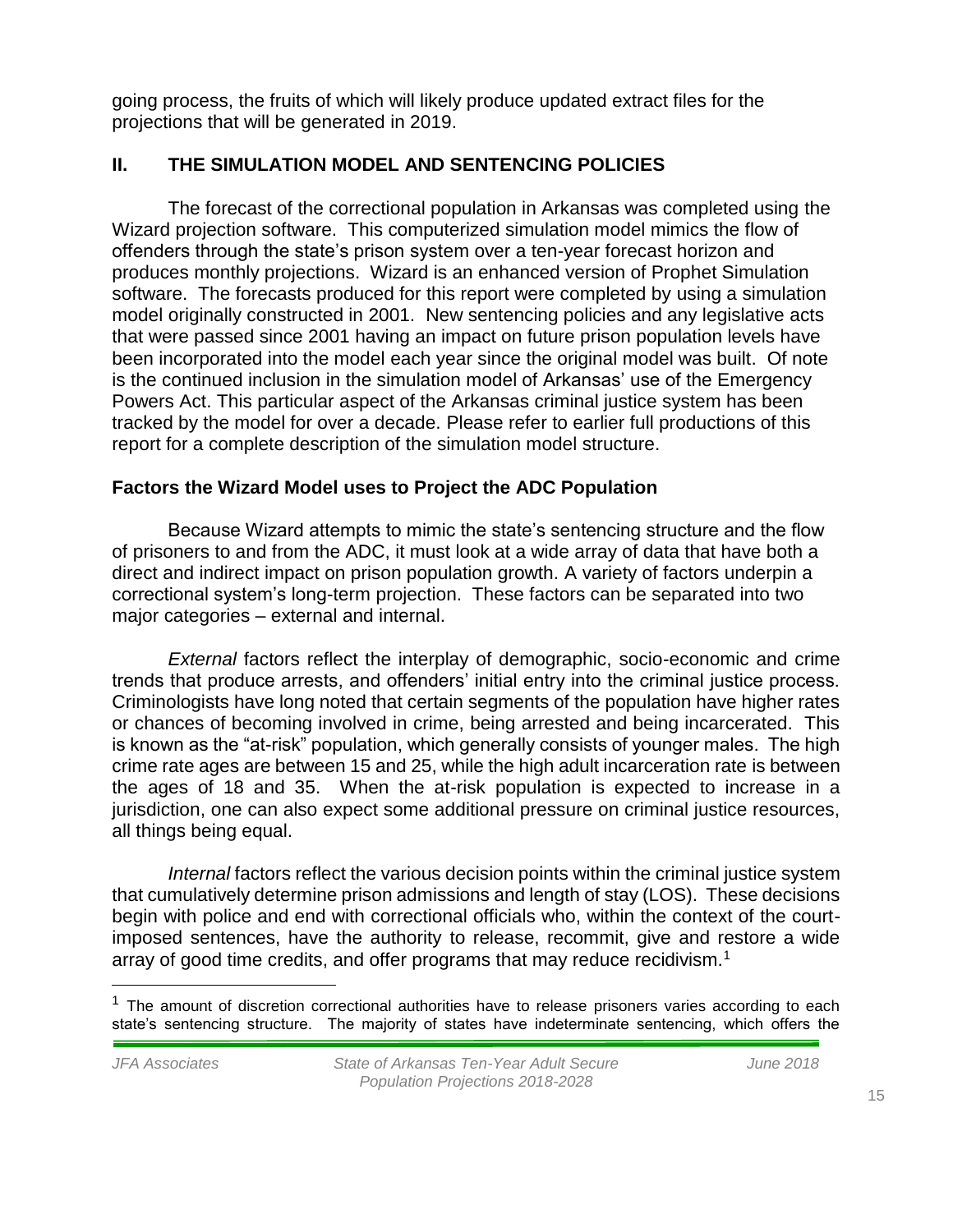For example, one of the most difficult numbers to estimate is the number of prison admissions for the next five years. People come to prison for three basic reasons: 1) they have been directly sentenced by the courts to a prison term (new court commitments); 2) they have failed to complete their term of probation and are now being sentenced to prison for a violation or new crime; or, 3) they have failed their term of parole (or post-release supervision) and are being returned to prison for a new crime or a technical violation. Almost two-thirds of the people who are admitted to prison, nationally, are those who have failed to complete probation or parole. A projection model thus should have a "feedback loop" that captures the relative rate of probation and parole failures.

Since each state has a unique sentencing structure, the model developed for a particular state must take into account that state's sentencing laws. The following discussion details how JFA Associates has tuned the simulation model to reflect specific changes in Arkansas.

In the simulation model, particular care was taken to characterize accurately the elements of the Arkansas Sentencing Standards, enacted on January 1, 1994, and of Acts 1326 (of 1995), 1135 (of 1997) and 1268 (of 1999). Other legislation taken into account include comprehensive corrections reforms enacted in 2011 under Act 570, emergency jail release mechanisms enacted in Acts 418 (of 1987) and 1721 (of 2003). More detail follows.

On January 1, 1994, Arkansas put into effect a sentencing grid that uses a combination of the seriousness of the current offense and the offender's criminal history to arrive at a presumptive sentence. Guidelines in Arkansas are advisory and court use is voluntary. Courts may sentence within the entire statutory range of an offense.

Felony crimes in Arkansas are categorized into ten levels of seriousness with 10 as the most serious. The offender's criminal history score is determined through allocation of points for any prior convictions/adjudications.

Offenders convicted of a crime in lower seriousness levels 1 through 6 are eligible for supervised release after serving one-third of their sentence minus good time. Offenders convicted of a crime in seriousness levels 7 through 10 are eligible after serving one-half of their sentences minus good time. The exceptions to these rules are directed at offenders convicted of the particular crimes enumerated in Acts 1326, 1135 and 1268 who must serve 70 percent of their sentences and are not eligible to earn good time. Act 1326 took effect in September of 1995 and includes the following

 $\overline{a}$ 

greatest amount of discretion by virtue of authority of parole boards which are authorized to release inmates once they have served their minimum sentence. But even most states with determinate sentencing also provide some level of discretion to release prisoners based on good time and special program credits. Arkansas has determinate sentencing.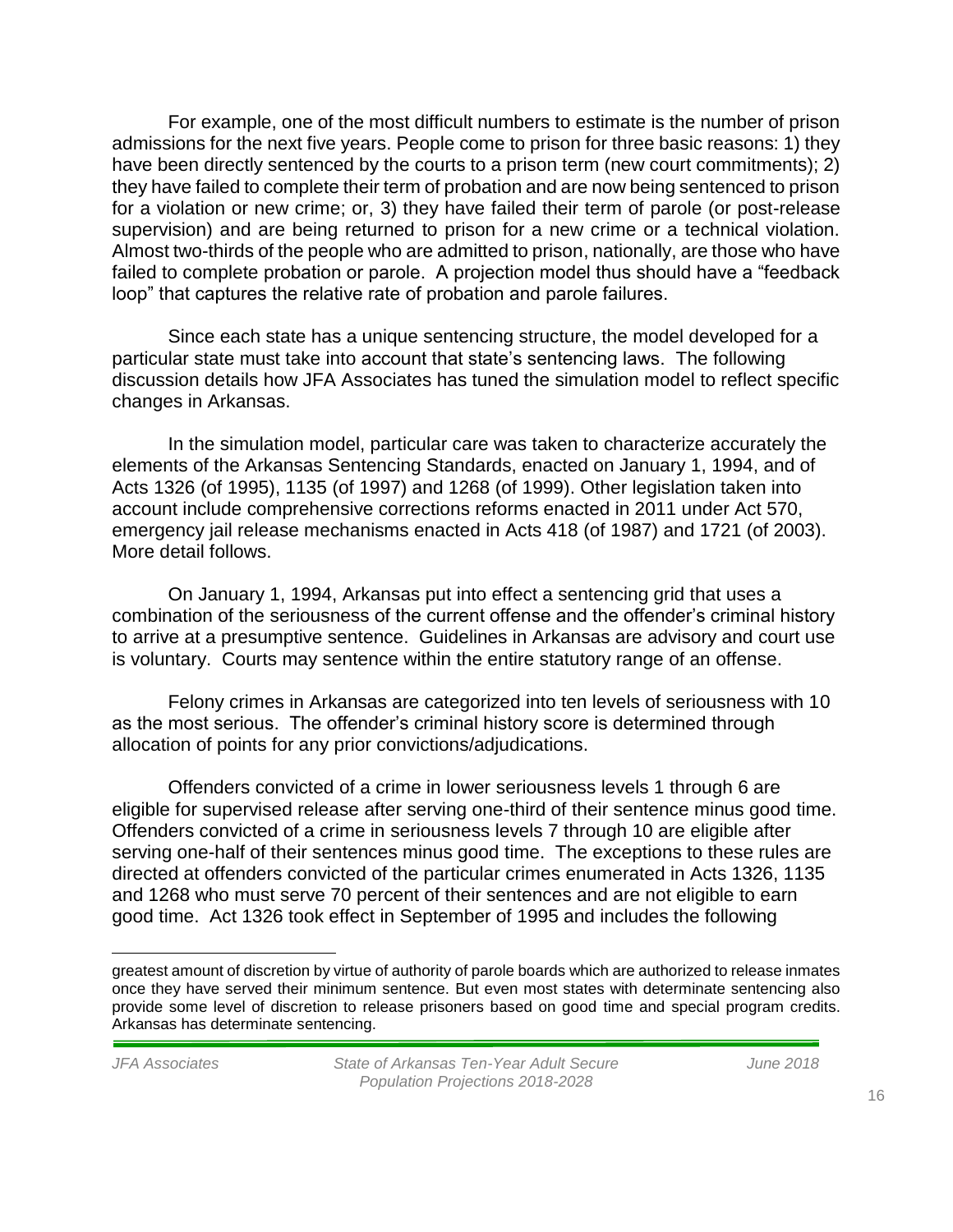crimes: Murder I, Rape, Kidnapping, Aggravated Robbery, Trafficking of Persons and Causing a Catastrophe. Act 1135 took effect on August 1, 1997 and includes the crime of manufacturing methamphetamine. Act 1268 took effect on July 30, 1999 and added the use of paraphernalia to manufacture methamphetamine. In 2007, Act 1034 allowed persons convicted of methamphetamine related crimes to accrue good time and reduce their sentence up to 50 percent of maximum. Act 570 of 2011 went into effect on July 27, 2011 and amended the 70 percent parole eligibility statute to add trafficking methamphetamine to the list of 70 percent crimes. The act also removed possession of drug paraphernalia to manufacture methamphetamine, now codified at §5-64-443(b) from 70 percent parole eligibility. Offenders sentenced under the former §5-64-403(c)(5) are still subject to 70 percent parole eligibility.

Act 363 of 2009 made good time retroactive to all 70 percent meth sentences. These cases are still 70 percent - offenses but are now eligible for good time. Because of the restriction on the amount of reduction (no more than 50 percent of the original sentence) it is awarded on 12 days for 30 served on Class I; 8 for 30 on Class II; 4 for 30 on Class III and zero for Class IV.

In the simulation model, offenders convicted under Acts 1326, 1135 and 1268 are placed in their own Identification Group (ID Group), allowing the particular limitations on their release eligibility to be accurately modeled. Offenders sentenced to serve life in prison also have their own ID Group. The remaining offenders are placed in ID Groups based on three factors: 1) gender, 2) admission type: new commitment or parole violator, and 3) seriousness level. Some seriousness levels are combined together, however seriousness levels 1 through 6 have been kept separate from those in seriousness levels 7 through 10 due to the difference in the proportion of time to be served before transfer eligibility.

In 1987, Act 418, known as the Emergency Powers Act (EPA), was enacted. This act gave the Arkansas Board of Corrections the ability to effect policy whereby measures could be taken if the prison population exceeded 98 percent of capacity. Any offender is eligible for early release under the act if they are within 90 days of parole eligibility (with parole approval), transfer eligibility or discharge date(s). Act 1721, put into law in 2003, extended the Board of Correction's emergency powers to enact the same early release mechanisms if the county jail backlog exceeds 500 inmates. The provision allows offenders who have been convicted of certain non-violent offenses and who have served at least six months in the ADC to be eligible for release up to one year prior to their transfer eligibility (TE) date.

EPA releases are capacity driven and linked to an offender's transfer eligibility date or discharge date, arbitrarily decreasing their length of stay anywhere from 1 to 90 days. The simulation model's goal is to forecast the need for capacity and can only track the flow of offenders based on predicted trends. There are no means by which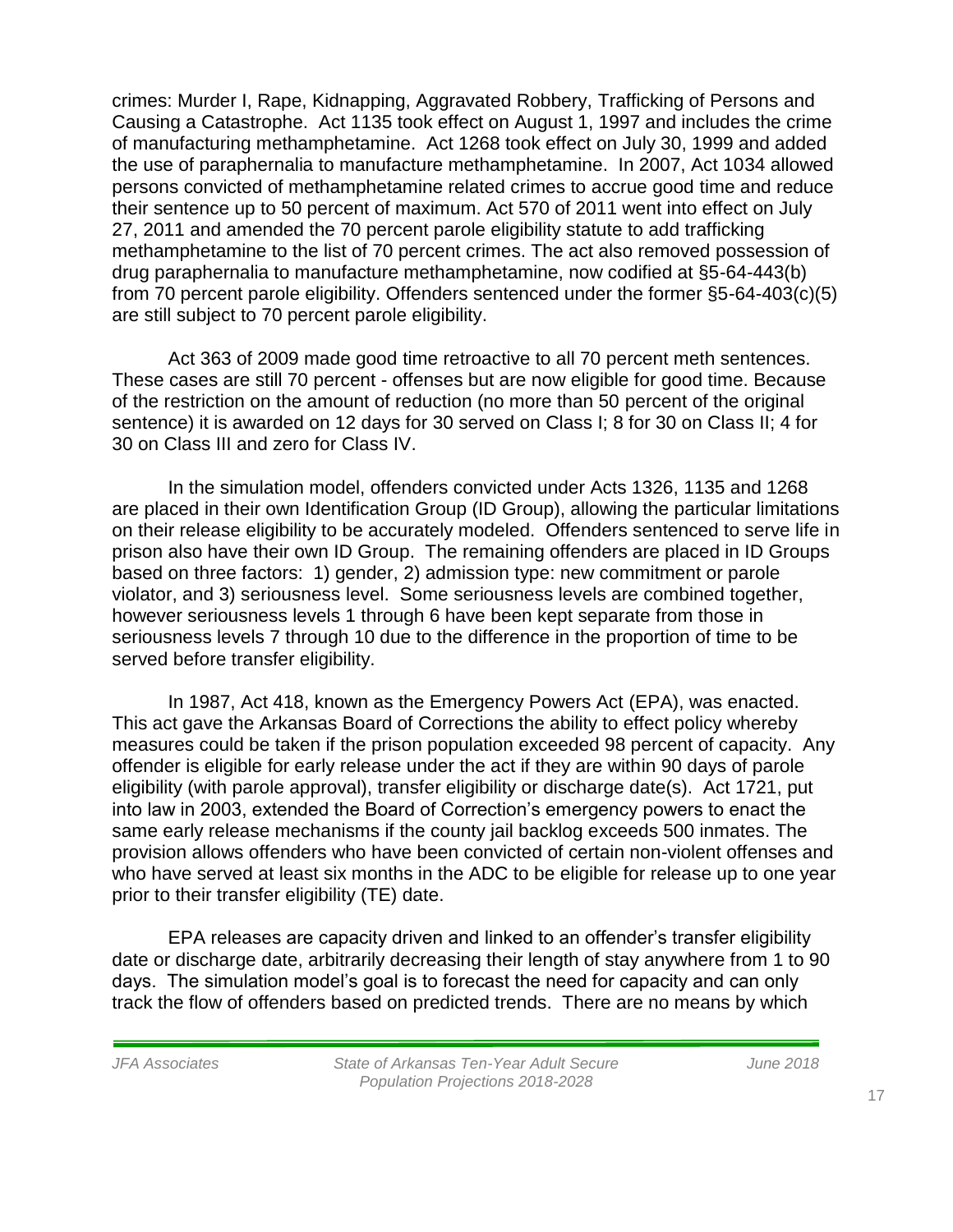Arkansas can track EPA releases from admission to release as the emergency nature of the act predicts it will not be used should capacity not be exceeded. Therefore, EPA releases cannot be predicted within the simulation model. Rather, EPA releases are built into the model and assumed to remain at the previous year's level every year throughout the forecast horizon. For this reason, it is important to update the simulation model and reforecast the Arkansas prison population on an annual basis. EPA releases are watched very closely and tracked in this report in the 'Forecast Accuracy' section to more adequately gauge their impact.

In 2013 numerous policy changes were enacted by the Arkansas Board of Corrections. They are listed here to augment the discussion in the 'special reporting section' concerning the increase in parole violator revocations in 2013.

Arkansas Board of Corrections Policy Changes 2013:

- 1. ACC will not release parole holds on individuals awaiting a revocation hearing pursuant to requests from jail personnel.
- 2. All requests for release of holds made by sheriffs or jail personnel must be in writing.
- 3. Parolees charged with a violent felony as defined by Act 1029 of 2013 or a violent or sex related misdemeanor will be jailed and a revocation hearing requested.
- 4. Parolees charged with any other felony will either be jailed or placed on GPS Monitoring and a revocation hearing requested.
- 5. Parolees who have absconded will be jailed and a revocation hearing requested. Absconding is defined as evading supervision for more than 180 days.
- 6. Parolees who have two prior violations for evading supervision for less than 180 days will be jailed and a revocation hearing requested upon a third (3) violation. A warrant for evading supervision is issued when a parolee fails to report and cannot be located for 30 days.
- 7. Parolees who have evaded supervision for more than 90 days that have a history of a violent felony as defined by Act 1029 of 2013 or a sex related misdemeanor will be jailed and a revocation hearing requested. All requests for revocations and denials thereof will be fully documented in the offender's case file. A parole hold will remain in effect on an ACT 3 Mental Evaluation until the hearing is completed.

Also in 2013, Act 132 and Act 133 added felony Y trafficking of persons to the list of 70 percent sentencing crimes.

Act 895 of 2015 added residential burglary to the list of "felonies involving violence" that are outlined in the habitual offender statute established in Act 1805 of 2001. Act 1805 of 2001 stipulated a list of offenses for which any person who has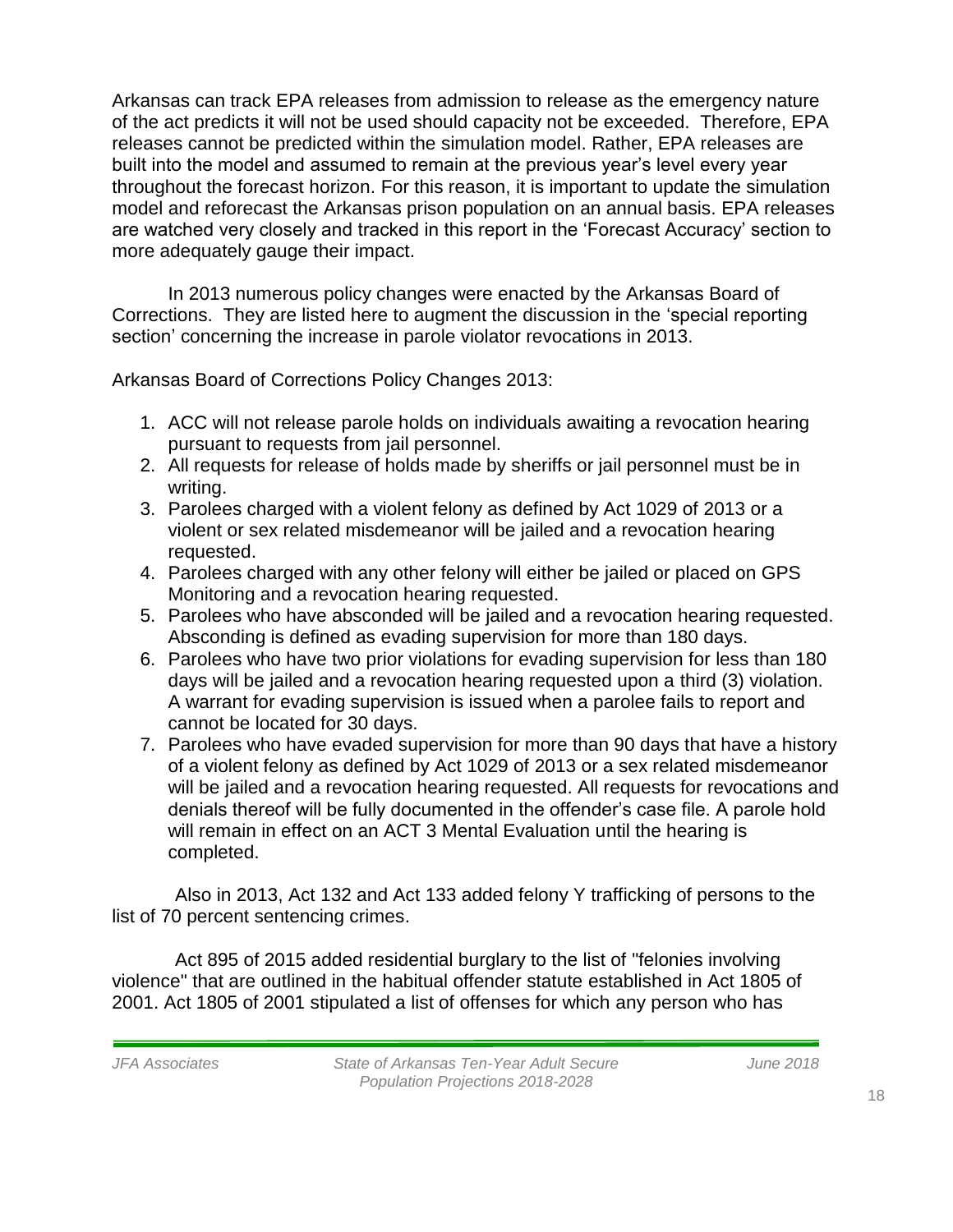previously pled guilty or nolo contendere to and are subsequently convicted of again, shall not be eligible for release on parole by the Arkansas Parole Board. As a result, habitual offenders are now tracked separately for this report and in the simulation model to identify any emerging trends.

In early 2017, Act 423, known as the Criminal Justice Efficiency and Safety Act of 2017, was passed. Parts of Act 423 seek to increase the effectiveness of monitoring probationers and parolees by the Department of Community Correction, to promote efficient staffing by the Department of Community Correction and to establish more efficient and effective punishment for parolees and probationers who violate the terms and conditions of their supervision. The impact of this legislation on the number of parole and probation revocations to the ADC has been incorporated into the simulation model and the projections presented in this document.

The next section of this report will examine the external trends (crime and resident population) that can impact the Arkansas criminal justice system.

# **III. EXTERNAL TRENDS IMPACTING THE ARKANSAS PRISON POPULATION**

*Significant Finding: The Arkansas resident population is projected to remain static over the next several years. Growth is projected to average less than 1.0 percent annually from 2017 estimated counts through the year 2025.* 

*Significant Finding: UCR Part I reported crimes in Arkansas increased by 1.2 percent between 2015 and 2016 (the most recent years of data that are available). This increase is primarily due to a 5.7 percent increase in violent crimes.*

# **Arkansas Resident Population**

Growth in a state's resident population can indirectly impact its criminal justice system. In particular, growth in a state's "at-risk" population. As discussed previously, the at-risk population is defined as the portion of the resident population most likely to be incarcerated. Here, this demographic group is defined as all males between the ages of 18 and 35.

Since 2000, Arkansas's resident population has grown at a moderate pace. Between 2000 and 2004 the population grew by an average annual rate of 0.6 percent. Between 2005 and 2010 it grew an average annual rate of 1.0 percent. Using the 2010 census as a base, the University of Arkansas Institute for Economic Advancement has projected the resident population of Arkansas will grow from 3,004,279 in 2017 to 3,148,708 in 2025 (an increase of 4.8 percent overall). These data are listed in Table 5. It should be noted that the historical and projected resident population for Arkansas is dramatically outpaced by the growth in both prison admissions and prison population indicating Arkansas is increasing its already historically high incarceration rate.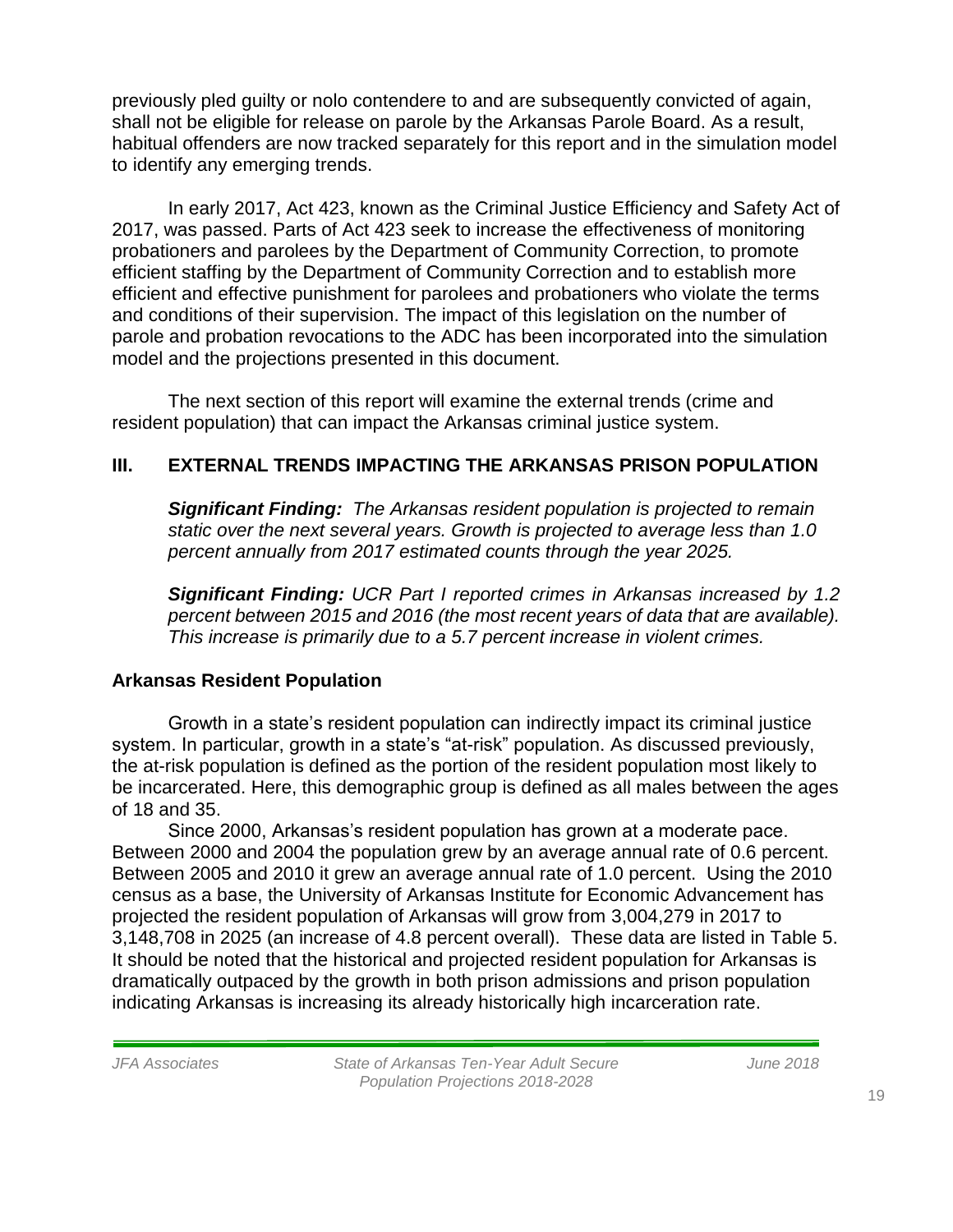Previous versions of this brief have included the projected growth of the state's atrisk population. Unfortunately, the US Census Bureau has not updated these projections for the states using the 2010 census base data. As an alternative, this brief presents available historical estimates for 2010 through 2016 (the most recent data since the last decennial census) in Table 6. During this time period, the at-risk population has increased by only 0.2 percent per year and by only 1.1 percent overall. Near future growth in this population will most likely mimic these trends.

**TABLE 5**

|                                           |                                                      | <b>ARKANSAS PROJECTED RESIDENT POPULATION 2017 - 2025</b> |  |
|-------------------------------------------|------------------------------------------------------|-----------------------------------------------------------|--|
| Year                                      | <b>Total</b><br><b>Resident</b><br><b>Population</b> | Annual<br>Percent<br>Change                               |  |
| Actual 2017                               | 3,004,279                                            |                                                           |  |
| 2018                                      | 3,044,865                                            | 1.4%                                                      |  |
| 2019                                      | 3,062,041                                            | 0.6%                                                      |  |
| 2020                                      | 3,078,021                                            | 0.5%                                                      |  |
| 2021                                      | 3,092,955                                            | 0.5%                                                      |  |
| 2022                                      | 3,107,234                                            | 0.5%                                                      |  |
| 2023                                      | 3,121,147                                            | 0.4%                                                      |  |
| 2024                                      | 3,134,930                                            | 0.4%                                                      |  |
| 2025                                      | 3,148,708                                            | 0.4%                                                      |  |
| Average<br>Percent<br>Change<br>2017-2025 |                                                      | 0.6%                                                      |  |

| Source: US Census Bureau; University of Arkansas Institute for Economic Development. |
|--------------------------------------------------------------------------------------|
|--------------------------------------------------------------------------------------|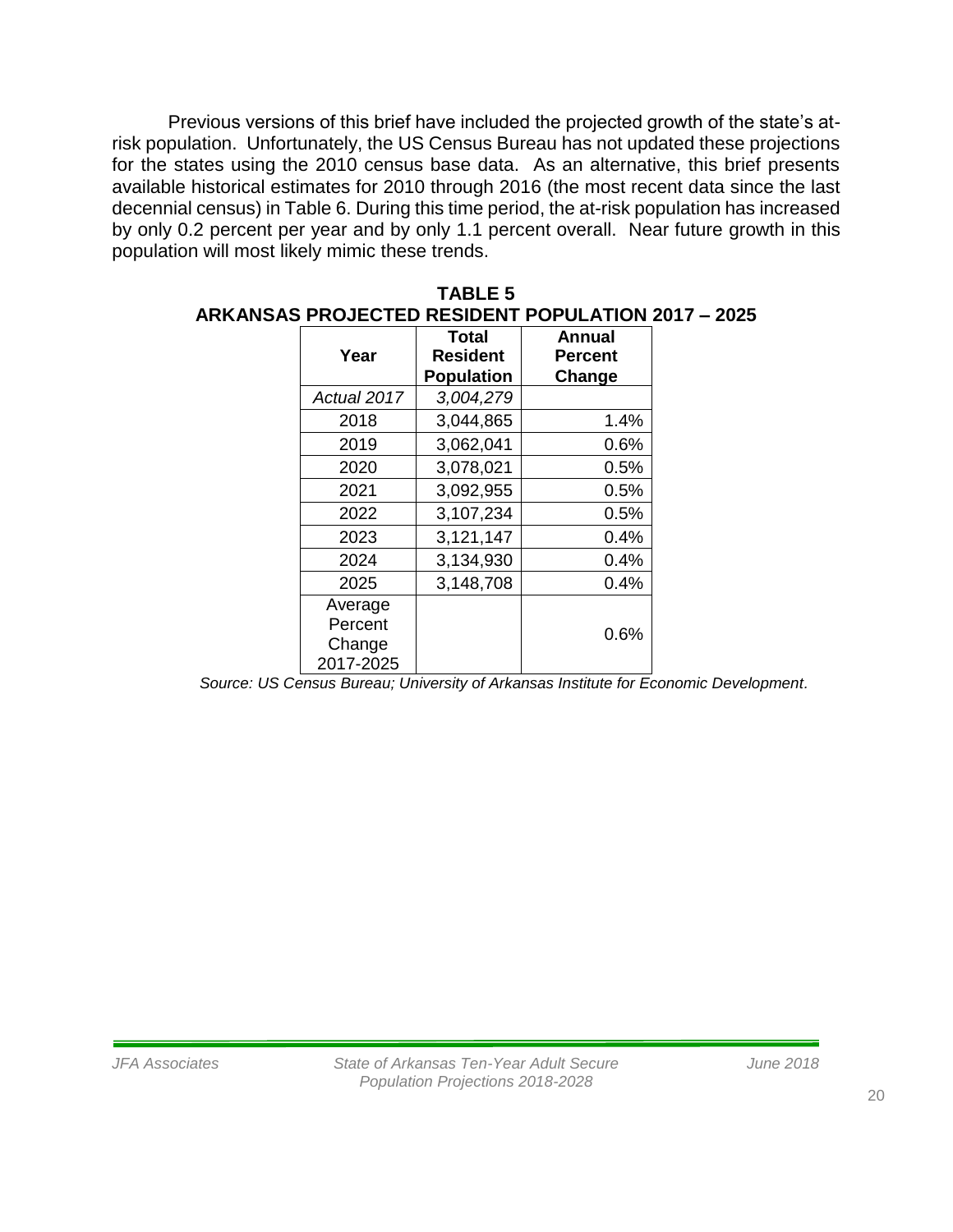| Year                                    | <b>Estimated Male</b><br><b>Resident</b><br><b>Population</b><br><b>Ages 18-35</b> |
|-----------------------------------------|------------------------------------------------------------------------------------|
| 2010                                    | 351,823                                                                            |
| 2011                                    | 354,701                                                                            |
| 2012                                    | 356,872                                                                            |
| 2013                                    | 357,845                                                                            |
| 2014                                    | 354,200                                                                            |
| 2015                                    | 356,162                                                                            |
| 2016                                    | 356,276                                                                            |
| Percent Average<br>Change 2010-<br>2015 | 0.2%                                                                               |

# **TABLE 6 HISTORICAL ARKANSAS AT-RISK POPULATION 2010 – 2016**

*Source: US Census Bureau; University of Arkansas Institute for Economic Development.*

# **Crime in Arkansas**

Note: Crime rates mentioned in this report are a reference to reported crime tracked by the FBI's UCR initiative. Although no statistical significance is attributed to the impact of crime rates on prison admissions, observing these rates can provide some anecdotal insight into state prison admission trends and, in some cases, a lower level of guidance in projecting future admissions to prison.

During the 1990s, the levels of most serious reported violent and property crimes (defined by the FBI's Uniform Crime Reports Part I Crime category) in Arkansas remained static during the first part of the decade. Subsequently in the latter half of the 1990s, crime rates decreased significantly. From 1990 to 1995, the absolute number of UCR Part I crimes in Arkansas decreased at an average annual rate of 0.2 percent. From 1995 to 1999, the number of UCR Part I crimes fell at an average annual rate of 3.3 percent.

The crime index for CY 2004 showed that reported crime had increased by over 9.0 percent from the 2003 number. This is largely due to a change in Arkansas's reporting methods to the FBI. Arkansas assumed responsibility for reporting incidents of crime to the FBI in 1974. Until January 1, 2003, this information was collected from state agencies via summary reporting. After that date, Arkansas required all crime data to be reported based on incident. This change-over required a state-wide software update at all reporting locations.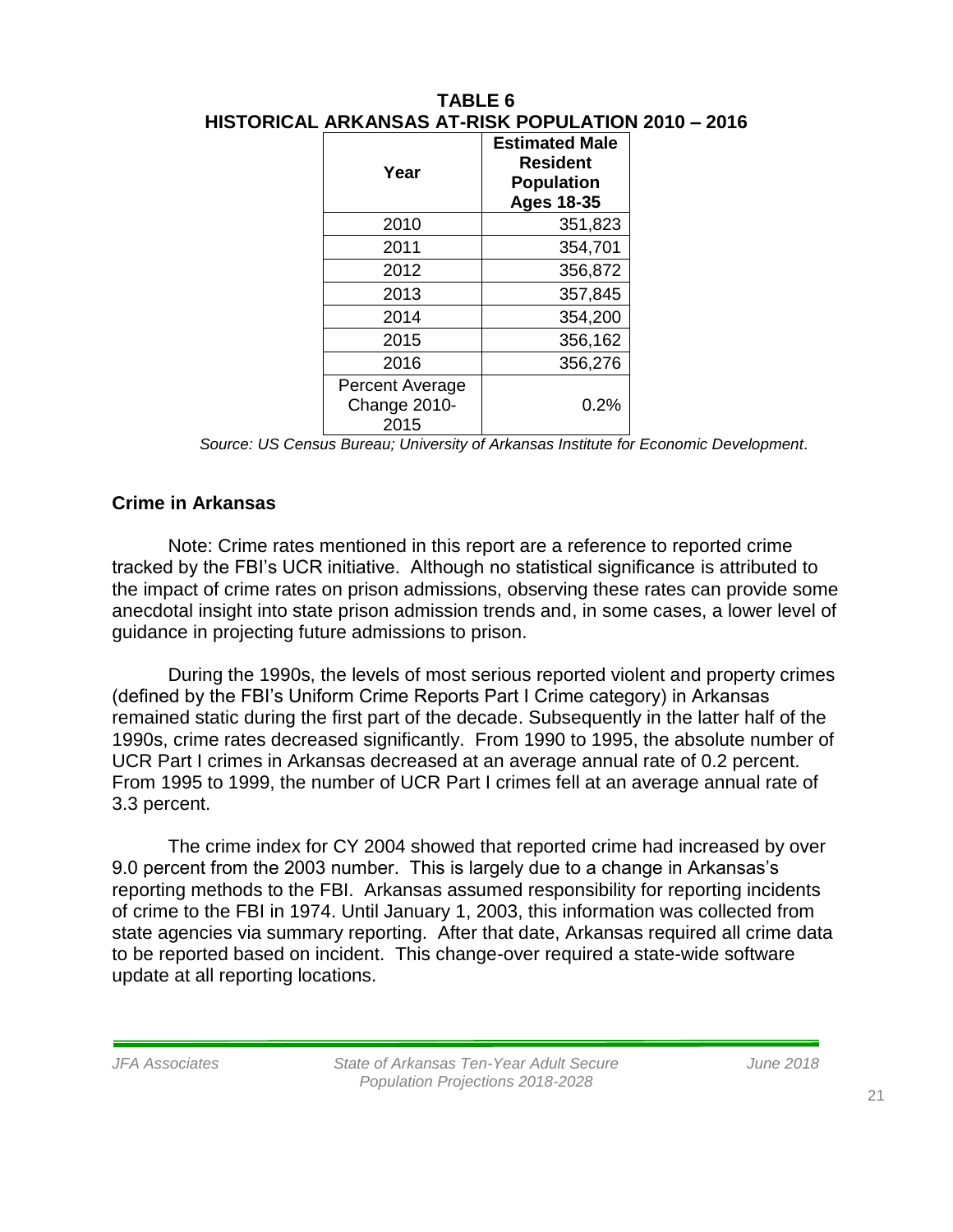With the release of new crime information for 2005, JFA began to track recent crime trends for Arkansas once again. As shown in Table 7, crime rates under the old reporting system continued to decline between 2000 and 2003. Under the new reporting system, the incidents of crimes reported increased by 1.1 percent between 2004 and 2005. Since 2005, the crime rates in Arkansas have consistently decreased.

However, there was an 8.6 percent increase in reported violent crime between 2014 and 2015. Violent crime increased again in 2016. Property crimes also increased in Arkansas in 2016, but only slightly. These increases in reported crime resulted in the first one year increase in total reported crime in the State since 2011. Table 6 provides detailed historical reported crime data for Arkansas.

#### **Comparison of Arkansas and the United States**

In the discussion above, the population and crime data are observed in terms of changes over time within Arkansas. In Table 8, Arkansas's population and crime data are presented in comparison to the national levels and trends. Arkansas has had growth in residential population on par with the nation over the past decade, growing by 6.0 percent compared to 8.0 percent for the United States. Crime in the nation, as a whole, has decreased by a far larger percentage when compared to Arkansas. From 2006 to 2016, reported crime in the U.S. decreased by 25.2 percent while Arkansas saw a 16.6 percent decrease in reported crime.

In terms of state prison populations (using the most recent national data available: year-end 2016), Arkansas has seen significantly larger overall growth as compared to the nation as a whole over the last ten years. Arkansas grew by 26.6 percent overall compared to a 4.5 percent decrease nationally. It is important to note that the Arkansas prison population appears to have stabilized in recent years. The ADC population decreased by 0.9 percent in 2015 and by 0.8 percent in 2016. While the ADC population increased slightly in 2017, average monthly growth has been negligible for the first five months of 2018.

According to the Bureau of Justice Statistics, Arkansas' adult incarceration rate in 2016 was 763 prisoners per 100,000 state residents. The Arkansas rate vastly exceeded the national rate of 513. Note: the national incarceration rate used for this report is based on offenders held in state prisons only and does not include federal prisoners or persons held in jails. Also reported by the Bureau of Justice Statistics, Arkansas had a lower probationer rate than the nation as a whole in 2016. This indicates that the Arkansas criminal justice system relies more heavily on incarceration versus prison diversion than the U.S. as a whole.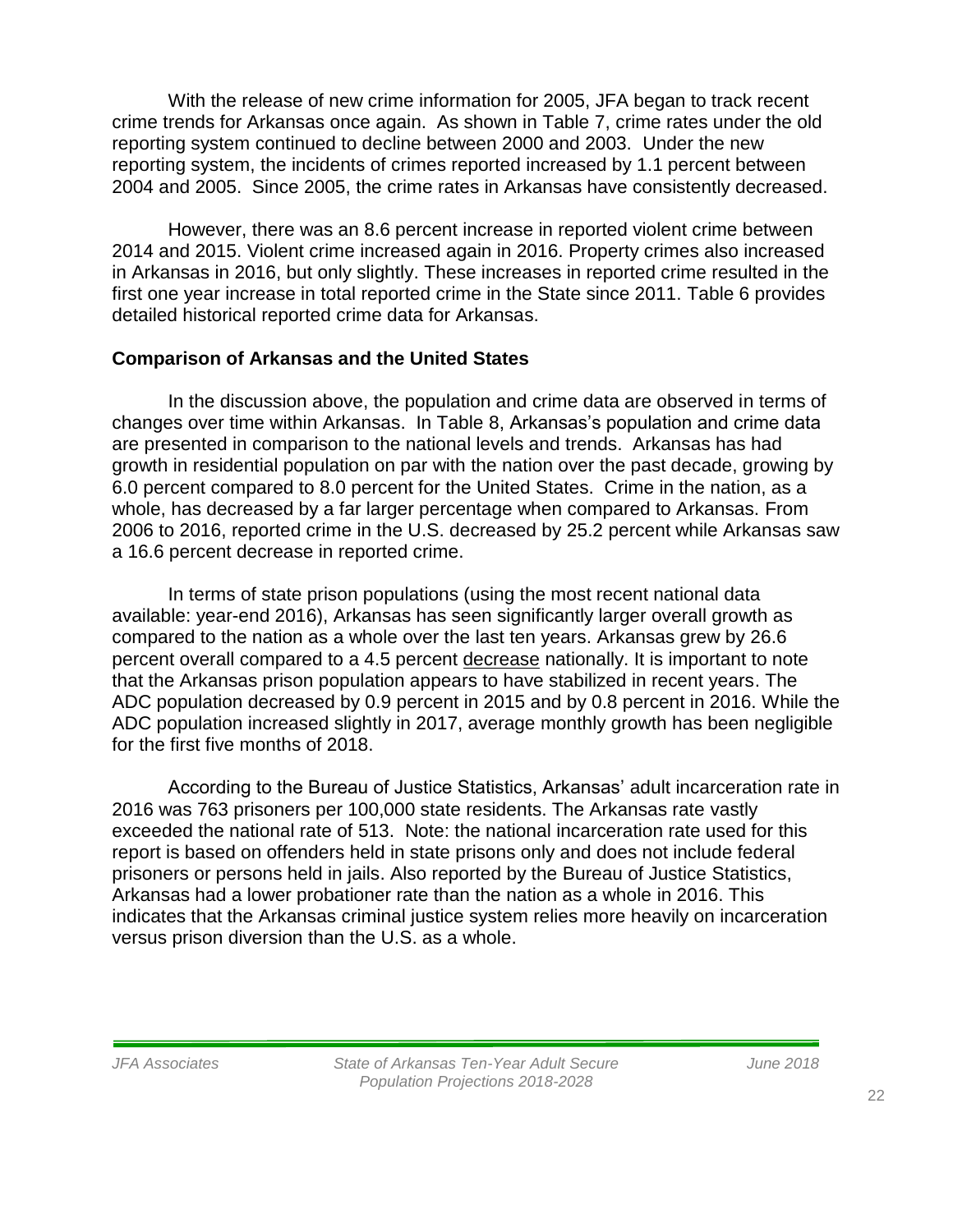| Year                                       | <b>Total</b><br><b>Reported</b> | Reported             | Reported              |
|--------------------------------------------|---------------------------------|----------------------|-----------------------|
|                                            | <b>Crime</b>                    | <b>Violent Crime</b> | <b>Property Crime</b> |
| 1990                                       | 4,866.9                         | 532.2                | 4,334.7               |
| 1991                                       | 5,165.0                         | 583.3                | 4,581.7               |
| 1992                                       | 4,761.7                         | 576.5                | 4,185.2               |
| 1993                                       | 4,810.3                         | 593.3                | 4,217.0               |
| 1994                                       | 4,798.7                         | 595.1                | 4,203.6               |
| 1995                                       | 4,690.9                         | 553.2                | 4,137.7               |
| 1996                                       | 4,699.2                         | 524.3                | 4,174.9               |
| 1997                                       | 4,718.7                         | 526.9                | 4,191.8               |
| 1998                                       | 4,283.4                         | 490.2                | 3,793.2               |
| 1999                                       | 4,042.2                         | 425.2                | 3,617.0               |
| 2000                                       | 4,115.3                         | 445.3                | 3,670.0               |
| 2001                                       | 4,130.2                         | 452.4                | 3,677.8               |
| 2002                                       | 4,163.0                         | 425.0                | 3,738.0               |
| 2003                                       | 4,088.8                         | 456.4                | 3,632.4               |
| 2004*                                      | 4,535.4                         | 502.3                | 4,033.1               |
| 2005                                       | 4,596.4                         | 528.5                | 4,067.9               |
| 2006                                       | 4,581.1                         | 551.6                | 3,967.5               |
| 2007                                       | 4,472.5                         | 529.4                | 3,953.1               |
| 2008                                       | 4,331.7                         | 504.6                | 3,827.1               |
| 2009                                       | 4,290.8                         | 515.8                | 3,775.0               |
| 2010                                       | 4,058.8                         | 505.3                | 3,553.5               |
| 2011                                       | 4,235.0                         | 480.9                | 3,754.1               |
| 2012                                       | 4,129.2                         | 469.1                | 3,660.1               |
| 2013                                       | 4,048.3                         | 445.7                | 3,602.6               |
| 2014                                       | 3,818.1                         | 480.1                | 3,338.0               |
| 2015                                       | 3,772.8                         | 521.3                | 3,251.5               |
| 2016                                       | 3,819.5                         | 550.9                | 3,268.6               |
| Average Percent<br>Change 1990-1999        | $-1.9%$                         | $-2.3%$              | $-1.9%$               |
| <b>Average Percent</b><br>Change 1990-2010 | $-0.8%$                         | $-0.1%$              | $-0.9%$               |
| Average Percent<br>Change 2005-2016        | $-1.4%$                         | 0.9%                 | $-1.7%$               |

#### **TABLE 7 CHANGES IN REPORTED UCR CRIMES IN ARKANSAS 1990 – 2016**

*Source: www.FBI.gov; Note: In 2004 AR UCR reporting methodology changed.*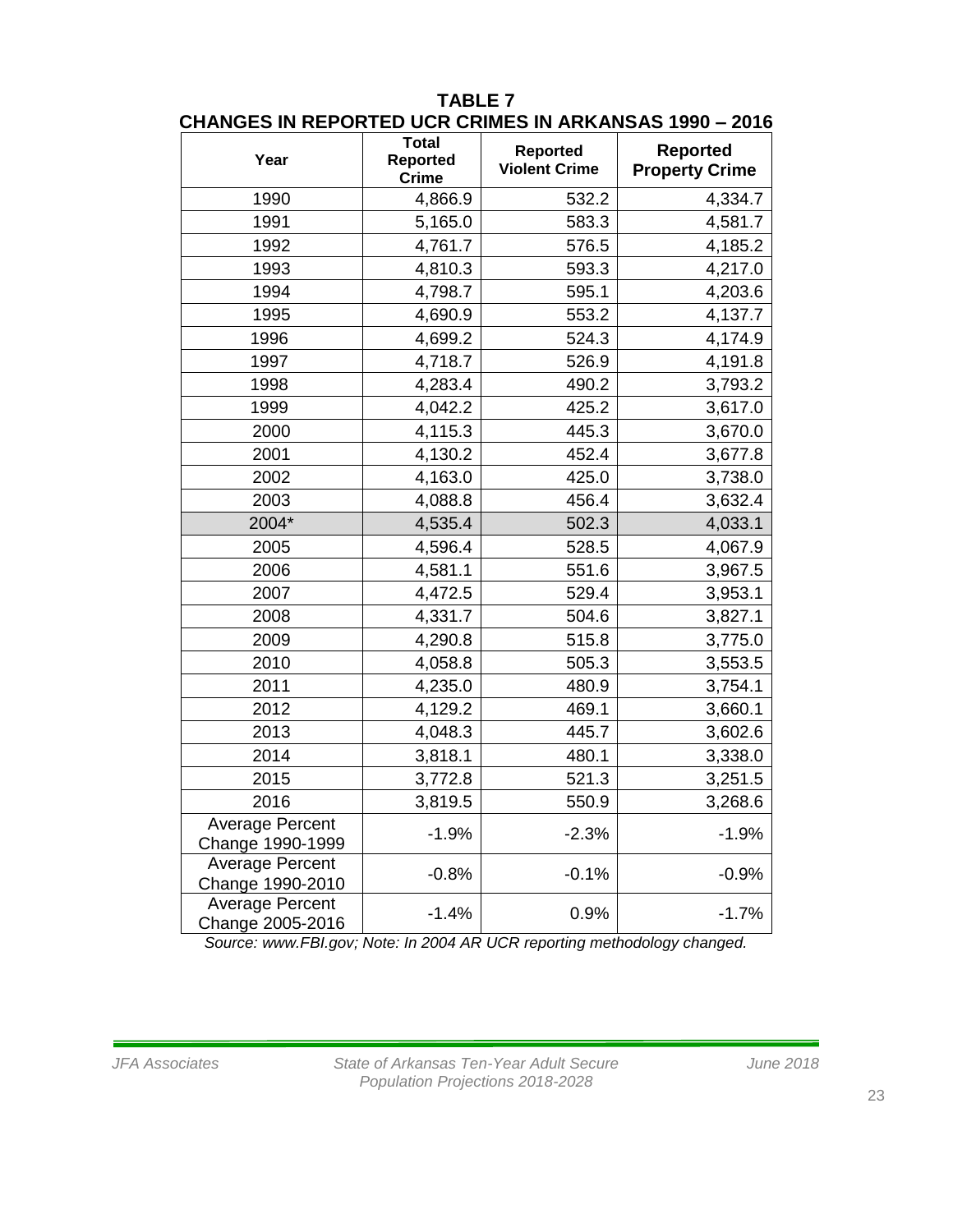#### **TABLE 8 COMPARISON BETWEEN UNITED STATES AND ARKANSAS ON KEY POPULATION AND CRIME DEMOGRAPHICS**

|                                                               | <b>United States</b> | <b>Arkansas</b> |
|---------------------------------------------------------------|----------------------|-----------------|
| POPULATION <sup>2</sup>                                       |                      |                 |
| Total Population (7/1/17)                                     | 325,719,178          | 3,004,279       |
| Change in Population                                          |                      |                 |
| 1-year change $(7/1/16 - 7/1/17)$                             | 0.8%                 | 0.5%            |
| 10-year change (7/1/07 - 7/1/17)                              | 8.0%                 | 6.0%            |
| <b>CRIME RATE</b> <sup>3</sup> (Rate per 100,000 inhabitants) |                      |                 |
| UCR Part I Reported Crime Rates (2016)                        |                      |                 |
| Total                                                         | 2,847.8              | 3,819.5         |
| Violent                                                       | 397.1                | 550.9           |
| Property                                                      | 2,450.7              | 3,268.6         |
| Change in Total Reported Crime Rate                           |                      |                 |
| 1-year change (2015-2016)                                     | $-0.8%$              | 1.2%            |
| 10-year change (2006-2016)                                    | $-25.2%$             | $-16.6%$        |
| <b>PRISON POPULATION4</b>                                     |                      |                 |
| Total Inmates (State Prisons Only) 2017**                     | 1,316,205            | 18,078          |
| 1-year change (2016-2017)                                     | $-1.1%$              | 3.1%            |
| 10-year change (2007-2017)                                    | $-4.5%$              | 26.6%           |
| Average annual change (2007-2017)                             | $-0.4%$              | 2.6%            |
| State Incarceration Rate (per 100,000 residents) <sup>5</sup> | 513                  | 763             |
| PAROLE POPULATION (2017) <sup>6***</sup>                      | 760,392              | 24,425          |
| Rate per 100,000 residents <sup>7</sup>                       | 303                  | 1,038           |
| <b>PROBATION POPULATION (2017)8***</b>                        | 3,655,836            | 33,184          |
| Rate per 100,000 residents <sup>9</sup>                       | 1,459                | 1,347           |

*\*\*Year end 2016 is the latest data available for the U.S.; \*\*\*U.S.: States only, federal supervision excluded, data are for year end 2016.*

 $\overline{a}$ <sup>2</sup> U.S. Census Bureau, Population estimates for July 1, 2017.

<sup>3</sup> Uniform Crime Reports, Crime in the United States – 2016, Federal Bureau of Investigation.

<sup>4</sup> Prisoners in 2016, Bureau of Justice Statistics, Jan. 2018; Arkansas Department of Correction Statewide Population Report.

<sup>5</sup> Prisoners in 2016, Bureau of Justice Statistics, Jan. 2018; US (excludes federal prisons); Rate is for adults only.

<sup>6</sup> U.S. data source: Probation and Parole in the United States, 2016 Bureau of Justice Statistics, April 2018; Arkansas data source: Arkansas Dept. of Community Correction, Research & Evaluation.

<sup>7</sup> U.S. and Arkansas data source: Probation and Parole in the United States, 2016 Bureau of Justice Statistics, April 2018.

<sup>8</sup> U.S. data source: Probation and Parole in the United States, 2016 Bureau of Justice Statistics, April 2018; Arkansas data source: Arkansas Dept. of Community Correction, Research & Evaluation.

<sup>9</sup> U.S. and Arkansas data source: Probation and Parole in the United States, 2016 Bureau of Justice Statistics, April 2018.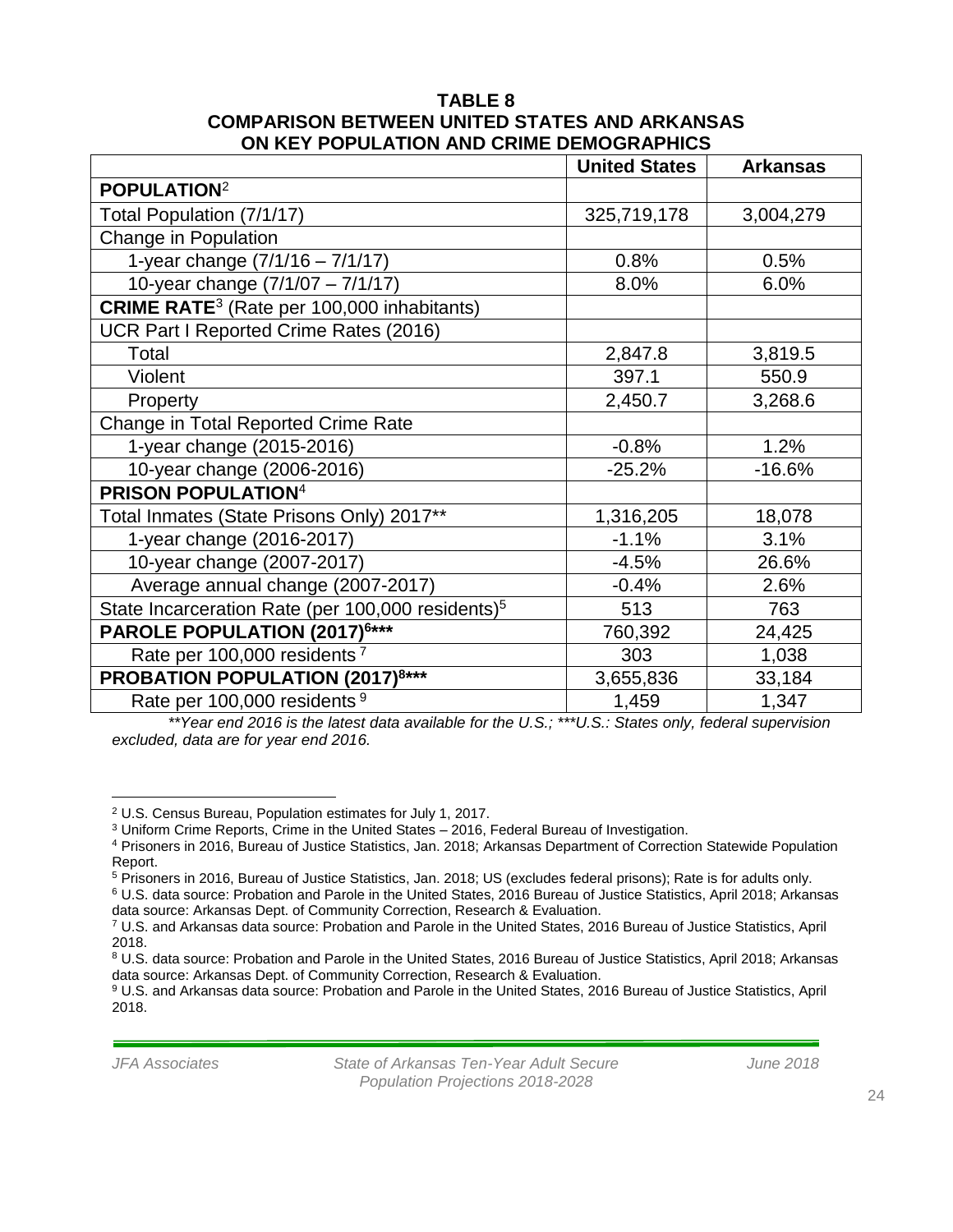#### **ACCURACY OF THE JUNE 2017 PROJECTIONS**

The previous inmate population forecast for the Arkansas Department of Correction was released in June 2017. Tracking the accuracy of the previous projections helps JFA Associates determine how well the Wizard model is simulating the Arkansas prison system.

*Significant Finding: For the last 12 months, the projections for male inmates were estimated to increase at a monthly average of 0.14 percent, while the actual population decreased by 0.00 percent per month. The male population was overforecasted by an average monthly difference of only 0.1 percent.* 

*Significant Finding: The Arkansas Department of Correction continued to exercise the Emergency Powers Act in 2017, allowing early release for prisoners throughout the year when over-crowding conditions were at their peak. Although the overall average accuracy of the forecast is good by national standards, EPA releases may hamper the models ability to estimate the inmate population on a monthly basis by offsetting length of stay trends. In 2017, 2,381 offenders were released via the Emergency Powers Act.* 

Tables 10 through 12 and Figure 7 present the accuracy of projections generated in June of 2017. Accuracy of the projections were tracked from June 2017 to May 2018 by comparing projected totals with the actual counts of male and female inmates.

- Through the most recent 12 months, the projected female population averaged a +1.9 percent difference from actual totals. On average, the 2017 simulation model averaged 26 more female inmates per month than actual counts.
- For the 2017 model, the forecasted counts of male inmates differed from the actual counts by a maximum over-estimation of 241 (May 2018) and by a maximum underestimation of 227 (October 2017).
- The total prison population forecast had an average percent difference of 0.1 percent per month during the entire tracking period. National standards set acceptable error at  $\pm 2.0$  percent.

As mentioned previously, EPA releases are tracked by JFA Associates to monitor and mitigate their impact on the simulation model. The EPA was utilized every month in 2017. Table 9 details EPA releases since 2007. Over the past decade, an annual average of 2,447 persons were released via this method.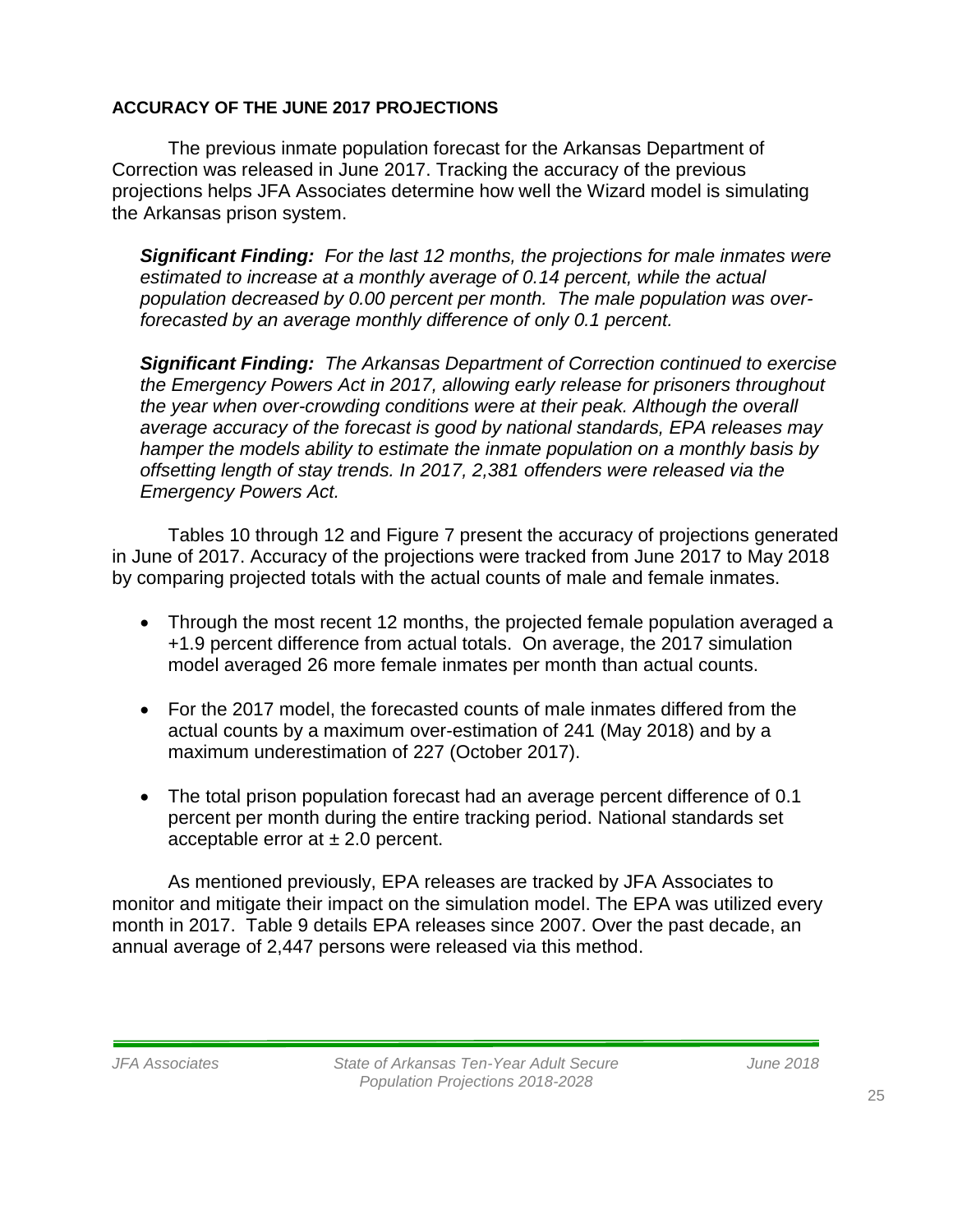| Year          | Act<br>1721 | Act<br>418 | <b>Total</b> |
|---------------|-------------|------------|--------------|
| 2007          | 294         | 1,806      | 2,100        |
| 2008          | 369         | 1,708      | 2,077        |
| 2009          | 512         | 1,756      | 2,268        |
| 2010          | 319         | 1,853      | 2,172        |
| 2011          | 319         | 2,023      | 2,297        |
| 2012          | 169         | 2,478      | 2,647        |
| 2013          | 201         | 2,672      | 2,873        |
| 2014          | 437         | 2,470      | 2,907        |
| 2015          | 368         | 2,380      | 2,748        |
| 2016          | 311         | 2,458      | 2,769        |
| 2017          | 203         | 2,178      | 2,381        |
| Jan-17        | 4           | 25         | 29           |
| Feb-17        | 32          | 457        | 489          |
| Mar-17        | 43          | 142        | 185          |
| Apr-17        | 13          | 59         | 72           |
| May-17        | 20          | 401        | 421          |
| Jun-17        | 23          | 88         | 111          |
| <b>Jul-17</b> | 3           | 49         | 52           |
| Aug-17        | 5           | 366        | 371          |
| Sep-17        | 23          | 69         | 92           |
| Oct-17        | 14          | 49         | 63           |
| Nov-17        | 18          | 406        | 424          |
| Dec-17        | 5           | 67         | 72           |

#### **TABLE 9 EPA RELEASES 2007-2017**

*Source: ADC Planning & Research.*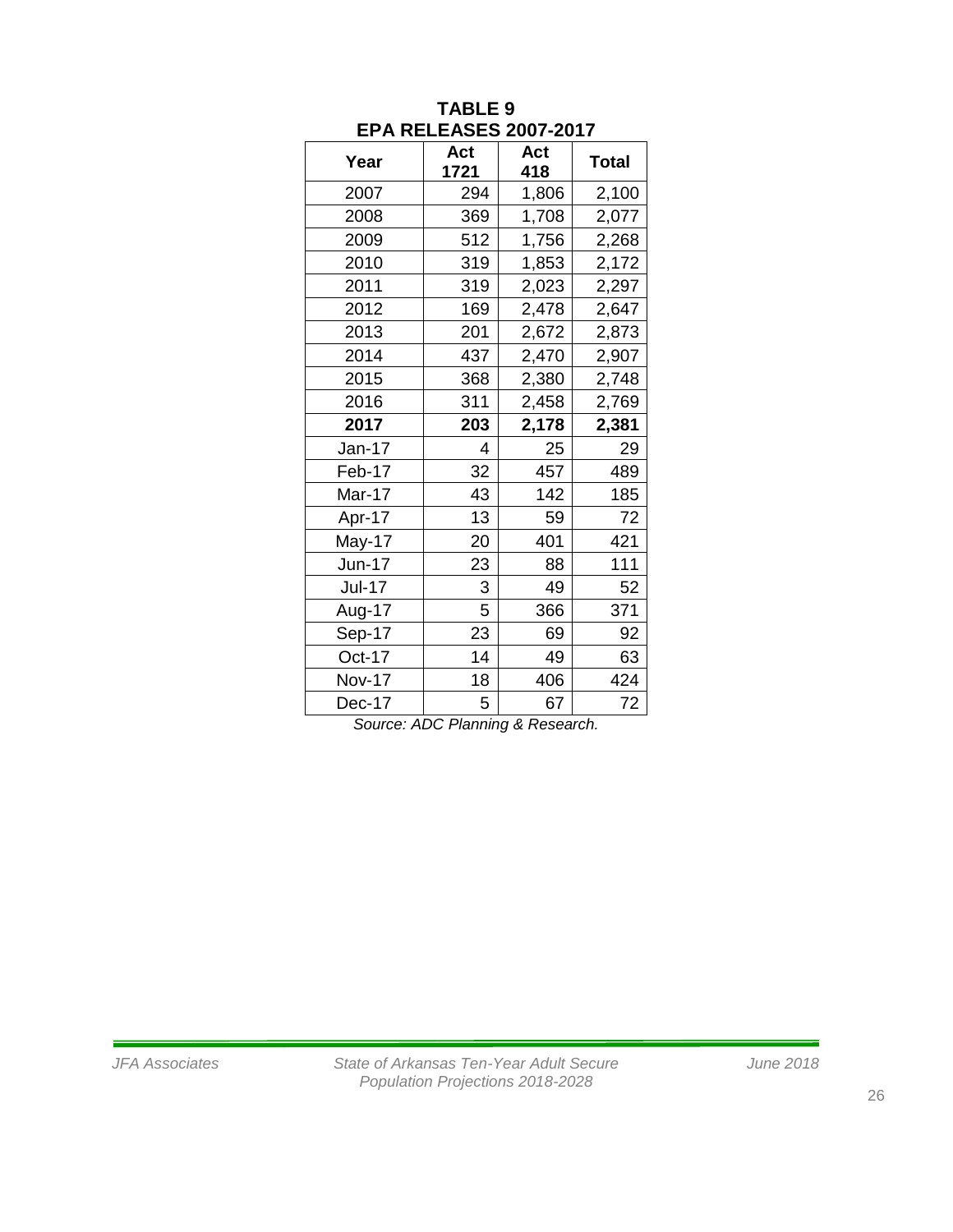| Month-                       | <b>Total Population</b> |               |                                                                         |                                     |  |  |
|------------------------------|-------------------------|---------------|-------------------------------------------------------------------------|-------------------------------------|--|--|
| Year                         | Projected               | <b>Actual</b> | <b>Numeric</b><br><b>Difference</b>                                     | <b>Percent</b><br><b>Difference</b> |  |  |
| <b>Jun-17</b>                | 17,975                  | 17,963        | 12                                                                      | 0.1%                                |  |  |
| <b>Jul-17</b>                | 18,045                  | 18,180        | $-135$                                                                  | $-0.7%$                             |  |  |
| Aug-17                       | 18,043                  | 18,051        | -8                                                                      | 0.0%                                |  |  |
| Sep-17                       | 18,075                  | 18,179        | $-104$                                                                  | $-0.6%$                             |  |  |
| Oct-17                       | 18,085                  | 18,348        | $-263$                                                                  | $-1.4%$                             |  |  |
| <b>Nov-17</b>                | 18,113                  | 17,973        | 140                                                                     | 0.8%                                |  |  |
| Dec-17                       | 18,137                  | 18,078        | 59                                                                      | 0.3%                                |  |  |
| Jan-18                       | 18,156                  | 18,201        | -45                                                                     | $-0.2%$                             |  |  |
| Feb-18                       | 18,173                  | 17,998        | 175                                                                     | 1.0%                                |  |  |
| <b>Mar-18</b>                | 18,189                  | 18,089        | 100                                                                     | 0.6%                                |  |  |
| Apr-18                       | 18,213                  | 18,227        | -14                                                                     | $-0.1%$                             |  |  |
| <b>May-18</b>                | 18,246                  | 17,945        | 301                                                                     | 1.7%                                |  |  |
| Average<br><b>Difference</b> |                         |               | 18<br>Course ADC Dlanning & Dessarebill A Associated' prison projection | 0.1%                                |  |  |

## **TABLE 10 ACCURACY OF THE 2017 TOTAL PRISON POPULATION FORECAST**

*Source: ADC Planning & Research/JFA Associates' prison projections.*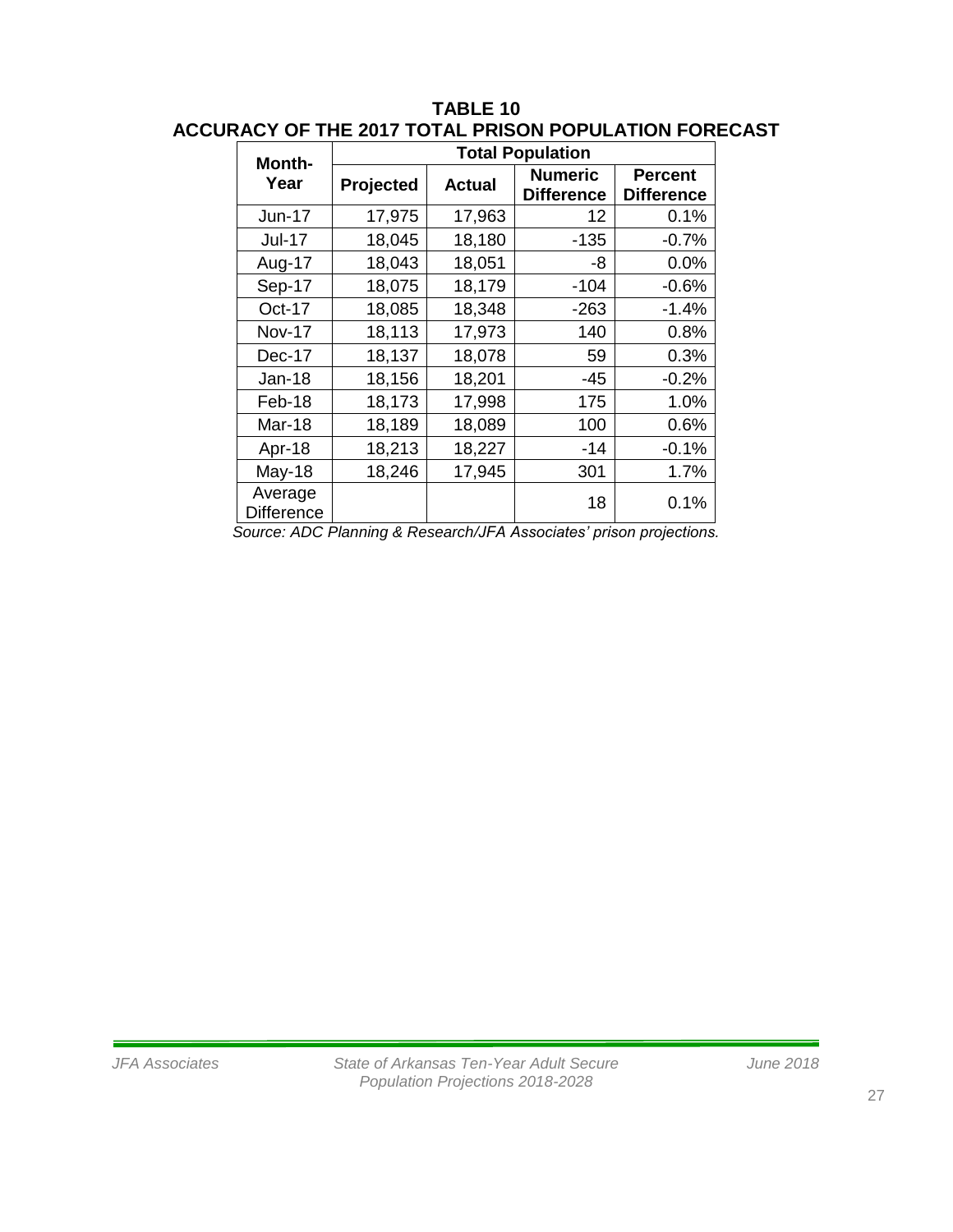| Month-                                                         | <b>Female</b> |                                                      |                   |                                     |  |
|----------------------------------------------------------------|---------------|------------------------------------------------------|-------------------|-------------------------------------|--|
| Year                                                           | Projected     | <b>Numeric</b><br><b>Actual</b><br><b>Difference</b> |                   | <b>Percent</b><br><b>Difference</b> |  |
| <b>Jun-17</b>                                                  | 1,451         | 1,422                                                | 29                | 2.0%                                |  |
| <b>Jul-17</b>                                                  | 1,459         | 1,454                                                | 5                 | 0.3%                                |  |
| Aug-17                                                         | 1,442         | 1,431                                                | 11                | 0.8%                                |  |
| Sep-17                                                         | 1,442         | 1,450                                                | -8                | $-0.6%$                             |  |
| Oct-17                                                         | 1,444         | 1,480                                                | $-36$             | $-2.4%$                             |  |
| <b>Nov-17</b>                                                  | 1,447         | 1,398                                                | 49                | 3.5%                                |  |
| Dec-17                                                         | 1,451         | 1,413                                                | 38                | 2.7%                                |  |
| Jan-18                                                         | 1,455         | 1,441                                                | 14                | 1.0%                                |  |
| Feb-18                                                         | 1,453         | 1,370                                                | 83                | 6.1%                                |  |
| Mar-18                                                         | 1,456         | 1,404                                                | 52                | 3.7%                                |  |
| Apr-18                                                         | 1,458         | 1,440                                                | 18                | 1.3%                                |  |
| <b>May-18</b>                                                  | 1,465         | 1,405                                                | 60                | 4.3%                                |  |
| Average<br><b>Difference</b><br>$\lambda$ $\sim$ $\sim$ $\sim$ |               | L/IFAA                                               | 26<br>$1 - 1 - 1$ | 1.9%<br>- 11 - 11                   |  |

## **TABLE 11 ACCURACY OF THE 2017 FEMALE PRISON POPULATION FORECAST**

*Source: ADC Planning & Research/JFA Associates' prison projections.*

#### **TABLE 12 ACCURACY OF THE 2017 MALE PRISON POPULATION FORECAST**

| Month-                       |           | <b>Male</b>   |                                     |                                     |  |  |
|------------------------------|-----------|---------------|-------------------------------------|-------------------------------------|--|--|
| Year                         | Projected | <b>Actual</b> | <b>Numeric</b><br><b>Difference</b> | <b>Percent</b><br><b>Difference</b> |  |  |
| <b>Jun-17</b>                | 16,524    | 16,541        | $-17$                               | $-0.1%$                             |  |  |
| <b>Jul-17</b>                | 16,586    | 16,726        | $-140$                              | $-0.8%$                             |  |  |
| Aug-17                       | 16,601    | 16,620        | $-19$                               | $-0.1%$                             |  |  |
| Sep-17                       | 16,633    | 16,729        | $-96$                               | $-0.6%$                             |  |  |
| Oct-17                       | 16,641    | 16,868        | $-227$                              | $-1.3%$                             |  |  |
| <b>Nov-17</b>                | 16,666    | 16,575        | 91                                  | 0.5%                                |  |  |
| Dec-17                       | 16,686    | 16,665        | 21                                  | 0.1%                                |  |  |
| Jan-18                       | 16,701    | 16,760        | -59                                 | $-0.4%$                             |  |  |
| Feb-18                       | 16,720    | 16,628        | 92                                  | 0.6%                                |  |  |
| Mar-18                       | 16,733    | 16,685        | 48                                  | 0.3%                                |  |  |
| Apr-18                       | 16,755    | 16,787        | $-32$                               | $-0.2%$                             |  |  |
| <b>May-18</b>                | 16,781    | 16,540        | 241                                 | 1.5%                                |  |  |
| Average<br><b>Difference</b> |           |               | -8                                  | 0.0%                                |  |  |

*Source: ADC Planning & Research/JFA Associates' prison projections.*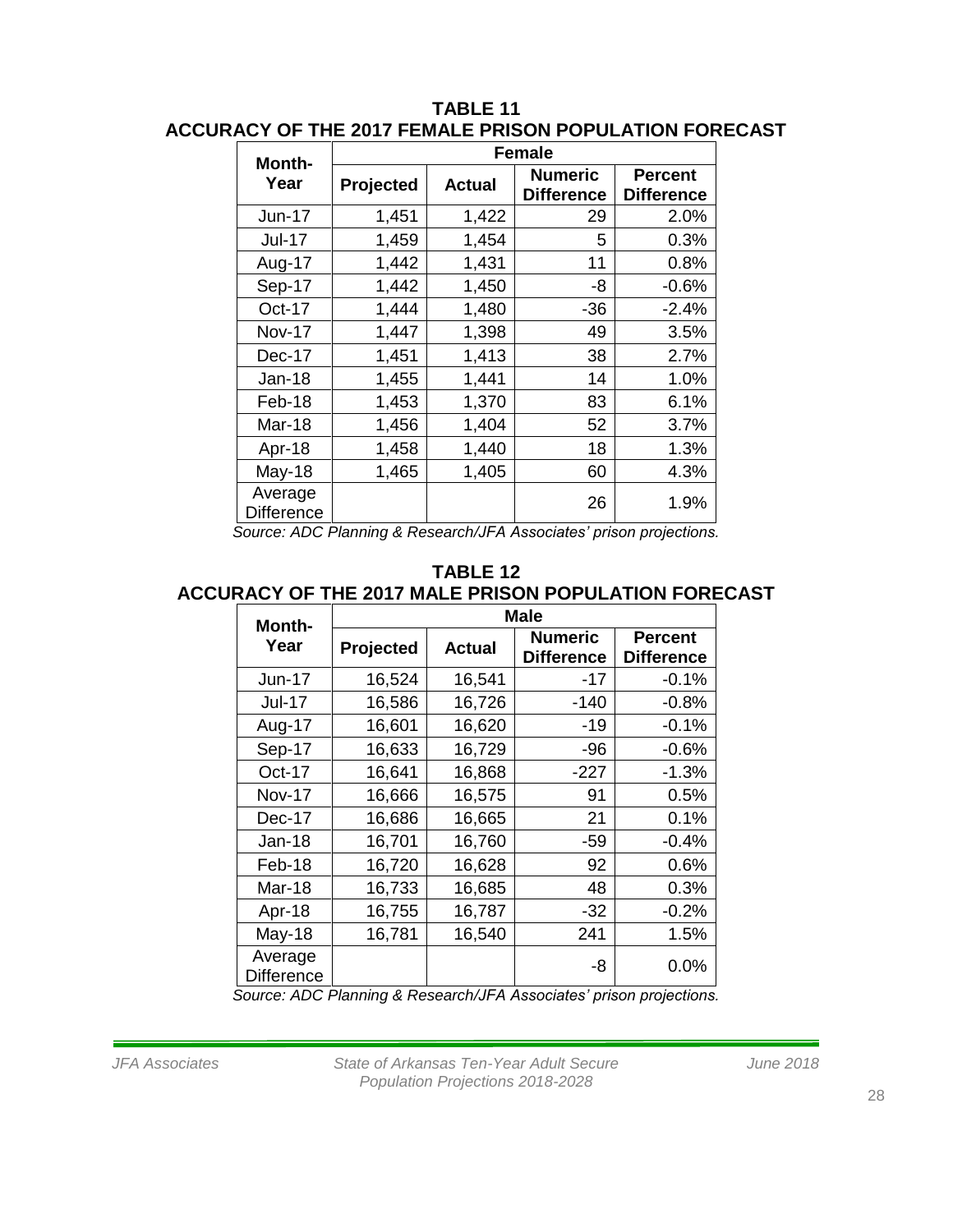# **IV. HISTORICAL ARKANSAS INMATE POPULATION TRENDS**

*Significant Finding: From 2011 to 2012 admissions to prison in Arkansas fell by 12.1 percent due to efforts towards implementing Act 570 of 2011. This was one of the largest decreases in admissions in the past 15 years. This trend was reversed dramatically in 2013 as admissions to prison increased by 49.6 percent. 2017 saw further drama as total admissions fell by 13.3 percent compared to 2016.* 

*Significant Finding: Total male admissions to prison decreased by 14.4 percent and total female admissions decreased by 6.2 percent between 2016 and 2017.* 

*Significant Finding: Based on counts in the 2017 ADC admissions extract file, male parole violator admissions decreased by 10.4 percent in 2017 and male new commit admissions fell by 7.4 percent as compared to 2016 counts.*

Table 13 and Figure 8 present the admissions to prison in Arkansas from 2007 to 2017 for males and females. These data reflect official counts verified by ADC staff. Table 14 presents admissions by intake reason (new commitment versus parole violator). Data for Table 14 differ from totals in Table 13 because of discrepancies in the 2017 admission extract file as discussed in the introduction of this report. Table 15 and Figure 9 present the year-end inmate populations for inmates from 2007 to 2017. Table 16 lists releases for the past 10 years. Verified ADC counts are the source for Tables 13, 15 and 16.

- The number of total admissions to prison in 2017 decreased by 13.3 percent when compared to 2016.
- Based on extract file data, male parole violator admissions numbered 4,523 in 2016. This number is estimated to have decreased to 4,051 in 2017. This is the second consecutive year that total male parole violator admissions has decreased.
- Based on extract file data, when comparing 2016 and 2017, the number of female new commitment admissions to prison decreased at a slower pace than males. Female new commitment admissions accounted for an estimated 70 percent of total female admissions in 2017.
- Releases from the ADC in 2017 decreased by 17.9 percent compared to 2016 counts. The decrease in releases outpaced the decline in admissions, fueling an increase in the overall ADC population.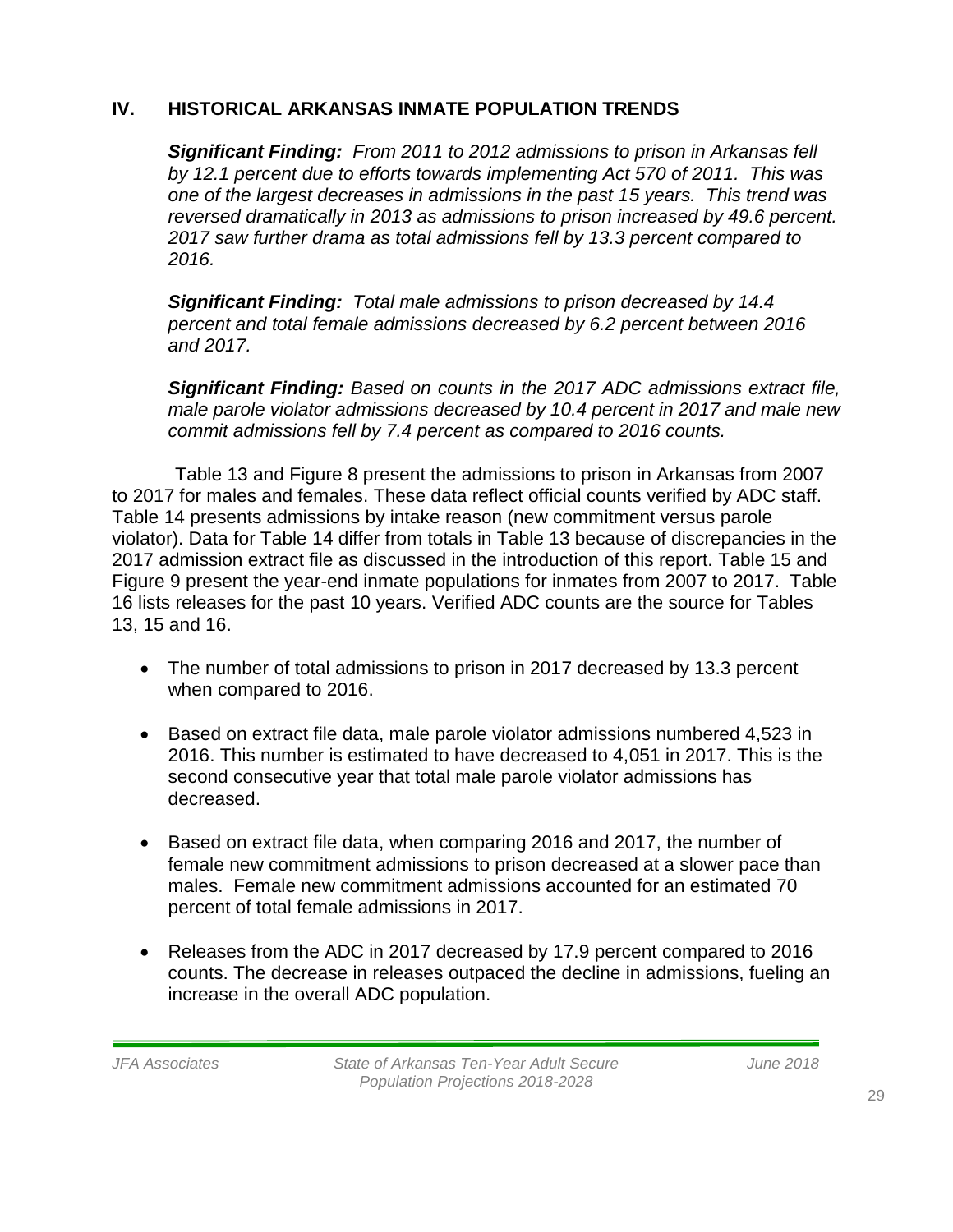- Over the past three years, the female prison population has remained static with an average annual increase of a scant 0.4 percent.
- At year end 2017, the total Arkansas prison population was 18,078, which was 26.6 percent larger than the total prison population at year end 2007. As of the end of May 2018, the total prison population was 17,945, a decrease of 0.7 percent from the December count.

| <b>YEAR</b>                                       | <b>MALES</b> | <b>FEMALES</b> | <b>TOTAL</b> |
|---------------------------------------------------|--------------|----------------|--------------|
| 2007                                              | 6,445        | 763            | 7,208        |
| 2008                                              | 6,267        | 750            | 7,017        |
| 2009                                              | 6,683        | 792            | 7,475        |
| 2010                                              | 6,854        | 813            | 7,667        |
| 2011                                              | 6,293        | 717            | 7,010        |
| 2012                                              | 5,547        | 616            | 6,163        |
| 2013                                              | 8,152        | 1,067          | 9,219        |
| 2014                                              | 8,486        | 1,173          | 9,659        |
| 2015                                              | 9,206        | 1,400          | 10,606       |
| 2016*                                             | 8,970        | 1,397          | 10,367       |
| 2017                                              | 7,676        | 1,310          | 8,986        |
| Numeric Change<br>$2007 - 2017$                   | 1,231        | 547            | 1,778        |
| <b>Percent Change</b><br>$2007 - 2017$            | 19.1%        | 71.7%          | 24.7%        |
| Average Annual<br>Percent Change<br>$2007 - 2017$ | 2.9%         | 7.7%           | 3.4%         |
| <b>Percent Change</b><br>$2016 - 2017$            | $-14.4%$     | $-6.2%$        | $-13.3%$     |

| TABLE 13                                             |
|------------------------------------------------------|
| HISTORICAL ADMISSIONS TO THE ADC BY GENDER 2007-2017 |

*Source: ADC Research & Planning; \*Note: 2016 data have been revised since the last issuance of this report.*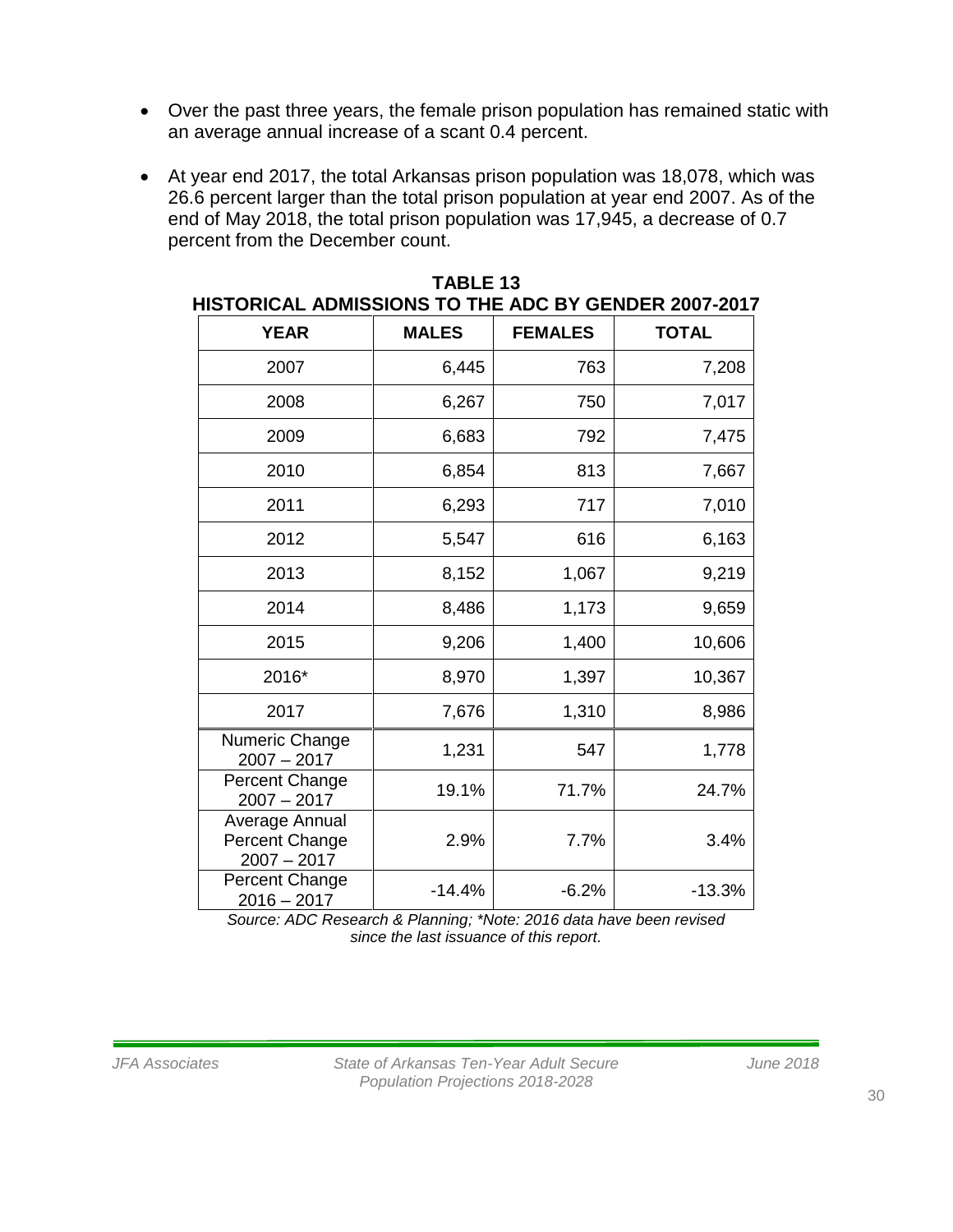| Year                          |             | <b>New Commits</b> | <b>Parole Violator</b> |               |  |
|-------------------------------|-------------|--------------------|------------------------|---------------|--|
|                               | <b>Male</b> | <b>Female</b>      | Male                   | <b>Female</b> |  |
| 2009                          | 4,523       | 620                | 2,160                  | 172           |  |
| 2010                          | 4,370       | 606                | 2,484                  | 207           |  |
| 2011                          | 4,540       | 577                | 1,753                  | 140           |  |
| 2012                          | 3,914       | 523                | 1,633                  | 93            |  |
| 2013                          | 4,481       | 733                | 3,671                  | 334           |  |
| 2014                          | 4,347       | 822                | 4,139                  | 351           |  |
| 2015                          | 4,593       | 931                | 4,613                  | 469           |  |
| 2016                          | 4,412       | 1,057              | 4,523                  | 542           |  |
| 2017                          | 4,087       | 1,027              | 4,051                  | 430           |  |
| Average % Change<br>2009-2017 | $-0.9%$     | 7.5%               | 14.4%                  | 30.9%         |  |
| % Change<br>2016-2017         | $-7.4%$     | $-2.8%$            | $-10.4%$               | $-20.7%$      |  |

**TABLE 14 HISTORICAL ADMISSIONS TO THE ADC BY ADMISSION TYPE 2009-2017**

*Source: ADC data extract admission file; Counts differ slightly from Table 15 as they include lifers, 50 & 70%ers and 'unknowns' (unknowns are cases in the extract files for which seriousness level cannot be identified, this is less than 2.0% of admissions in any given year).*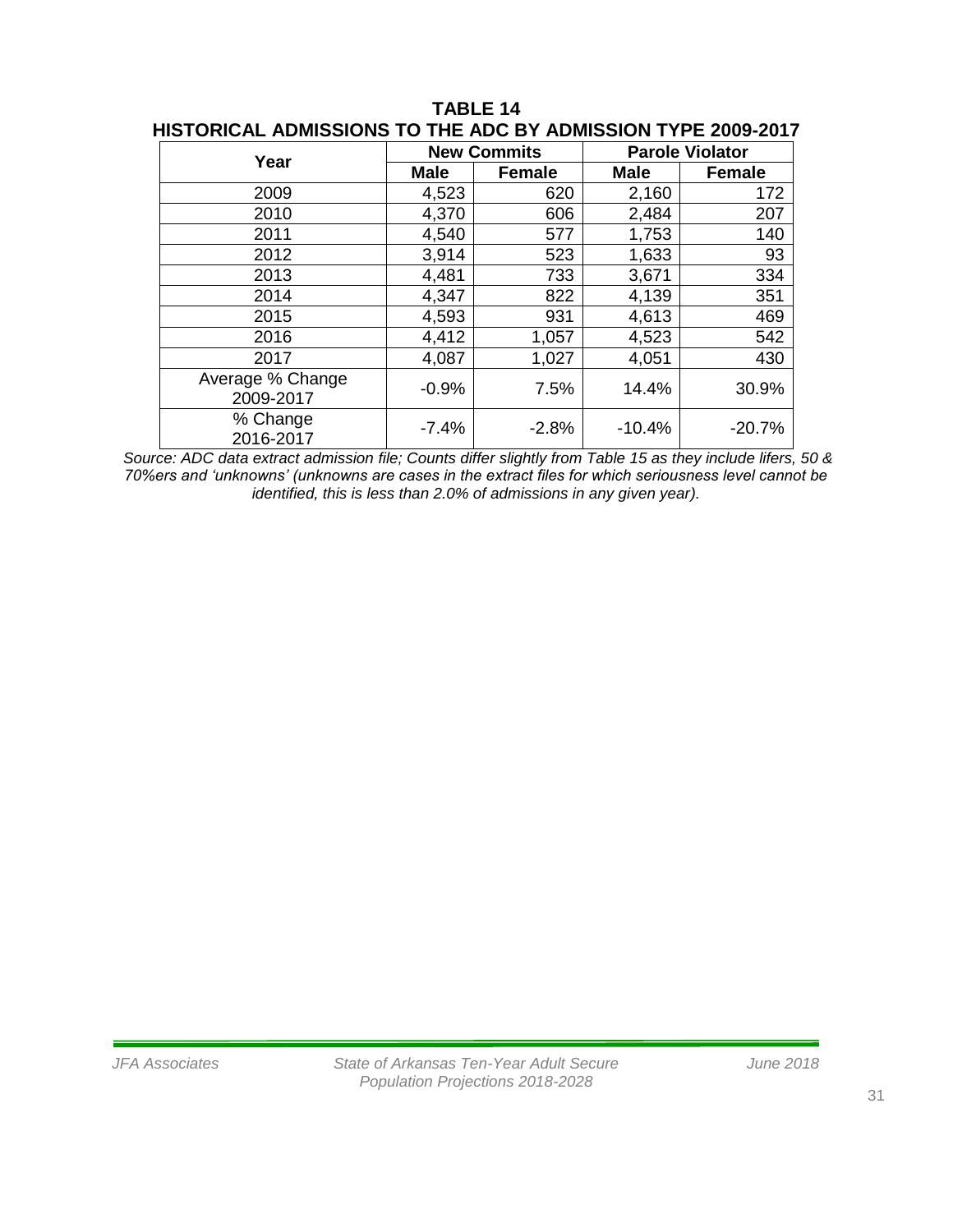| <b>YEAR</b>                                       | <b>MALE</b> | <b>FEMALE</b> | <b>TOTAL</b> |
|---------------------------------------------------|-------------|---------------|--------------|
| 2007                                              | 13,217      | 1,068         | 14,285       |
| 2008                                              | 13,627      | 1,059         | 14,686       |
| 2009                                              | 14,109      | 1,062         | 15,171       |
| 2010                                              | 15,013      | 1,163         | 16,176       |
| 2011                                              | 13,948      | 1,087         | 15,035       |
| 2012                                              | 13,568      | 1,059         | 14,627       |
| 2013                                              | 15,881      | 1,330         | 17,211       |
| 2014                                              | 16,453      | 1,397         | 17,850       |
| 2015                                              | 16,282      | 1,402         | 17,684       |
| 2016                                              | 16,161      | 1,376         | 17,537       |
| 2017                                              | 16,665      | 1,413         | 18,078       |
| Numeric Change<br>$2007 - 2017$                   | 3,448       | 345           | 3,793        |
| Percent Change<br>$2007 - 2017$                   | 26.1%       | 32.3%         | 26.6%        |
| Average Annual<br>Percent Change<br>$2007 - 2017$ | 2.5%        | 3.2%          | 2.6%         |
| Percent Change<br>$2016 - 2017$                   | 3.1%        | 2.7%          | 3.1%         |

**TABLE 15 HISTORICAL END OF YEAR ADC POPULATION 2007 - 2017**

*Source: ADC Research & Planning; Note: population as of May 2018 was 17,945.*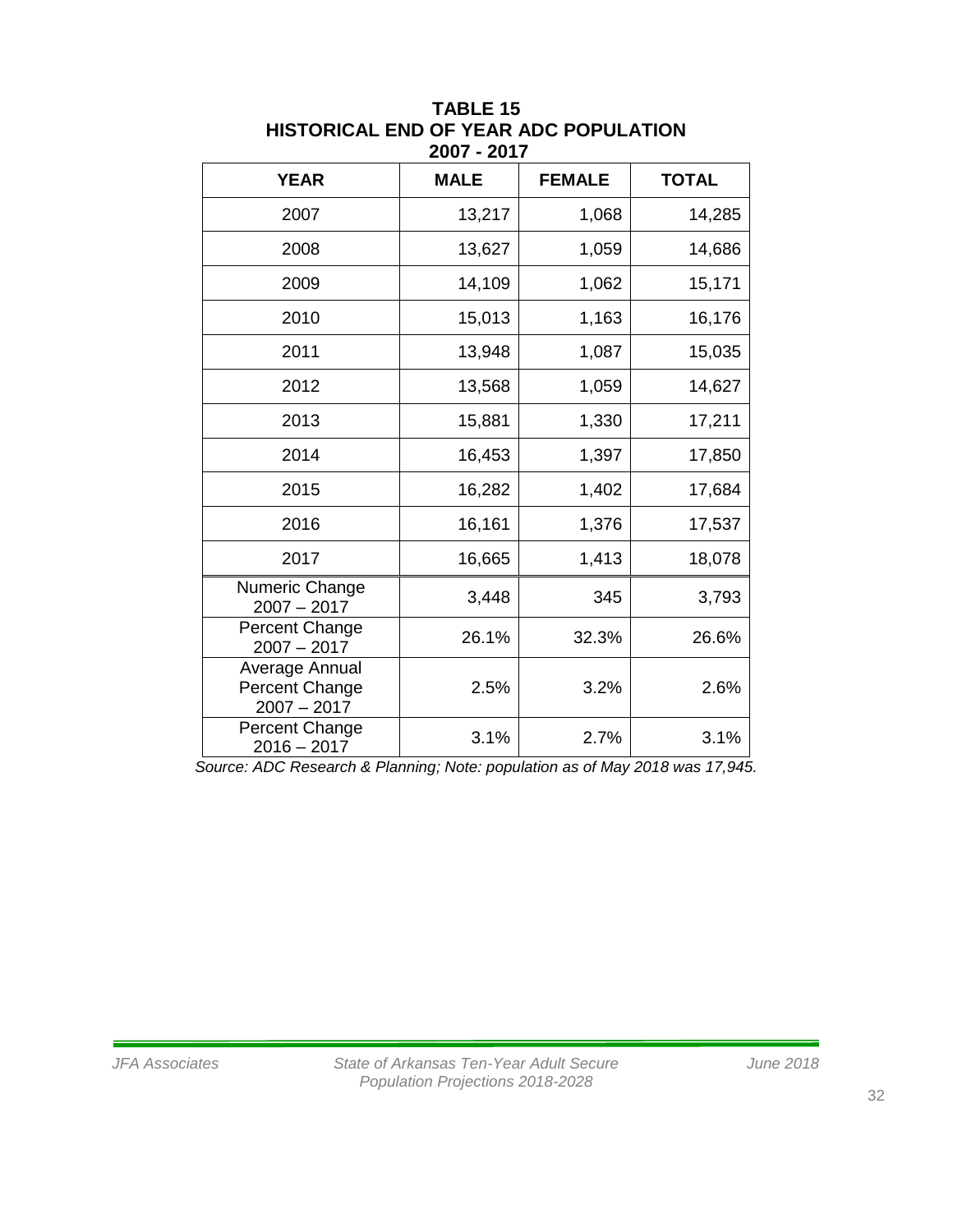| Year                                                     | <b>Males</b> | <b>Females</b> | <b>Total</b> |
|----------------------------------------------------------|--------------|----------------|--------------|
| 2007                                                     | 5,709        | 721            | 6,430        |
| 2008                                                     | 6,273        | 801            | 7,074        |
| 2009                                                     | 6,372        | 810            | 7,182        |
| 2010                                                     | 5,952        | 712            | 6,664        |
| 2011                                                     | 6,612        | 692            | 7,304        |
| 2012                                                     | 5,647        | 652            | 6,299        |
| 2013                                                     | 5,755        | 789            | 6,544        |
| 2014                                                     | 7,762        | 1,053          | 8,815        |
| 2015                                                     | 9,360        | 1,400          | 10,760       |
| 2016*                                                    | 8,873        | 1,425          | 10,298       |
| 2017                                                     | 7,214        | 1,240          | 8,454        |
| Numeric Change<br>$2007 - 2017$                          | 1,505        | 519            | 2,024        |
| Percent Change<br>$2007 - 2017$                          | 26.4%        | 72.0%          | 31.5%        |
| <b>Average Annual Percent</b><br>Change<br>$2007 - 2017$ | 3.5%         | 6.8%           | 3.9%         |
| Percent Change<br>$2016 - 2017$                          | $-18.7%$     | $-13.0%$       | $-17.9%$     |

**TABLE 16 HISTORICAL RELEASES FROM THE ADC 2007-2017**

*\*Note: 2006-2009, 2011 counts were calculated by JFA Associates. Source for 2010, 2012- 2016: ADC Research & Planning; \*Note: 2016 data have been revised since the last issuance of this report.*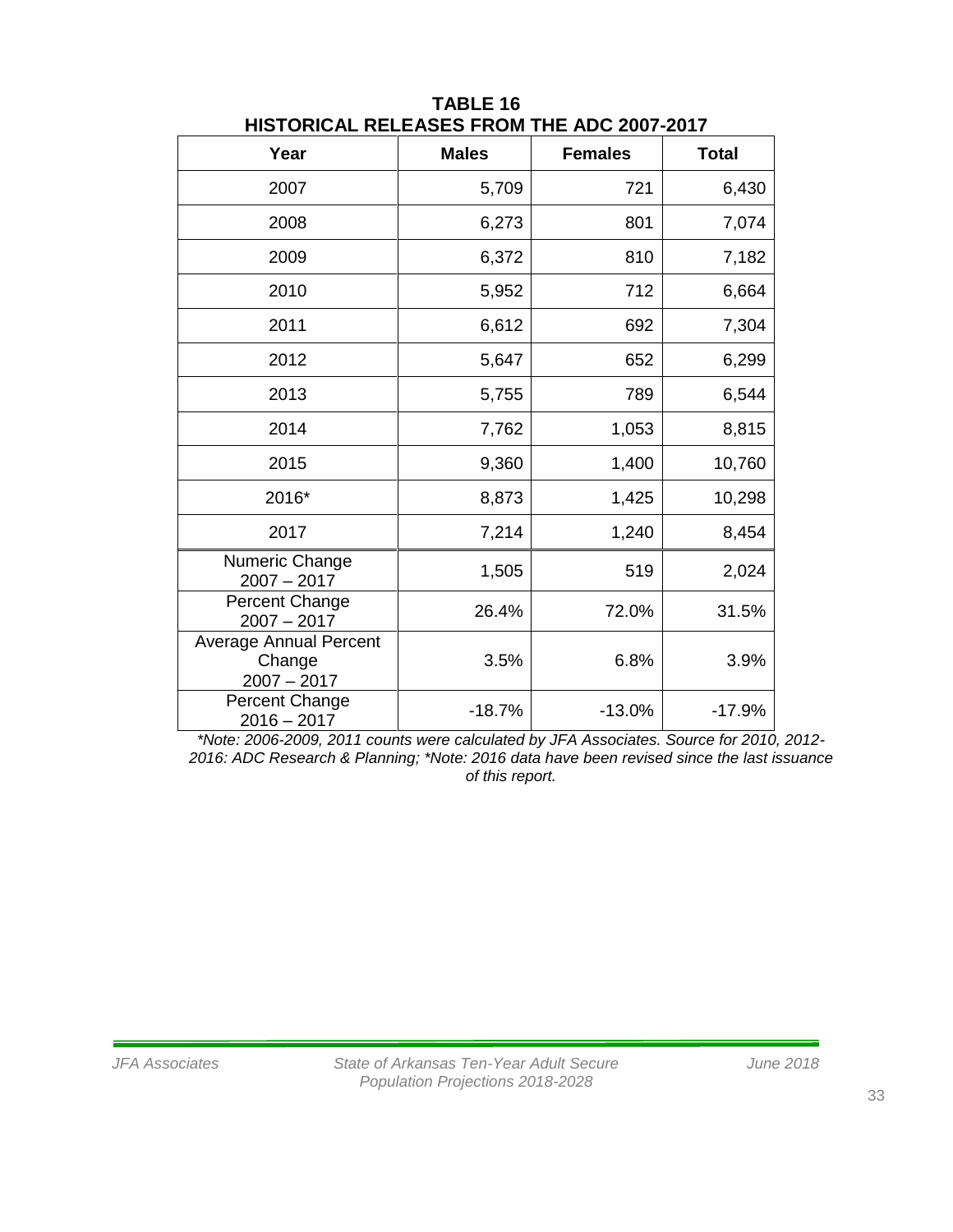## **V. CURRENT ARKANSAS INMATE POPULATION CHARACTERISTICS**

#### **A. 2017 Admissions to Prison**

*Significant Finding: The average sentence applied to the entire admissions population (excluding lifers) in 2017 was 96.6 months (8.1 years), versus 93.8 months (7.8 years) in 2016.*

Table 18 provides information about the population admitted to prison in 2017 based on the ADC admissions extract data file. The admissions population in Table 18 is divided into Identification (ID) groups based on a combination of factors that include offense seriousness level, admission type, gender, and special sentencing conditions. The ID groups are generated for modeling purposes and do not necessarily coincide with ADC groupings. Unique categories for persons sentenced to life in prison, for those sentenced under 70% Acts and for habitual offenders are also included in the model to track these populations. The rest of admissions are divided into new commitment and parole violator categories and further categorized by gender and the seriousness level of their most serious admitting offense.

Data from the ADC admissions extract file is used to generate Figure 10 which depicts the number of persons admitted in each of the ID groups. In addition, data from the ADC admissions extract file was used to generate Figure 11 which details the average sentences for each group in 2017. These figures are contained in the Appendix of this report. Note: unless specifically stated, all ID groups discussed below are assumed to exclude lifers, habitual offenders, seriousness level unknown cases and 50 & 70 percent inmates

#### **Admissions Counts**

- In 2013, there was an unprecedented increase in the number of parole violators returned to prison in Arkansas. Parole violators admissions in 2013 summed to 4,005 (including 70 percenters, 50 percenters, lifers and admissions whose seriousness level was unknown), up 132.0 percent from the 2012 number of 1,726. In 2017, parole violator admissions remain at elevated levels but saw marked decreases from 2016 counts.
- In 2017, 3.8 percent of admissions had minimum serving time restrictions. This 3.8 percent is comprised of 53 admissions for 50% methamphetamine crimes, 18 admissions for life sentences, 51 admissions for habitual offenders and 242 admissions for all 70 percent crimes.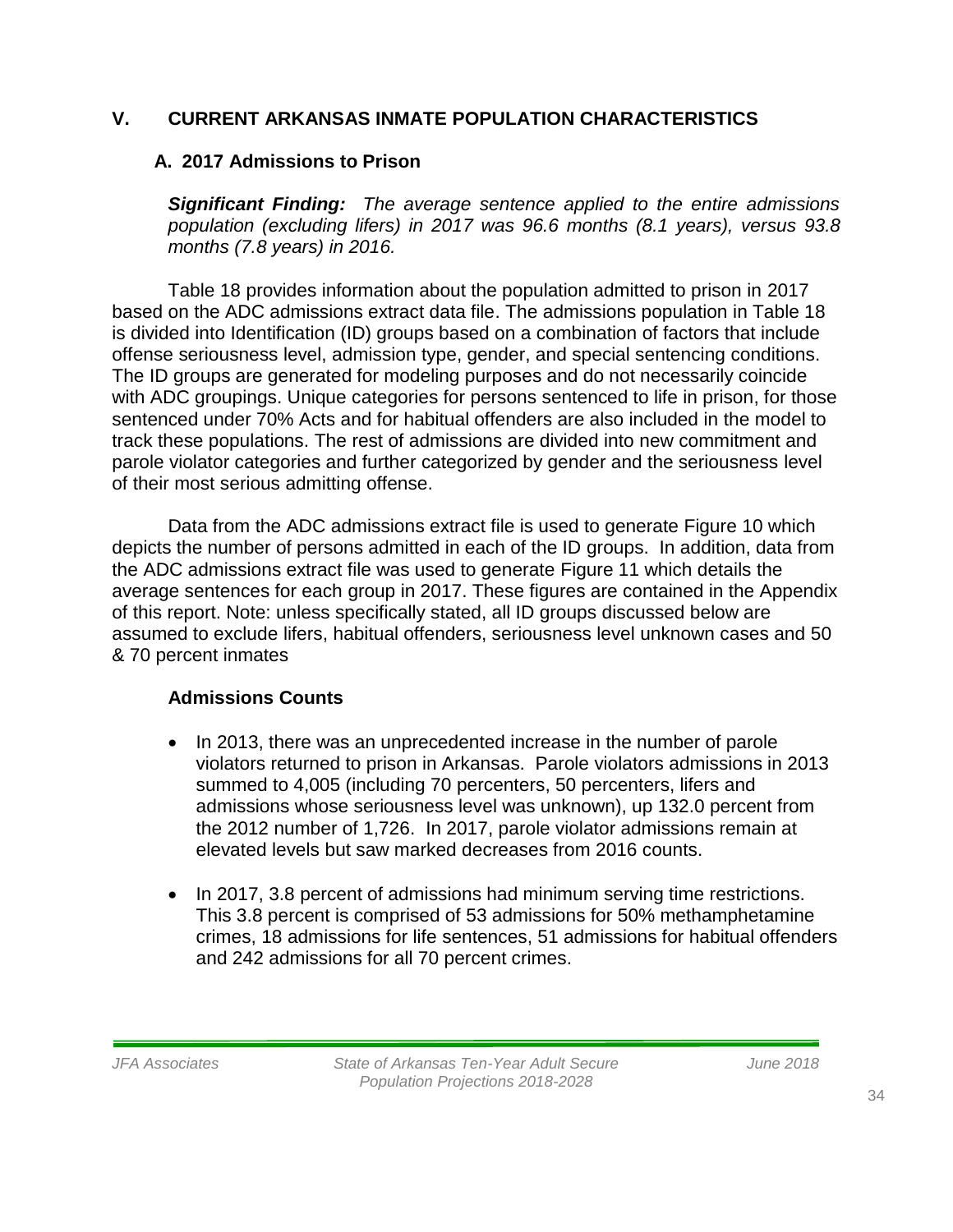- The majority of the 70 percent offenders were admitted to the ADC due to a conviction related to an aggravated robbery (45.6 percent) or rape (33.5 percent).
- 18 new lifers were admitted to the ADC in 2017. On December 31, 2017, the number of lifers held in the ADC was 1,338, about 7.4 percent of the population. 50 and 70 percenters accounted for 16.8 percent (3,042) of the year-end population in 2017. Habitual offenders accounted for 2.9 percent (519) of the prison population at the end of 2017.

# **Sentence Lengths**

- New commitment males had an average sentence of 80.4 months (6.7 years) in 2017.
- New commitment females averaged a sentence of 55.2 months (4.6 years) in 2017.
- In 2017 new commitment males in seriousness levels 6 and 7 saw a notable increase in their average sentence compared with 2016. Male new commitments in seriousness level 4 saw a decrease from an average of 77.9 months (6.5 years) in 2016 to an average of 67.6 months (5.6 years) in 2017.
- In 2017 new commitment females in seriousness levels 7-10 saw slightly lower average sentences as compared to 2016. The average sentence in 2017 was 113.3 months compared to 118.6 months in 2016.
- Sentences for male parole violators remained static between 2017 and 2016 data. Female parole violators saw a slight increase in average sentences from 74.3 months (6.2 years) in 2016 to 79.5 months (6.6 years) in 2017.
- Among those admitted under 50 & 70 percent sentencing restrictions:
	- o 50 percenters convicted of manufacturing methamphetamine in 2017 had an average sentence of 134.2 months (11.2 years) , up from the average of 119.7 months (10.0 years) in 2016.
	- o Those convicted of aggravated robbery and rape in 2017 had average sentences of 193.4 months (16.1 years) and 313.5 months (26.1 years), respectively.
	- o The average sentence for the 57 inmates admitted for first degree murder in 2017 was 423.0 months (35.3 years) , by far the most severely sanctioned group excluding lifers.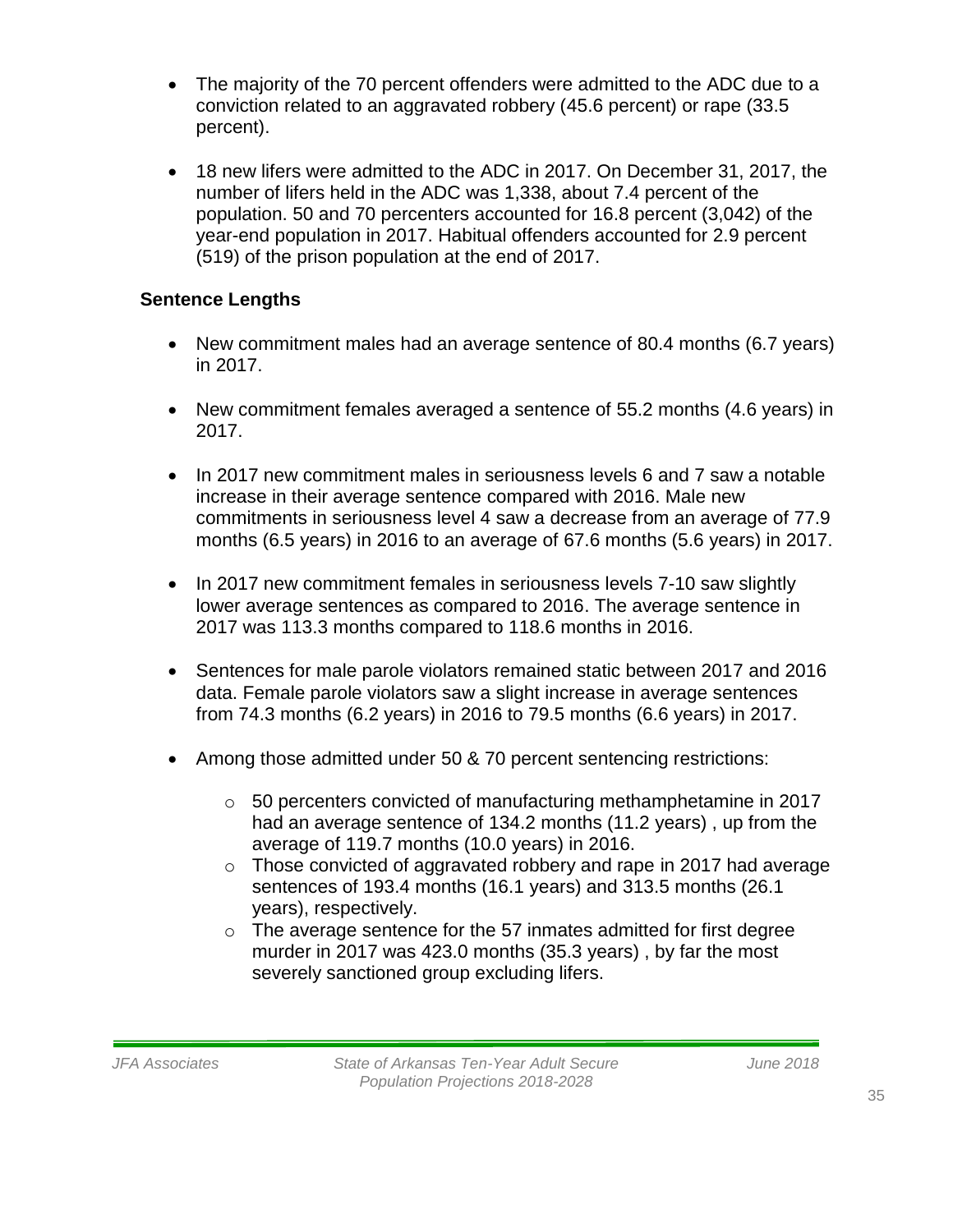In 2015 JFA Associates began tracking habitual offenders sentenced under Act 1805 due to the addition of residential burglary as an eligible offense for sentencing under this law. In 2015, only two (2) residential burglary offenders were sentenced as habitual offenders. In 2016, this numbered increased to nine (9). In 2017, this group numbered seven (7) admissions.

Table 17 shows the historical growth in the inmate population in reference to the impact that 50 & 70 percenters have had on the year end population. This group's growth in the ADC year-end population has been static between 2007 and 2017.

In 2017, 50 & 70 percenter admissions did not change significantly from levels seen in 2016. The number held in prison at year end 2017 also did not change appreciably from 2016 counts. The number of habitual offenders admitted in 2017 was slightly larger compared to 2016 (51 versus 39).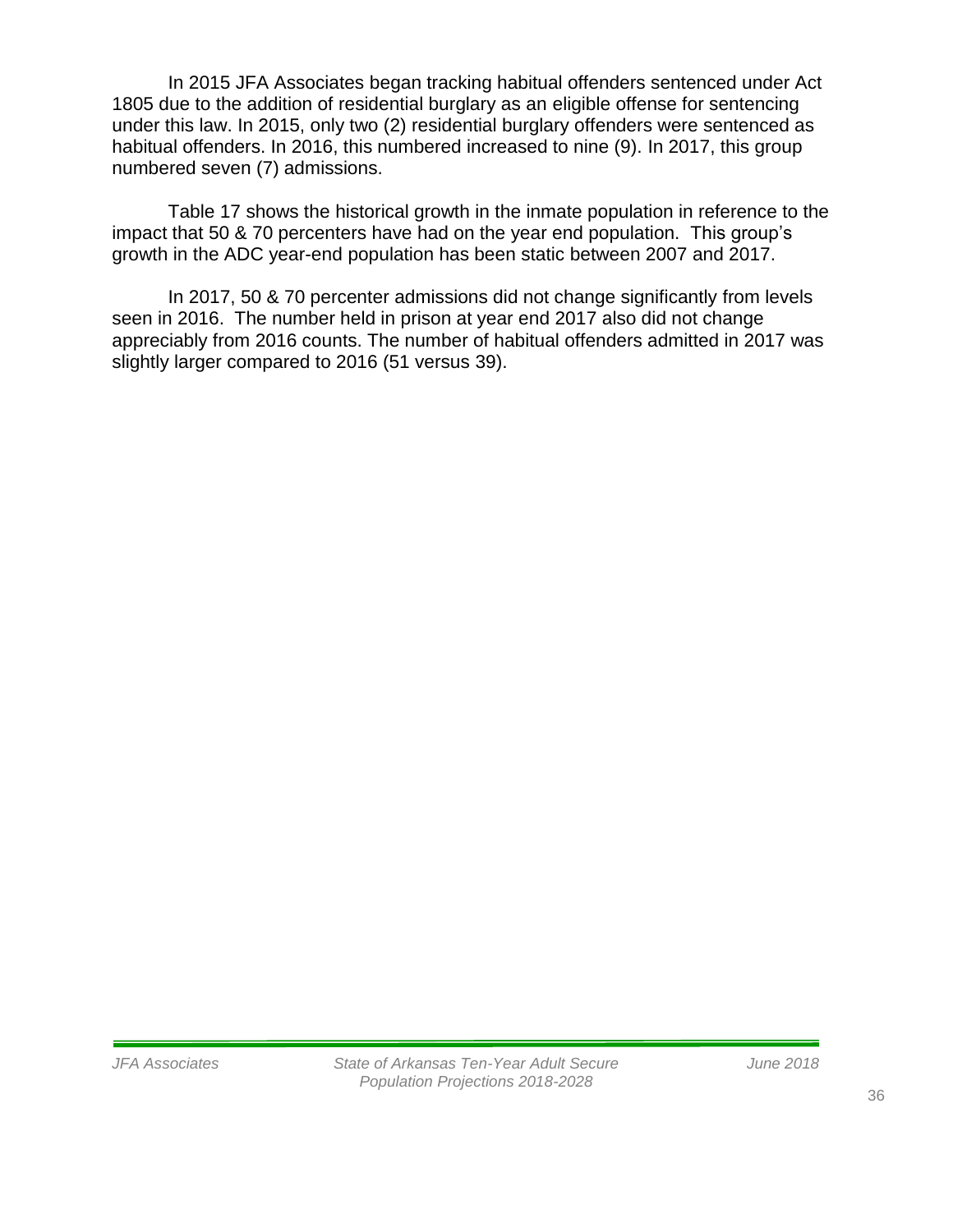#### **TABLE 17 HISTORICAL 50 & 70 PERCENT ACTS ADMISSIONS & YEAR END COUNT 2007-2017**

| Year                               | <b>Total</b><br>70%ers<br><b>Admitted</b> | <b>Total</b><br><b>50%ers</b><br><b>Admitted</b> | Avg.<br><b>Sentence</b><br>50 &<br>70%ers<br>(Mos.) | <b>Total End</b><br>of Year<br>70%er | <b>Total End</b><br>of Year<br>50%er |
|------------------------------------|-------------------------------------------|--------------------------------------------------|-----------------------------------------------------|--------------------------------------|--------------------------------------|
| 2007                               | 249                                       |                                                  | 225                                                 | 2,762                                |                                      |
| 2008                               | 274                                       |                                                  | 257                                                 | 2,788                                |                                      |
| 2009                               | 232                                       | 109                                              | 263                                                 | 2,561                                | 406                                  |
| 2010                               | 313                                       | 156                                              | 250                                                 | 2,694                                | 437                                  |
| 2011                               | 185                                       | 91                                               | 236                                                 | n/a                                  | n/a                                  |
| 2012                               | 200                                       | 54                                               | 260                                                 | n/a                                  | 369                                  |
| 2013                               | 211                                       | 61                                               | 236                                                 | 2,675                                | 349                                  |
| 2014                               | 241                                       | 73                                               | 229                                                 | 2,662                                | 333                                  |
| 2015                               | 211                                       | 61                                               | 228                                                 | 2,777                                | 278                                  |
| 2016                               | 254                                       | 88                                               | 219                                                 | 2,839                                | 211                                  |
| 2017                               | 242                                       | 53                                               | 261                                                 | 2,877                                | 165                                  |
| Numeric Change<br>2007-2017        | $-7$                                      |                                                  | 70                                                  | 115                                  |                                      |
| <b>Percent Change</b><br>2007-2017 | $-2.8%$                                   |                                                  | 31.1%                                               | 4.2%                                 |                                      |
| <b>Percent Change</b><br>2016-2017 | $-4.7%$                                   | $-39.8%$                                         | $-13.7%$                                            | 1.3%                                 | $-21.8%$                             |

*Source: ADC data extract admission and stock files.*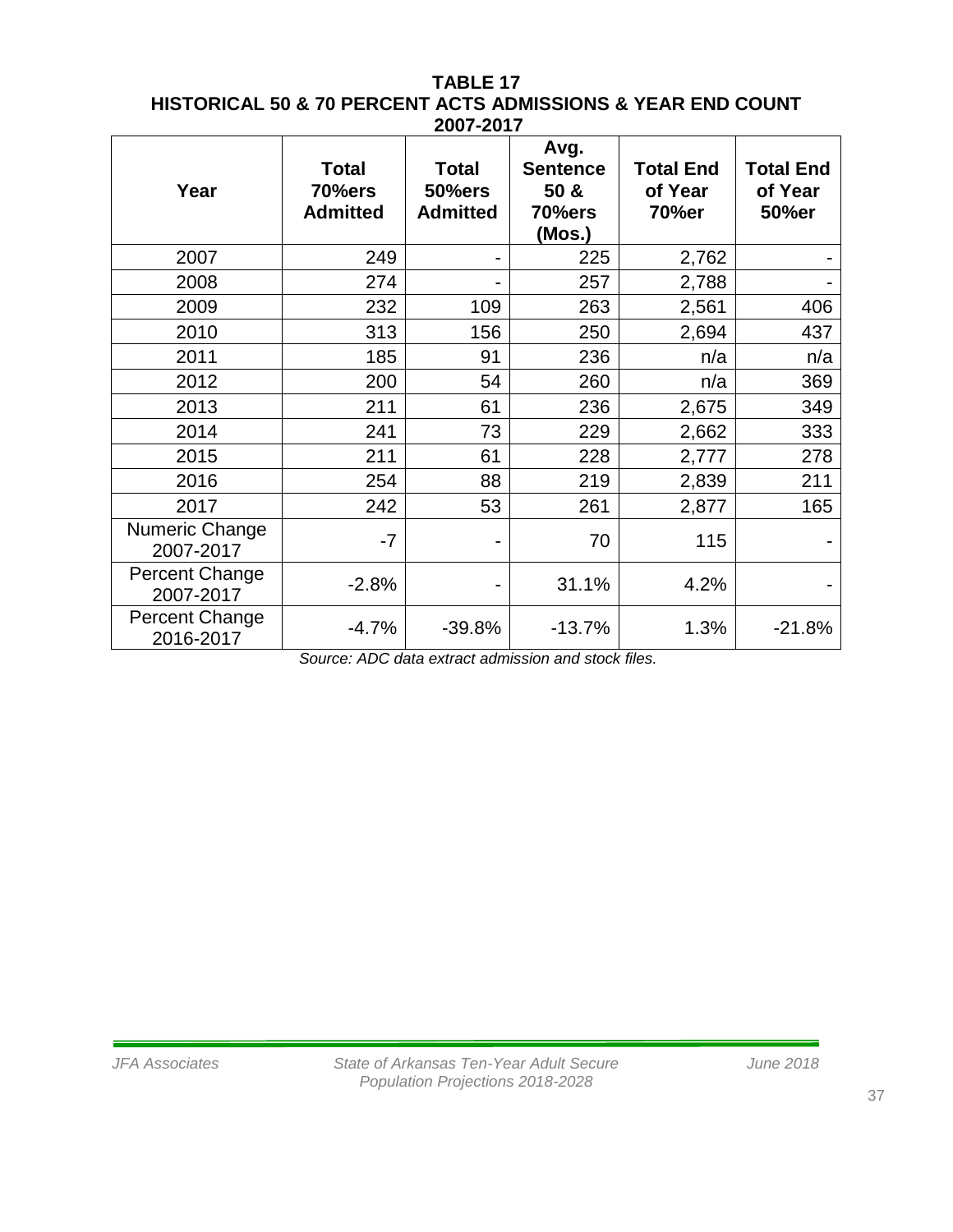|                                                                |                 |  | $\lambda$ $\lambda$ |  |
|----------------------------------------------------------------|-----------------|--|---------------------|--|
| ADC ADMISSIONS COUNTS AND AVERAGE SENTENCE BY ID GROUP IN 2017 |                 |  |                     |  |
|                                                                | <b>TABLE 18</b> |  |                     |  |
|                                                                |                 |  |                     |  |

| <b>ID Group</b>                      | <b>Number</b><br><b>Admitted</b> | <b>Percent</b><br>of Total | Average<br><b>Sentence</b><br>(mos.)<br>2017 |       |
|--------------------------------------|----------------------------------|----------------------------|----------------------------------------------|-------|
| <b>Lifers</b>                        | 18                               | 0.2%                       | Life                                         | Life  |
|                                      |                                  |                            |                                              |       |
| <b>Habitual Offenders (Act 1805)</b> | 51                               | 0.5%                       | 228.2                                        | 211.8 |
|                                      |                                  |                            |                                              |       |
| 50 & 70 Percent Acts Inmates         | 295                              | 3.1%                       | 260.7                                        | 219.3 |
| 1 <sup>st</sup> Degree Murder        | 57                               | 0.6%                       | 423.0                                        | 431.4 |
| Rape                                 | 81                               | 0.8%                       | 313.5                                        | 291.7 |
| <b>Aggravated Robbery</b>            | 103                              | 1.1%                       | 193.4                                        | 175.1 |
| Kidnapping                           | 1                                | 0.0%                       | 360.0                                        | 230.4 |
| Drug - Methamphetamine 50%           | 53                               | 0.6%                       | 134.2                                        | 119.7 |
|                                      |                                  |                            |                                              |       |
| <b>New Commitments - Males</b>       | 3,822                            | 39.8%                      | 80.4                                         | 78.5  |
| Seriousness levels 1-2               | 195                              | 2.0%                       | 39.4                                         | 36.4  |
| Seriousness level 3                  | 1,017                            | 10.6%                      | 40.1                                         | 37.8  |
| Seriousness level 4                  | 546                              | 5.7%                       | 67.6                                         | 77.9  |
| Seriousness level 5                  | 493                              | 5.1%                       | 70.4                                         | 74.6  |
| Seriousness level 6                  | 903                              | 9.4%                       | 97.1                                         | 91.2  |
| Seriousness level 7                  | 378                              | 3.9%                       | 126.7                                        | 118.1 |
| Seriousness levels 8-10              | 290                              | 3.0%                       | 177.4                                        | 176.2 |
|                                      |                                  |                            |                                              |       |
| <b>New Commitments - Females</b>     | 1,002                            | 10.4%                      | 55.2                                         | 50.9  |
| Seriousness levels 1-6               | 883                              | 9.2%                       | 47.4                                         | 42.1  |
| Seriousness levels 7-10              | 119                              | 1.2%                       | 113.3                                        | 118.6 |
|                                      |                                  |                            |                                              |       |
| <b>Parole Violators - Males</b>      | 3,900                            | 40.6%                      | 109.9                                        | 108.7 |
| Seriousness levels 1-6:              | 2,887                            | 30.1%                      | 94.3                                         | 93.5  |
| Seriousness levels 7-10:             | 1,013                            | 10.6%                      | 154.2                                        | 152.9 |
|                                      |                                  |                            |                                              |       |
| <b>Parole Violators - Females</b>    | 421                              | 4.4%                       | 79.5                                         | 74.3  |
| Seriousness levels 1-6:              | 340                              | 3.5%                       | 74.3                                         | 65.4  |
| Seriousness levels 7-10:             | 81                               | 0.8%                       | 101.4                                        | 115.4 |
|                                      |                                  |                            |                                              |       |
| Unknown seriousness level            | 86                               | 0.9%                       | n/a                                          | n/a   |
| <b>TOTAL*</b>                        | 9,595                            | 100.0%                     | 96.6                                         | 93.8  |

*\*Average sentence for all admissions excluding lifers; Source: ADC data extract admissions file.*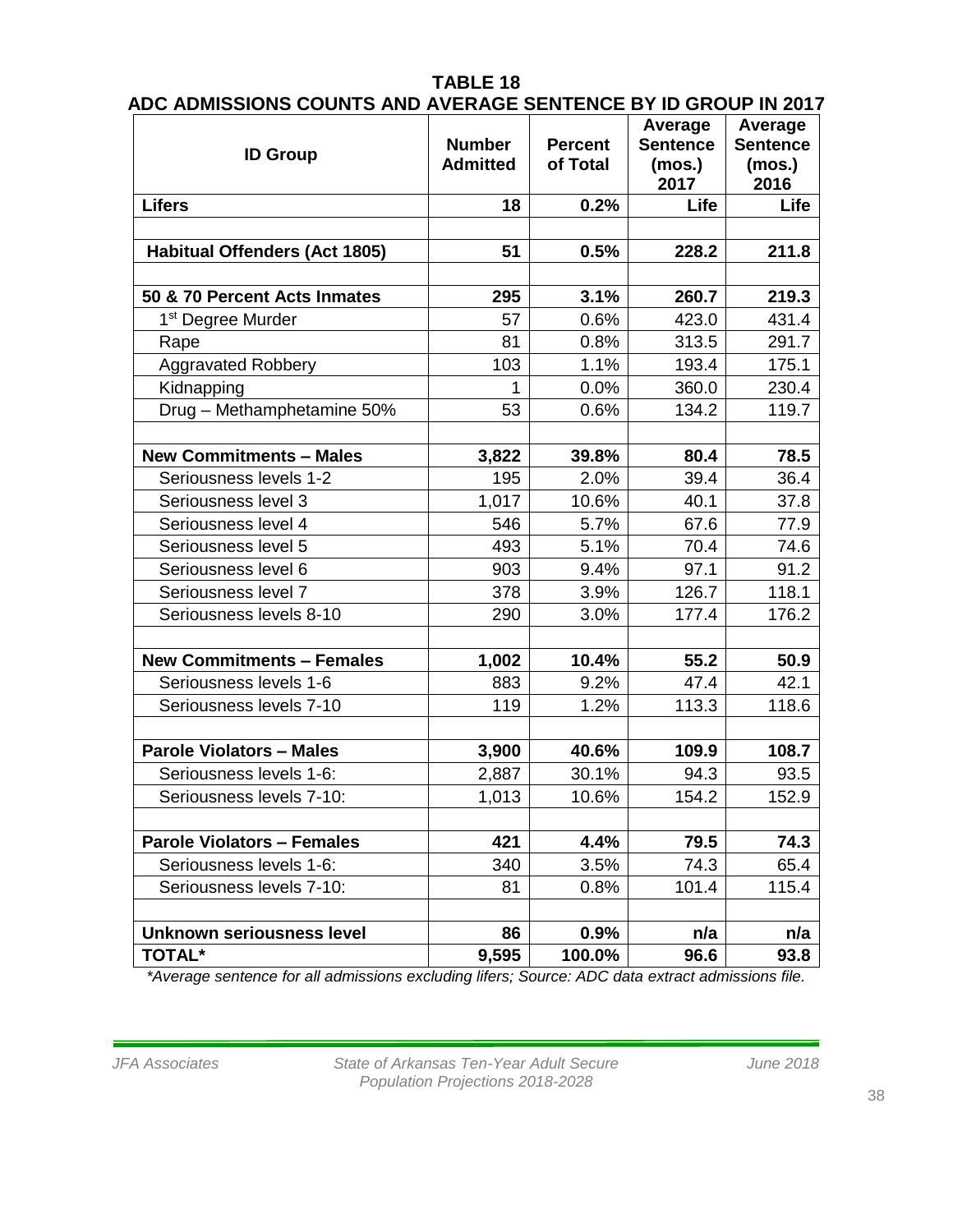# **B. New Commitment Sentence Length Comparison 2012-2017**

*Significant Finding: Average new commitment sentences by offense seriousness level for 2017 saw no appreciable differences compared to 2016.*

Table 19 and Figure 12 depict average sentences for new commitments by seriousness level for 2011 through 2016.

- Compared to 2012, seriousness level 6 average sentences in 2017 have declined 13 months (or 12.5 percent).
- Compared to 2012, seriousness level 5 average sentences in 2017 have declined 16 months (or 19.3 percent).
- Seriousness level 4 average sentences have remained static since 2012.
- Compared to 2012, seriousness level 3 average sentences in 2017 have declined 5 months (or 11.4 percent).

**TABLE 19 AVERAGE SENTENCES OF NEW COMMITMENTS TO ADC BY SERIOUSNESS LEVEL 2012 - 2017**

|                          | <b>Average Sentence (mos.)</b> |      |      |      |      |      |  |  |
|--------------------------|--------------------------------|------|------|------|------|------|--|--|
| <b>Seriousness Level</b> | 2012                           | 2013 | 2014 | 2015 | 2016 | 2017 |  |  |
| Seriousness levels 1-2   | 35                             | 41   | 39   | 43   | 34   | 39   |  |  |
| Seriousness level 3      | 44                             | 46   | 42   | 37   | 36   | 39   |  |  |
| Seriousness level 4      | 66                             | 67   | 60   | 60   | 70   | 63   |  |  |
| Seriousness level 5      | 83                             | 85   | 75   | 68   | 70   | 67   |  |  |
| Seriousness level 6      | 104                            | 105  | 90   | 87   | 86   | 91   |  |  |
| Seriousness level 7      | 150                            | 144  | 128  | 117  | 116  | 120  |  |  |
| Seriousness level 8      | 158                            | 160  | 141  | 149  | 164  | 160  |  |  |
| Seriousness level 9      | 340                            | 302  | 308  | 301  | 294  | 297  |  |  |
| Seriousness level 10     | 421                            | 458  | 419  | 492  | 422  | 475  |  |  |

*Source: ADC data extract admissions files.*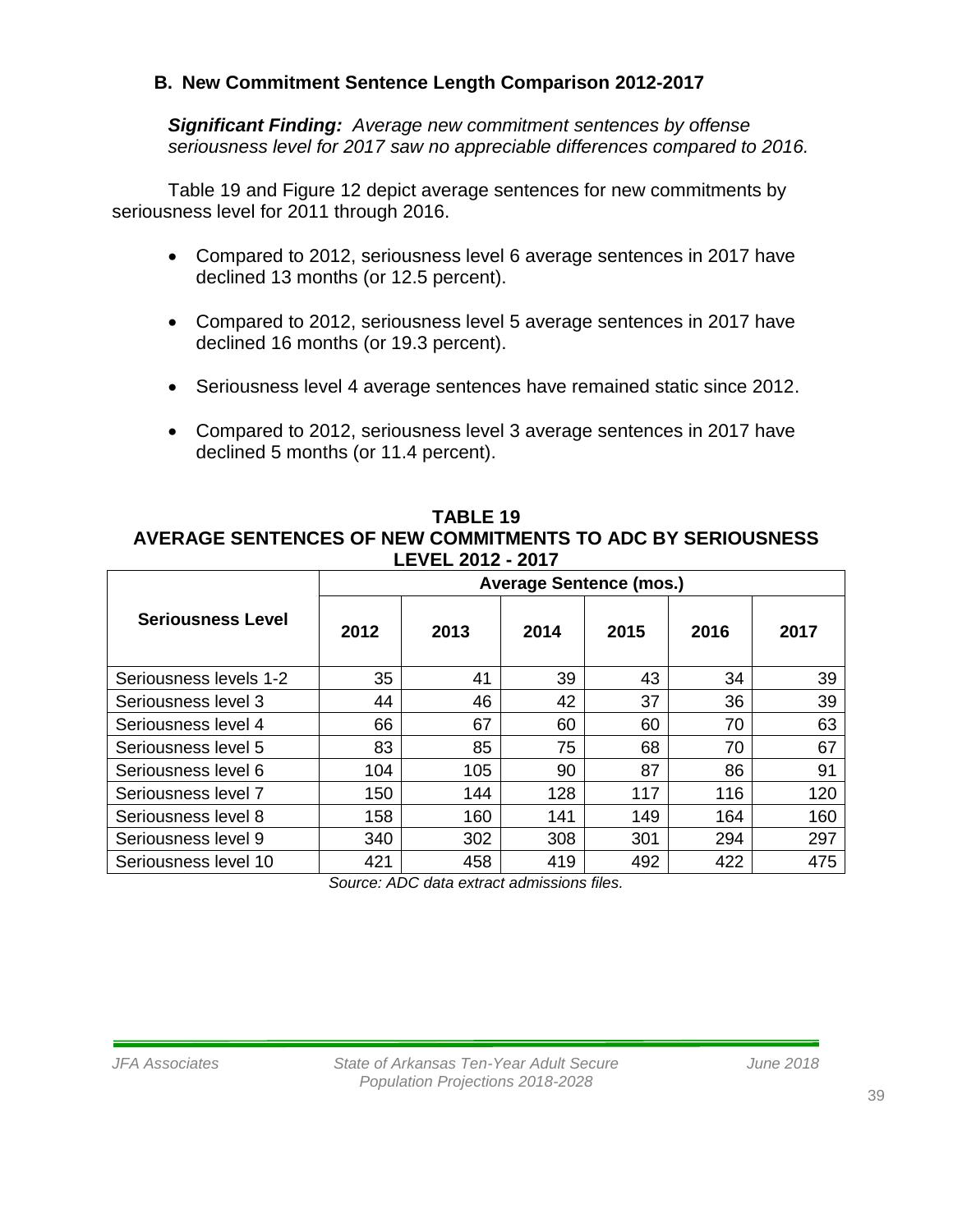#### **C. 2017 Release Population**

*Significant Finding: The average length of stay in prison for persons released from the ADC in 2017 was 19.4 months.* 

*Significant Finding: The majority of offenders released in 2017 (89.9 percent) exited incarceration via parole or supervised release, followed by 8.9 percent released via discharge, and the remaining 1.3 percent released via various other mechanisms such as administrative closure.*

Table 20 provides information about the population released from prisons in Arkansas in 2017. For each ID group, Table 20 presents the number of people released, the average time served in months, and the percent of releases by release type. The data were generated using the ADC release data extract file. As mentioned earlier in this report, slight discrepancies exist between the verified ADC release counts and the counts generated from the extract file in 2016 and 2017. The data presented here should be considered as good estimates of the actual population.

# **Average Time Served**

- The average time served for male new commitments showed a direct correlation with seriousness level in 2017. Average length of stay ranged from between 8.6 months for seriousness levels 1-2, to 77.1 months for seriousness levels 8-10 (combined).
- The average length of stay of female new commitments across all seriousness levels in 2017 was 10.5 months.
- Regardless of release type or id group, total releases in 2017 had an average length of stay of 19.4 months (1.62 years) which represents a slight increase over the 2016 ADC release LOS of 18.6 months (1.60 years).
- The average LOS of male parole violators released in 2017 was 10.3 months (0.8 years).
- In 2017, 22 habitual offenders sentenced under Act 1805 stipulations were released from prison after serving an average length of stay of 79.3 months (6.6 years).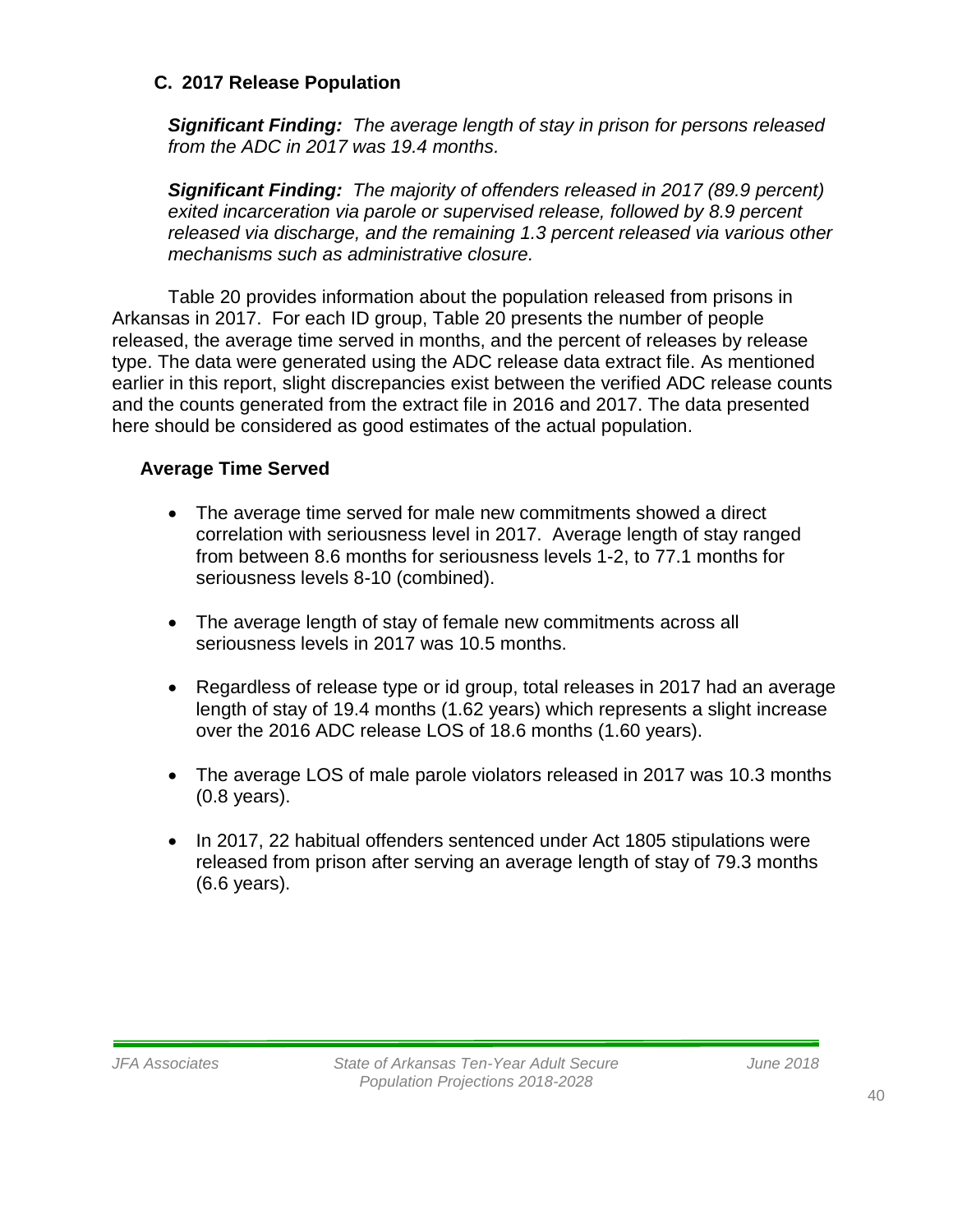## **Releases by Release Mechanism 2017**

- As with most previous years, the primary release mechanism for the ADC in 2017 was by Parole Board action.
- In 2017, male new commitments were released via discharge at a rate of 5.7 percent. Female new commitments were released via discharge at a rate of only 1.7 percent.

| AVERAGE LENGTH OF STAY AND RELEASE TYPE FOR ADC RELEASES IN 2017 |                 |                |                      |                           |                  |         |  |  |  |
|------------------------------------------------------------------|-----------------|----------------|----------------------|---------------------------|------------------|---------|--|--|--|
|                                                                  | <b>Number</b>   |                | <b>LOS</b><br>(mos.) | <b>Percent by Release</b> |                  |         |  |  |  |
| <b>ID Group</b>                                                  | of              | <b>Percent</b> |                      |                           | <b>Mechanism</b> |         |  |  |  |
|                                                                  | <b>Releases</b> |                |                      | <b>Parole</b>             | <b>Discharge</b> | Other   |  |  |  |
| <b>Lifers</b>                                                    | 32              | 0.4%           | 309.1                | 9.3%                      | 6.4%             | 84.3%   |  |  |  |
| <b>Habitual Offenders (Act 1805)</b>                             | 22              | 0.3%           | 67.1                 | 18.2%                     | 68.2%            | 13.6%   |  |  |  |
| <b>70 Percent Acts Inmates</b>                                   | 306             | 3.6%           | 79.3                 | 79.1%                     | 16.0%            | 4.9%    |  |  |  |
| <b>New Commitments - Males</b>                                   | 3,125           | 37.2%          | 22.0                 | 93.1%                     | 5.7%             | 1.2%    |  |  |  |
| Seriousness levels 1-2                                           | 213             | 2.5%           | 8.6                  | 92.0%                     | 7.0%             | 0.9%    |  |  |  |
| Seriousness level 3                                              | 885             | 10.5%          | 12.1                 | 92.2%                     | 7.0%             | 0.8%    |  |  |  |
| Seriousness level 4                                              | 408             | 4.9%           | 15.4                 | 90.4%                     | 9.1%             | 0.5%    |  |  |  |
| Seriousness level 5                                              | 409             | 4.9%           | 16.4                 | 96.6%                     | 2.7%             | 0.7%    |  |  |  |
| Seriousness level 6                                              | 728             | 8.7%           | 22.1                 | 93.8%                     | 4.8%             | 1.4%    |  |  |  |
| Seriousness level 7                                              | 256             | 3.0%           | 38.0                 | 95.7%                     | 2.7%             | 1.6%    |  |  |  |
| Seriousness level 8-10                                           | 226             | 2.7%           | 77.1                 | 90.7%                     | 4.9%             | 4.4%    |  |  |  |
| <b>New Commitments - Females</b>                                 | 747             | 8.9%           | 10.5                 | 98.3%                     | 1.7%             | $0.0\%$ |  |  |  |
| Seriousness levels 1-6                                           | 674             | 8.0%           | 8.2                  | 98.1%                     | 1.9%             | 0.0%    |  |  |  |
| Seriousness levels 7-10                                          | 73              | 0.9%           | 31.9                 | 100.0%                    | 0.0%             | 0.0%    |  |  |  |
| <b>Parole Violators - Males</b>                                  | 3,674           | 43.7%          | 14.7                 | 87.5%                     | 12.0%            | 0.5%    |  |  |  |
| Seriousness levels 1-6                                           | 2,641           | 31.4%          | 12.6                 | 85.4%                     | 14.1%            | 0.5%    |  |  |  |
| Seriousness levels 7-10                                          | 1,033           | 12.3%          | 20.2                 | 92.8%                     | 6.6%             | 0.6%    |  |  |  |
| <b>Parole Violators - Females</b>                                | 448             | 5.3%           | 10.3                 | 90.4%                     | 9.6%             | 0.0%    |  |  |  |
| Seriousness levels 1-6                                           | 352             | 4.2%           | 9.0                  | 88.4%                     | 11.6%            | 0.0%    |  |  |  |
| Seriousness levels 7-10                                          | 96              | 1.1%           | 15.2                 | 97.9%                     | 2.1%             | 0.0%    |  |  |  |
| <b>Unknown</b>                                                   | 44              | 0.5%           | 16.2                 | n/a                       | n/a              | n/a     |  |  |  |
| <b>TOTAL*</b>                                                    | 8,398           | 100.0%         | 19.4                 | 89.9%                     | 8.9%             | 1.3%    |  |  |  |

**TABLE 20**

*Source: ADC data extract release file; Note: "Other" release category is a "catch-all" of minor prison release routes such as death and administrative closure. Note: Total average LOS excludes lifers.*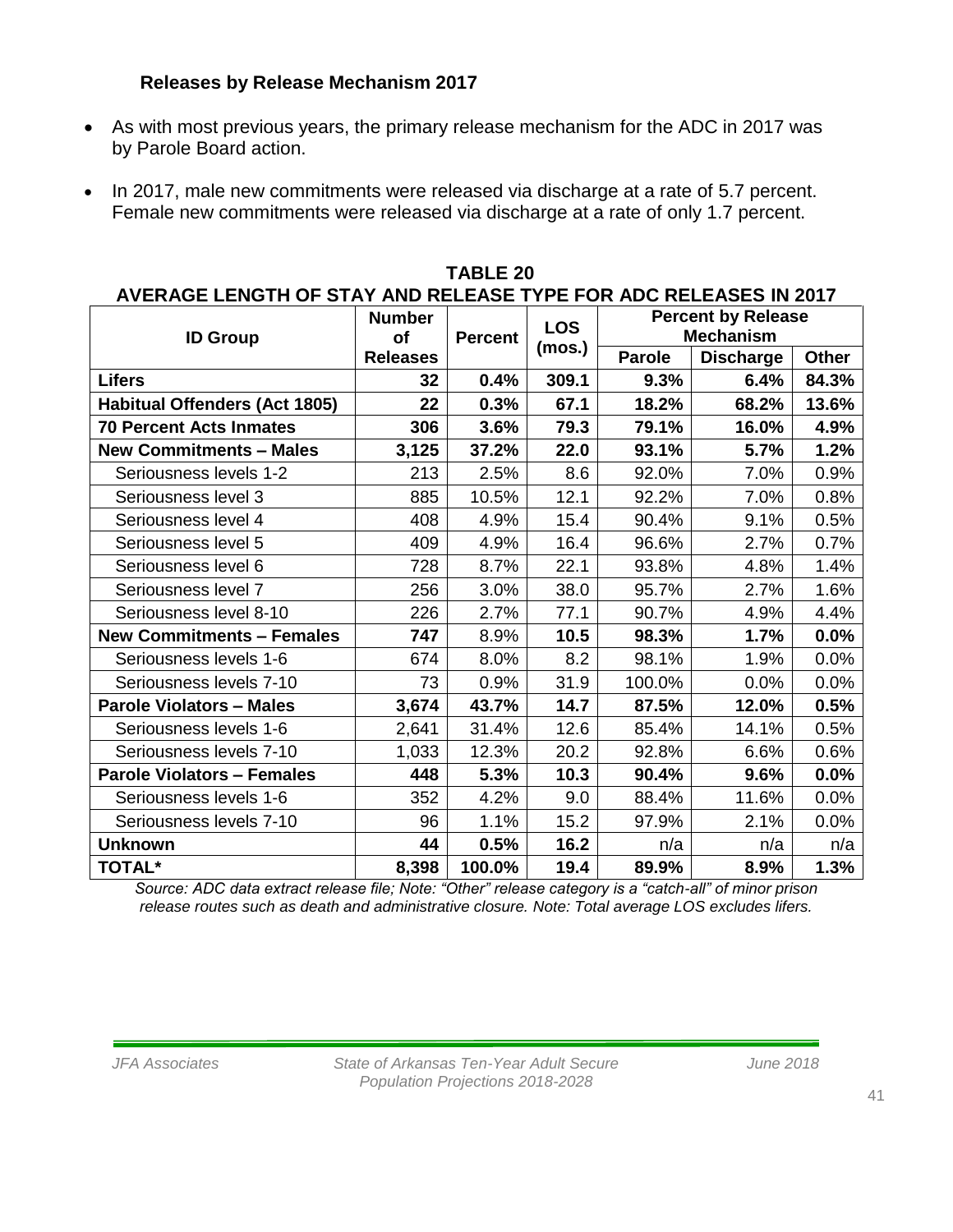# **VI. KEY POPULATION PROJECTION ASSUMPTIONS**

The inmate population projections contained in this report were completed using the Wizard simulation model. This model simulates the movements of inmates through the prison system based on known and assumed policies affecting both the volume of admissions into the system and the lengths of stay for inmates who are housed in prison. Wizard simulates the movements of individual cases, by offense group, and projects each separately. Inmates sentenced under different sentencing policies, move through the system differently. Preceding sections of this reports displayed the individual case level data used to build the model. JFA has made the following key assumptions that have a significant impact on the projection results.

# **A. Future transfer eligibility rates for new offenders will mimic those observed during 2017.**

New law transfer rates will remain constant at the rates observed during 2017 throughout the forecast horizon. Table 21 displays the number and rates at which new law offenders were not released at the transfer eligibility dates for 2016 and 2017. As can be seen in Table 21, approximately 52.2 percent of all new commitment inmates released via discharge or parole are held beyond their transfer eligibility date and serve an average of 8.7 months beyond that date before being released. The statistics shown in Table 21 are included in the simulation model, broken out by gender, and are assumed to continue over the forecast horizon.

#### **B. The sentence group composition of future annual new court commitments is assumed to be the same as the composition of new commitments during 2017.**

Table 19 presented the sentencing profiles for newly committed inmates by seriousness level. Future new commitments are assumed to "look like" these new commitment admissions in terms of the proportion of admitting charges, sentences received, good time credit awards, and serving times to parole eligibility.

# **C. Parole revocation admissions to ADC will be at the level observed during 2017.**

In 2015, it was determined that 5,082 offenders were returned for parole violations; this number is 13.2 percent higher than the 2014 count of 4,490. In 2016, offenders returned for parole violations total 5,065, indicating a leveling off of parole violators admissions returned. In 2017, as a result of efforts by the Parole Board and expanded use of the 90 day violator return program, parole violator admissions to prison fell by 11.5 percent to 4,481, near 2014 levels.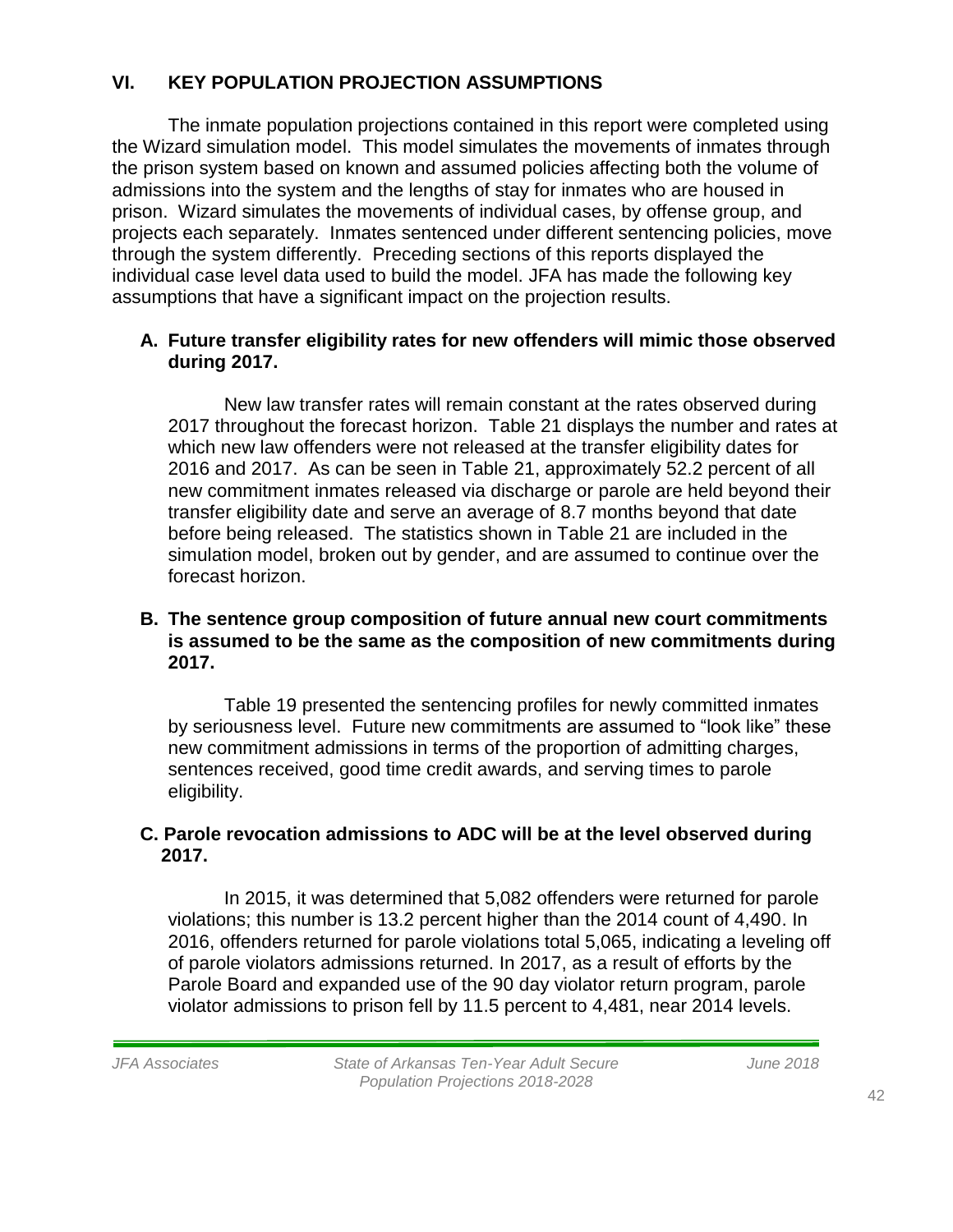Parole Board leadership has informed JFA Associates that the largest declines are completed and it is expected that the Board will maintain the 2017 levels of return in the near future.

As a result, it is assumed the level of both parole board revocations and waivers to ADC observed in 2017 will continue throughout the forecast horizon. Any large deviation from this assumption could have an error effect on the forecasting accuracy. JFA will continue to track this trend and this assumption throughout the year.

# **D. Projections New Commitment Assumption.**

Under the projections assumptions, new commitments are projected to increase at average annual level 0.6 percent per year throughout the forecast horizon. Projected overall new commitment growth was determined by average annual projected growth in the state demographic population.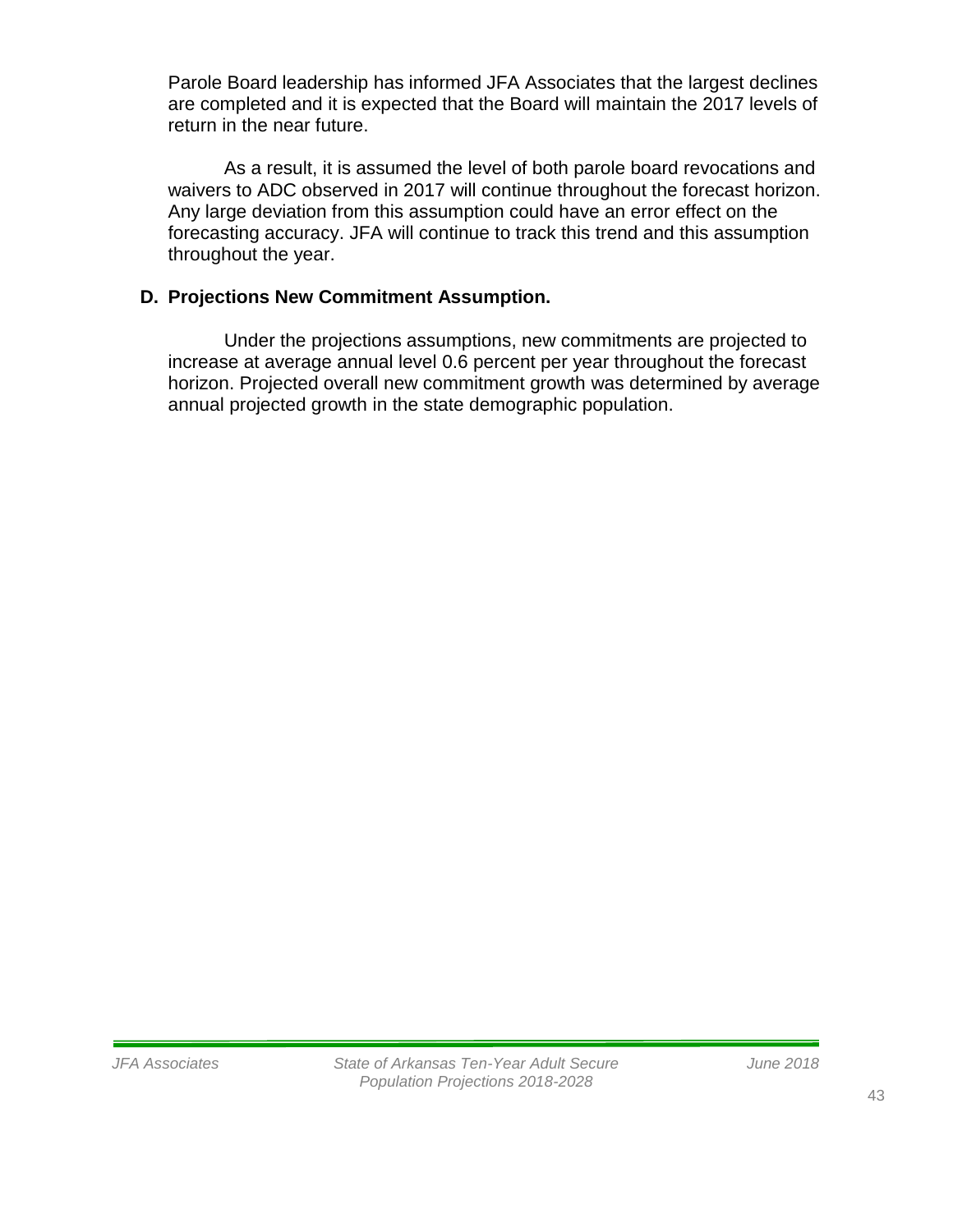#### **TABLE 21 ADC INMATES (RELEASED VIA DISCHARGE OR PAROLE) HELD BEYOND TRANSFER ELIGIBILITY DATE IN 2016 & 2017**

| <b>ID Group*</b>          | <b>Total Released</b><br>via<br><b>Discharge/Parole</b> | <b>Total Held</b><br><b>Beyond Transfer</b><br><b>Eligibility Date</b> | <b>Percent Held</b><br><b>Beyond</b><br><b>Transfer</b><br><b>Eligibility</b><br><b>Date</b> | For those<br>held beyond<br>TE Date,<br>average # of<br>months held<br>over |  |
|---------------------------|---------------------------------------------------------|------------------------------------------------------------------------|----------------------------------------------------------------------------------------------|-----------------------------------------------------------------------------|--|
|                           |                                                         | 2016                                                                   |                                                                                              |                                                                             |  |
| New Commitments - Males   | 3,310                                                   | 1,796                                                                  | 54.3%                                                                                        | 9.2                                                                         |  |
| New Commitments - Females | 731                                                     | 309                                                                    | 42.3%                                                                                        | 5.2                                                                         |  |
| <b>TOTAL</b>              | 4,041                                                   | 2,105                                                                  | 52.1%                                                                                        | 8.7                                                                         |  |
|                           |                                                         | 2017                                                                   |                                                                                              |                                                                             |  |
| New Commitments - Males   | 3,097                                                   | 1,686                                                                  | 54.4%                                                                                        | 9.5                                                                         |  |
| New Commitments - Females | 754                                                     | 324                                                                    | 43.0%                                                                                        | 4.0                                                                         |  |
| <b>TOTAL</b>              | 3,851                                                   | 2,010                                                                  | 52.2%                                                                                        | 8.7                                                                         |  |

*\*Excludes those with an offense date before 1/1/1994, lifers, parole violator returns, 50%ers and 70%ers. Source: ADC data extract file.*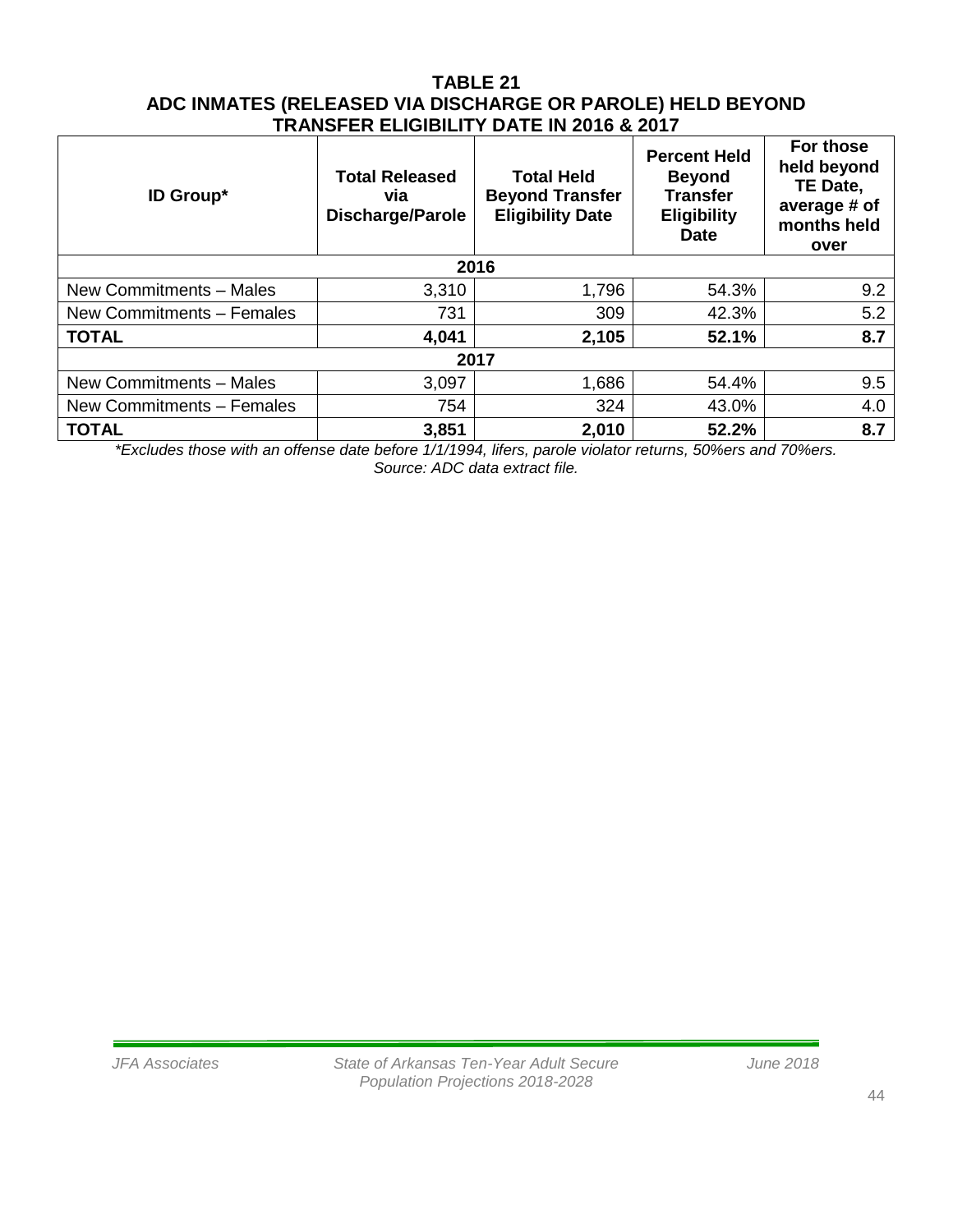# **VII. PRISON POPULATION PROJECTIONS FOR 2018-2028**

This section contains the inmate population projections based on the assumptions set forth in the previous section.

# **A. Projected Inmate Population**

Tables 22 and 23 and Figure 4 display the historical and projected inmate populations for the period 2007 to 2028. The tables include the projections using the base model assumptions. A more detailed breakdown of the forecast by gender and by month is presented in the Appendix of this document.

Baseline projections included in this report were produced using the Wizard simulation model which projects bed space needs regardless of housing location or type. The Wizard model, at its most basic level, uses the calculation of:

# *Admissions x Length of Stay = Population*

Forecasts produced under this method will account for shorter sentenced offenders cycling faster through the system and the stacking effect of lifers, mandatory serving offenders with long length of stays. All of these complex interplays are present in the Arkansas prison system and influence the resulting projections.

- At the end of December 2028, 19,947 offenders are projected to be housed in the Arkansas Department of Correction.
- At the end of 2017, the inmate prison population was 18,078. Under the baseline projection, the population is projected to increase to 18,286 inmates at the end of 2018 and to 19,126 in 2023. The projected growth represents average annual increases of 0.9 percent per year through the year 2028.
- Under the baseline projections, the male inmate population is projected to grow an average of 0.9 percent between 2018 and 2028 while the female inmate population is projected to grow by an average of 1.1 percent per year through 2028.

Historical 10-year average growth (2.6 percent) in the prison population exceeds the projected future annual 10-year growth (0.9 percent). The factors producing these results include, previous three-year stabilization of the prison population through continued use of EPA, stabilization of levels of parole violators returned, slightly lower sentences for 50% and 70% offenders and no increase in offenders held beyond their transfer eligibility date and a declining/flat number of new commitment sentenced to prison in the most recent years.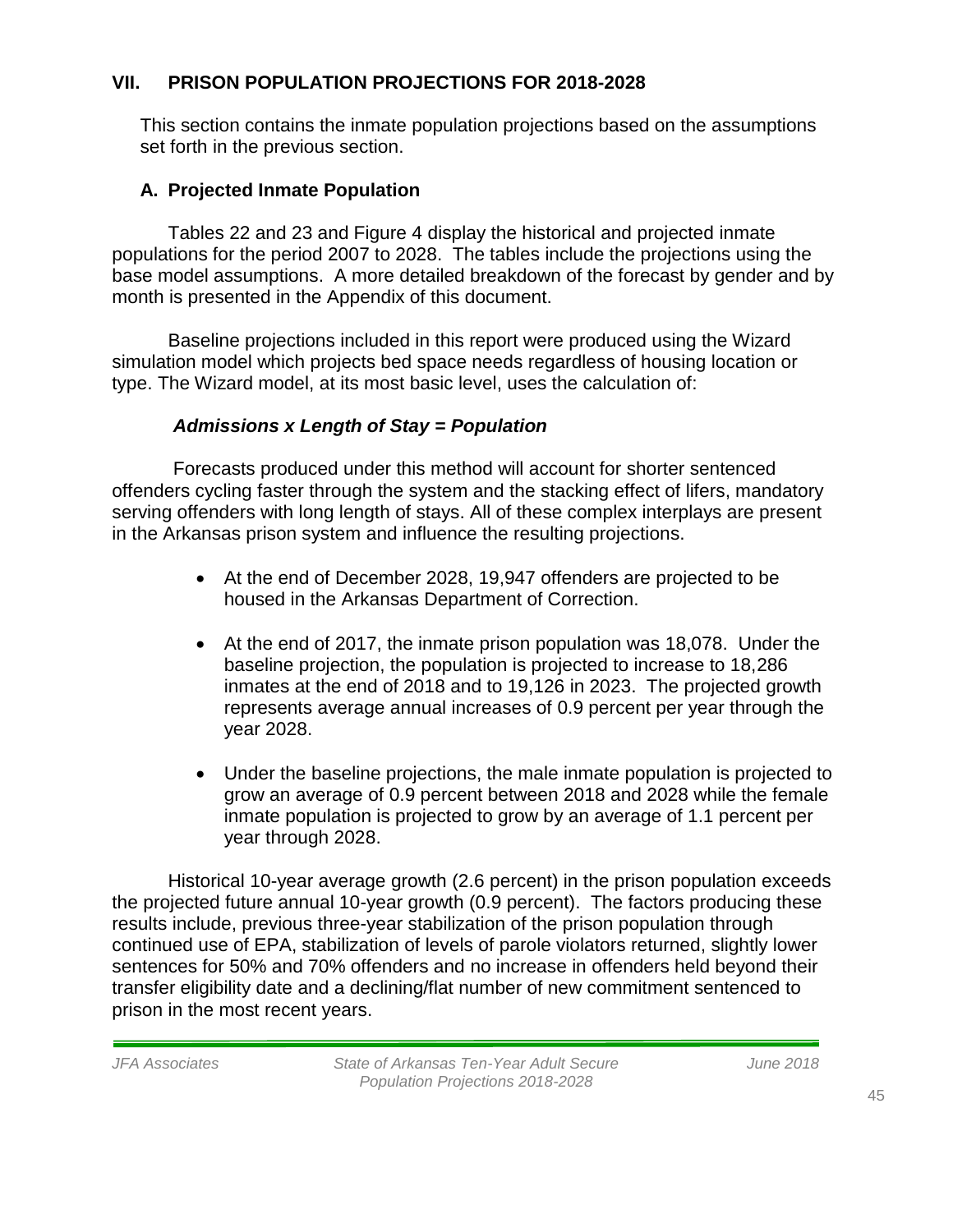| <b>AITH LIVE</b>                          | ו טשת שבו         | <b>UI ULATIUR ZUU</b> |
|-------------------------------------------|-------------------|-----------------------|
| Year                                      | <b>Historical</b> | Projected             |
| 2007                                      | 14,285            |                       |
| 2008                                      | 14,686            |                       |
| 2009                                      | 15,171            |                       |
| 2010                                      | 16,176            |                       |
| 2011                                      | 15,035            |                       |
| 2012                                      | 14,627            |                       |
| 2013                                      | 17,211            |                       |
| 2014                                      | 17,850            |                       |
| 2015                                      | 17,684            |                       |
| 2016                                      | 17,537            |                       |
| 2017                                      | 18,078            | 18,078                |
| 2018                                      |                   | 18,286                |
| 2019                                      |                   | 18,384                |
| 2020                                      |                   | 18,627                |
| 2021                                      |                   | 18,856                |
| 2022                                      |                   | 19,011                |
| 2023                                      |                   | 19,126                |
| 2024                                      |                   | 19,359                |
| 2025                                      |                   | 19,489                |
| 2026                                      |                   | 19,619                |
| 2027                                      |                   | 19,794                |
| 2028                                      |                   | 19,947                |
| Numeric Diff.<br>2007-2017                | 3,793             |                       |
| Percent Diff.<br>2007-2017                | 26.6%             |                       |
| Average Percent<br>Diff. 2007-2017        | 2.6%              |                       |
| Numeric Diff.<br>2018-2028                |                   | 1,661                 |
| Percent Diff.<br>2018-2028                |                   | 9.1%                  |
| <b>Average Percent</b><br>Diff. 2018-2028 |                   | 0.9%                  |

#### **TABLE 22 HISTORICAL AND PROJECTED ADC POPULATION 2007-2028**

*Source: JFA Simulation Model.*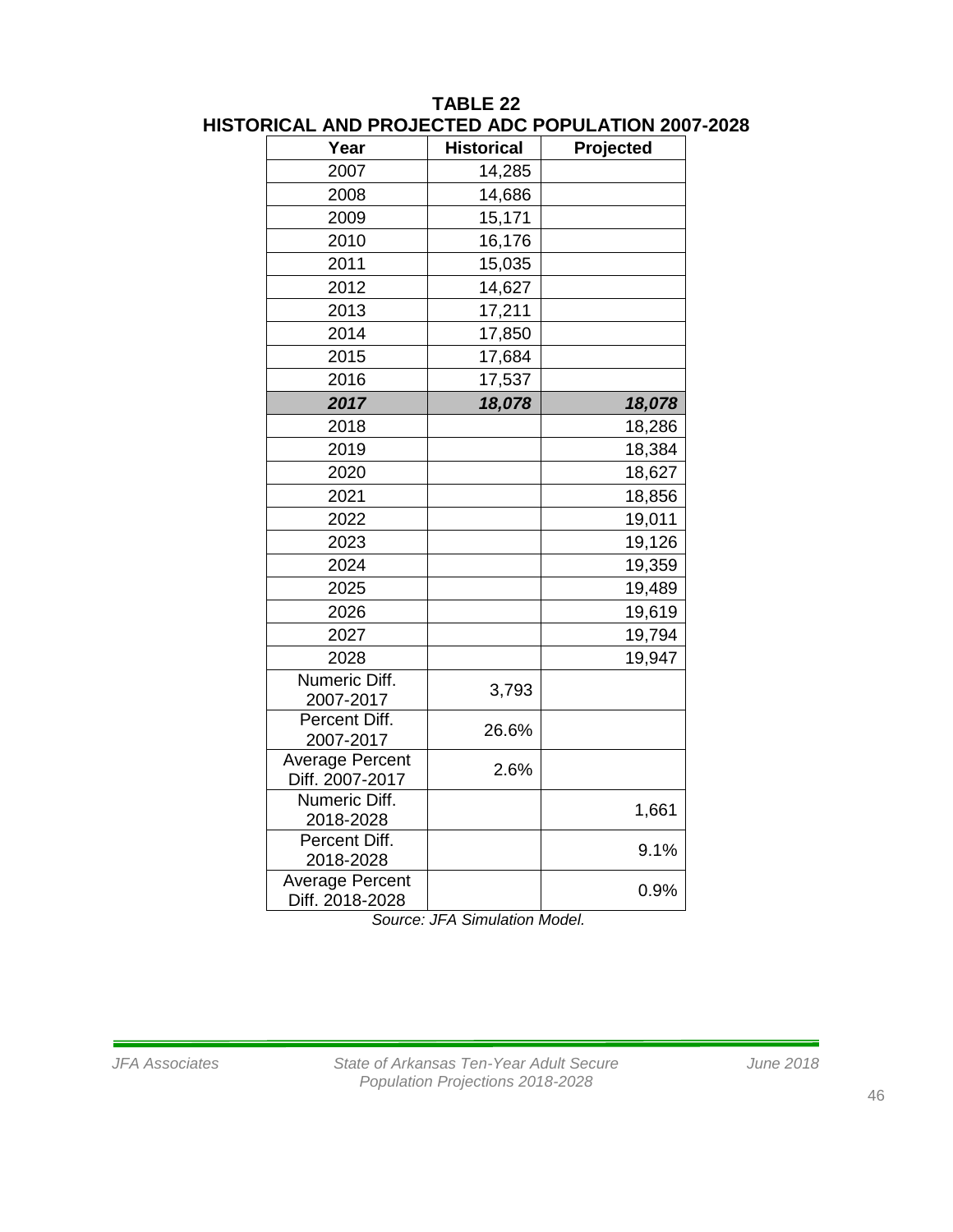# **TABLE 23**

| Year                                  | <b>Historical</b><br><b>Males</b> | <b>Historical</b><br><b>Females</b> | Projected<br><b>Males</b> | Projected<br><b>Females</b> |
|---------------------------------------|-----------------------------------|-------------------------------------|---------------------------|-----------------------------|
| 2007                                  | 13,217                            | 1,068                               |                           |                             |
| 2008                                  | 13,627                            | 1,059                               |                           |                             |
| 2009                                  | 14,109                            | 1,062                               |                           |                             |
| 2010                                  | 15,013                            | 1,163                               |                           |                             |
| 2011                                  | 13,948                            | 1,087                               |                           |                             |
| 2012                                  | 13,568                            | 1,059                               |                           |                             |
| 2013                                  | 15,881                            | 1,330                               |                           |                             |
| 2014                                  | 16,453                            | 1,397                               |                           |                             |
| 2015                                  | 16,282                            | 1,402                               |                           |                             |
| 2016                                  | 16,161                            | 1,376                               |                           |                             |
| 2017                                  | 16,665                            | 1,413                               | 16,665                    | 1,413                       |
| 2018                                  |                                   |                                     | 16,835                    | 1,451                       |
| 2019                                  |                                   |                                     | 16,917                    | 1,467                       |
| 2020                                  |                                   |                                     | 17,142                    | 1,485                       |
| 2021                                  |                                   |                                     | 17,355                    | 1,501                       |
| 2022                                  |                                   |                                     | 17,495                    | 1,516                       |
| 2023                                  |                                   |                                     | 17,594                    | 1,532                       |
| 2024                                  |                                   |                                     | 17,810                    | 1,549                       |
| 2025                                  |                                   |                                     | 17,925                    | 1,564                       |
| 2026                                  |                                   |                                     | 18,039                    | 1,580                       |
| 2027                                  |                                   |                                     | 18,196                    | 1,598                       |
| 2028                                  |                                   |                                     | 18,327                    | 1,620                       |
| Numeric Diff.<br>2007-2017            | 3,448                             | 345                                 |                           |                             |
| Percent Diff.<br>2007-2017            | 26.1%                             | 32.3%                               |                           |                             |
| Average<br>Percent Diff.<br>2007-2017 | 2.5%                              | 3.6%                                |                           |                             |
| Numeric Diff.<br>2018-2028            |                                   |                                     | 1,492                     | 169                         |
| Percent Diff.<br>2018-2028            |                                   |                                     | 8.9%                      | 11.6%                       |
| Average<br>Percent Diff.<br>2018-2028 |                                   |                                     | 0.9%                      | 1.1%                        |

**HISTORICAL AND PROJECTED ADC POPULATION BY GENDER 2007-2028**

*Source: JFA Simulation Model.*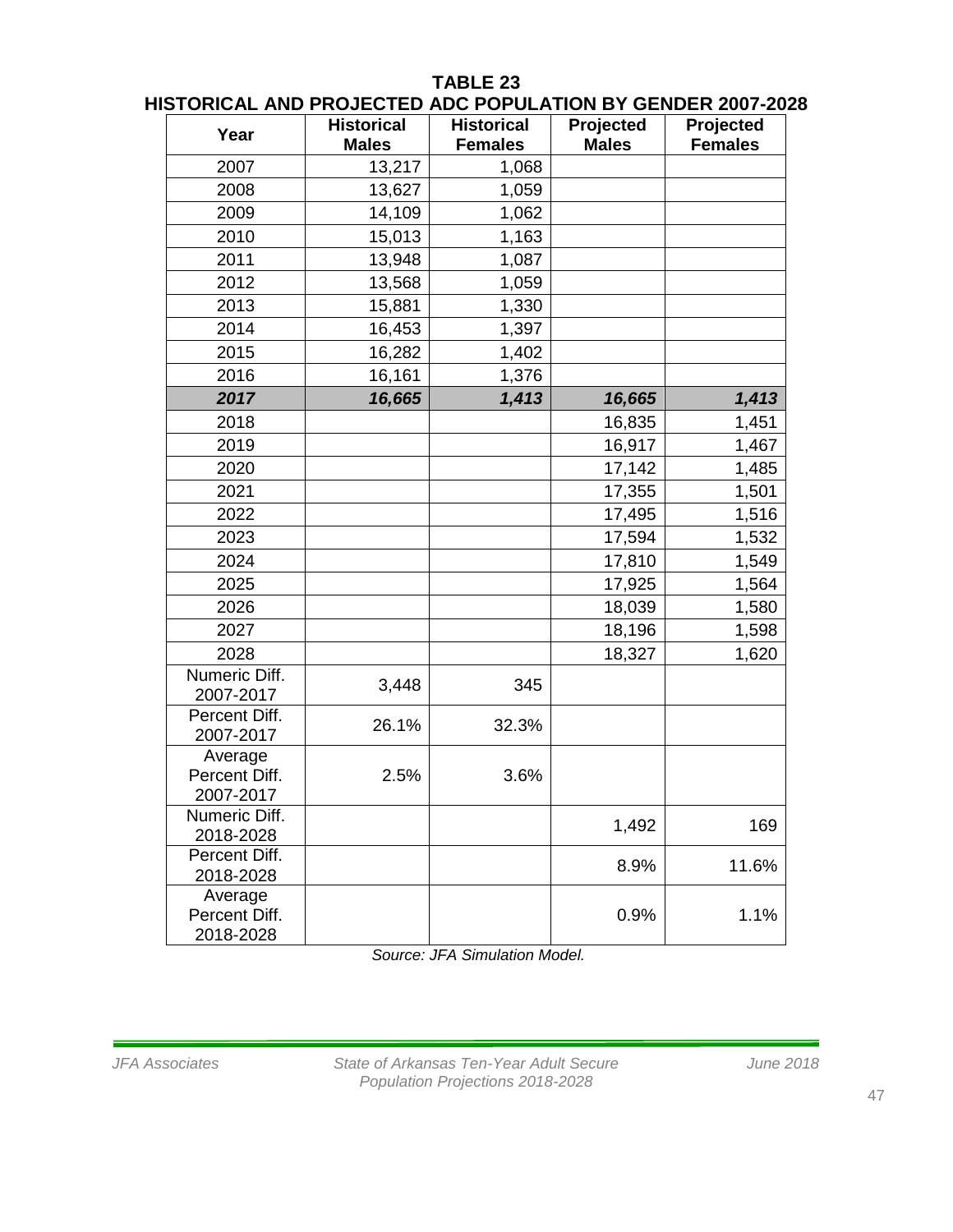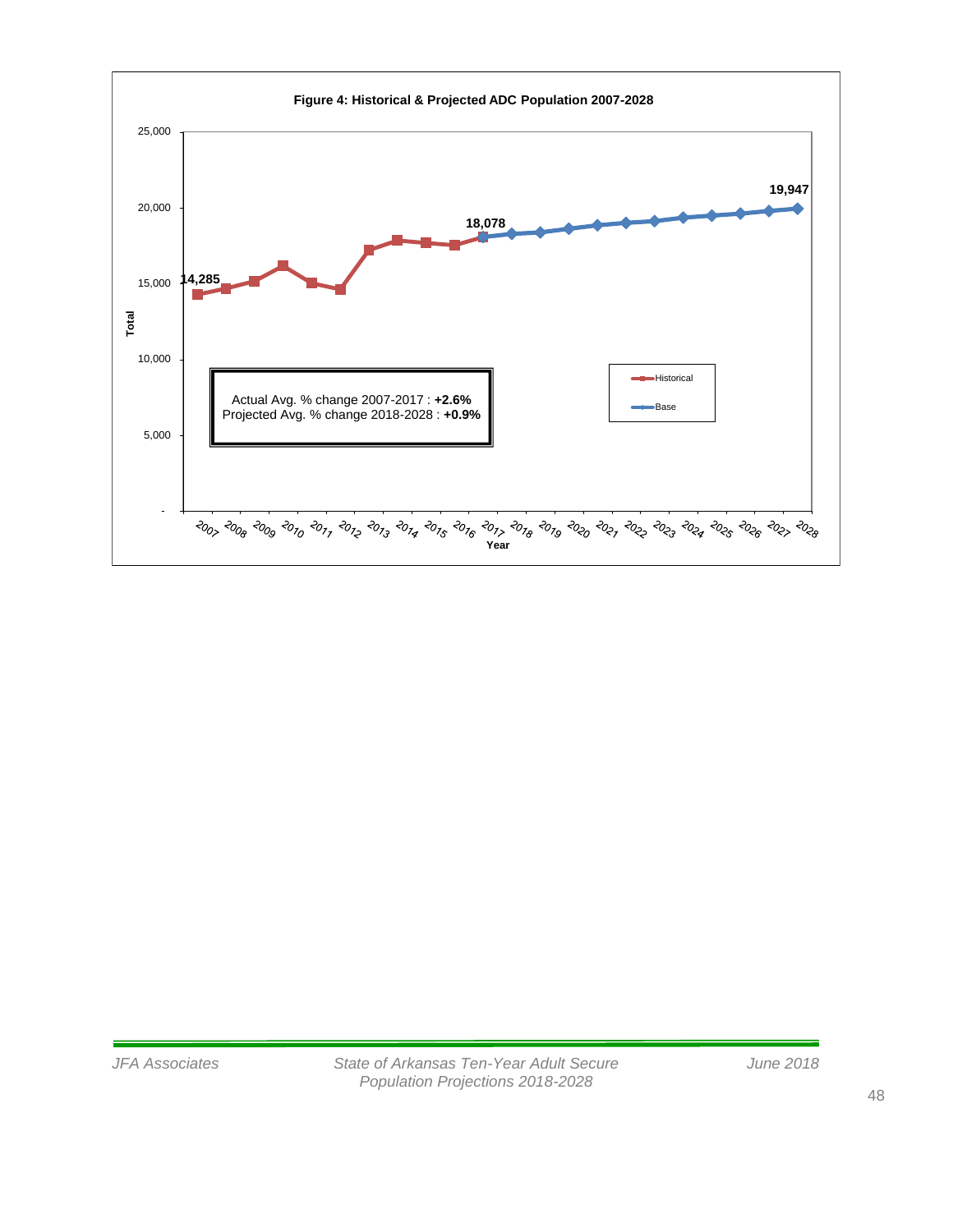# **APPENDIX ADDITIONAL TABLES AND FIGURES**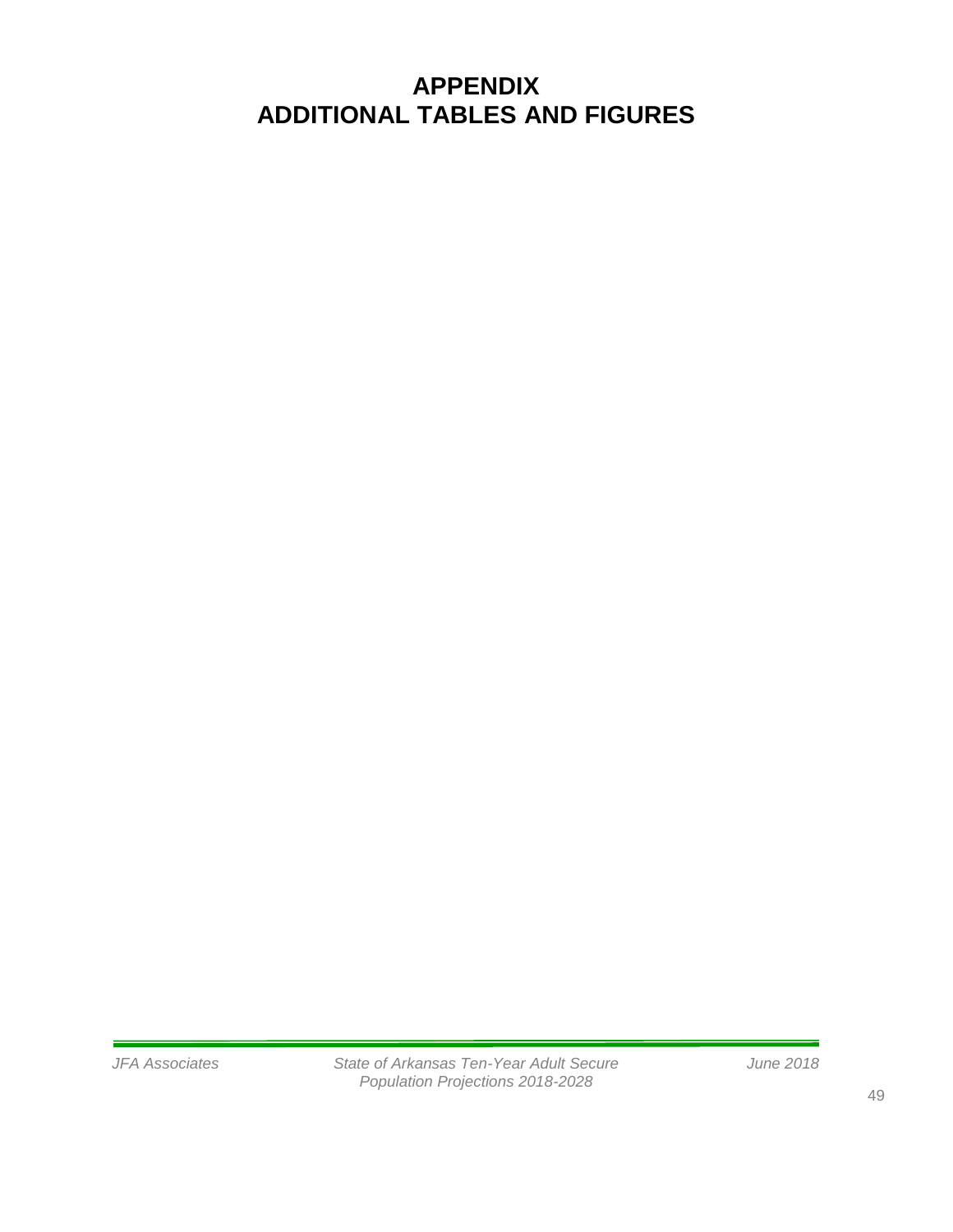| Year        | January | February | March  | <b>April</b> | May    | June   | July   | <b>August</b> | <b>September</b> | October | <b>November</b> | <b>December</b> |
|-------------|---------|----------|--------|--------------|--------|--------|--------|---------------|------------------|---------|-----------------|-----------------|
| Actual 2018 | 18,201  | 17,998   | 18,089 | 18,227       | 17,945 |        |        |               |                  |         |                 |                 |
| 2018        | 18,062  | 18,057   | 18,077 | 18,102       | 18,111 | 18,125 | 18,190 | 18,249        | 18,245           | 18,261  | 18,284          | 18,286          |
| 2019        | 18,281  | 18,292   | 18,329 | 18,281       | 18,279 | 18,302 | 18,320 | 18,316        | 18,308           | 18,392  | 18,364          | 18,384          |
| 2020        | 18,332  | 18,377   | 18,394 | 18,445       | 18,458 | 18,438 | 18,457 | 18,424        | 18,516           | 18,574  | 18,622          | 18,627          |
| 2021        | 18,643  | 18,625   | 18,638 | 18,642       | 18,658 | 18,653 | 18,650 | 18,660        | 18,723           | 18,753  | 18,787          | 18,856          |
| 2022        | 18,824  | 18,841   | 18,877 | 18,859       | 18,888 | 18,860 | 18,899 | 18,920        | 18,939           | 18,943  | 18,991          | 19,011          |
| 2023        | 19,073  | 19,054   | 19,094 | 19,083       | 19,098 | 19,146 | 19,136 | 19,101        | 19,100           | 19,162  | 19,150          | 19,126          |
| 2024        | 19,121  | 19,173   | 19,179 | 19,211       | 19,250 | 19,260 | 19,252 | 19,260        | 19,287           | 19,324  | 19,382          | 19,359          |
| 2025        | 19,368  | 19,412   | 19,339 | 19,406       | 19,407 | 19,416 | 19,432 | 19,455        | 19,462           | 19,466  | 19,475          | 19,489          |
| 2026        | 19,501  | 19,496   | 19,497 | 19,508       | 19,515 | 19,533 | 19,566 | 19,583        | 19,593           | 19,570  | 19,614          | 19,619          |
| 2027        | 19,654  | 19,662   | 19,684 | 19,711       | 19,704 | 19.705 | 19,715 | 19,727        | 19,733           | 19,744  | 19,781          | 19,794          |
| 2028        | 19,805  | 19,840   | 19,881 | 19,862       | 19,873 | 19,894 | 19,917 | 19,907        | 19,914           | 19,927  | 19,931          | 19,947          |

**TABLE 24 PROJECTED TOTAL ADC POPULATION BY MONTH 2018-2028**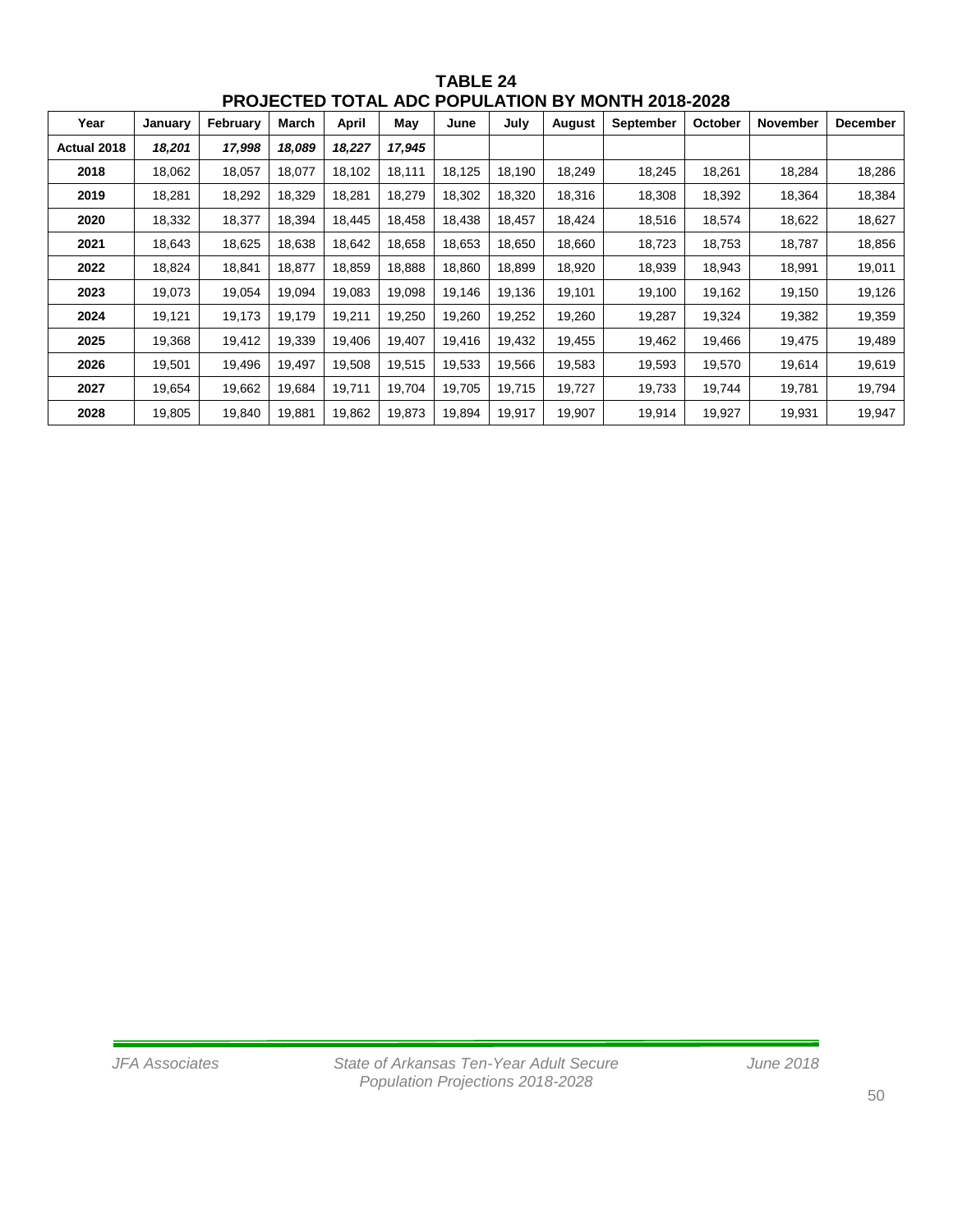| Year        | January | February | March | <b>April</b> | May   | June  | July  | <b>August</b> | <b>September</b> | October | <b>November</b> | <b>December</b> |
|-------------|---------|----------|-------|--------------|-------|-------|-------|---------------|------------------|---------|-----------------|-----------------|
| Actual 2018 | 1,441   | 1,370    | 1,404 | 1,440        | 1,405 |       |       |               |                  |         |                 |                 |
| 2018        | 1,431   | 1,433    | 1,434 | 1,430        | 1,435 | .432  | 1,444 | 1,448         | 1,452            | 1,458   | 1,459           | 1,451           |
| 2019        | 1,453   | 1,452    | 1,454 | 1,458        | 1,461 | .467  | 1,462 | 1,466         | 1,469            | 1,462   | 1,461           | 1,467           |
| 2020        | 1,466   | 1,463    | 1,465 | 1,470        | 1,471 | 1,477 | 1,482 | 1,480         | 1,481            | 1,483   | 1,481           | 1,485           |
| 2021        | 1,484   | 1,485    | 1,483 | 1,485        | 1,490 | 1,491 | 1,488 | 1,493         | 1,499            | 1,495   | 1,496           | 1,501           |
| 2022        | 1,504   | 1,506    | 1,509 | 1,504        | 1,505 | 1,507 | 1,508 | 1,505         | 1,504            | 1,513   | 1,503           | 1,516           |
| 2023        | 1,518   | 1,520    | 1,524 | 1,523        | 1,521 | 1,525 | 1,526 | 1,528         | 1,529            | 1,531   | 1,533           | 1,532           |
| 2024        | 1,531   | 1,535    | 1,538 | 1,539        | 1,540 | 1,542 | 1,541 | 1,541         | 1,543            | 1,544   | 1,548           | 1,549           |
| 2025        | 1,548   | 1,546    | 1,550 | 1,552        | 1,549 | .553  | 1,556 | 1,560         | 1,562            | 1,565   | 1,564           | 1,564           |
| 2026        | 1,569   | 1,571    | 1,572 | 1,568        | 1,571 | 1,576 | 1,573 | 1,579         | 1,581            | 1,576   | 1,582           | 1,580           |
| 2027        | 1,578   | 1,581    | 1,585 | 1,588        | 1,591 | 1,589 | 1,590 | 1,594         | 1,599            | 1,598   | 1,596           | 1,598           |
| 2028        | 1,602   | 1,596    | 1,594 | 1,600        | 1,605 | l,609 | 1,611 | 1,615         | 1,607            | 1,612   | 1,618           | 1,620           |

**TABLE 25 PROJECTED TOTAL FEMALE ADC POPULATION BY MONTH 2018-2028**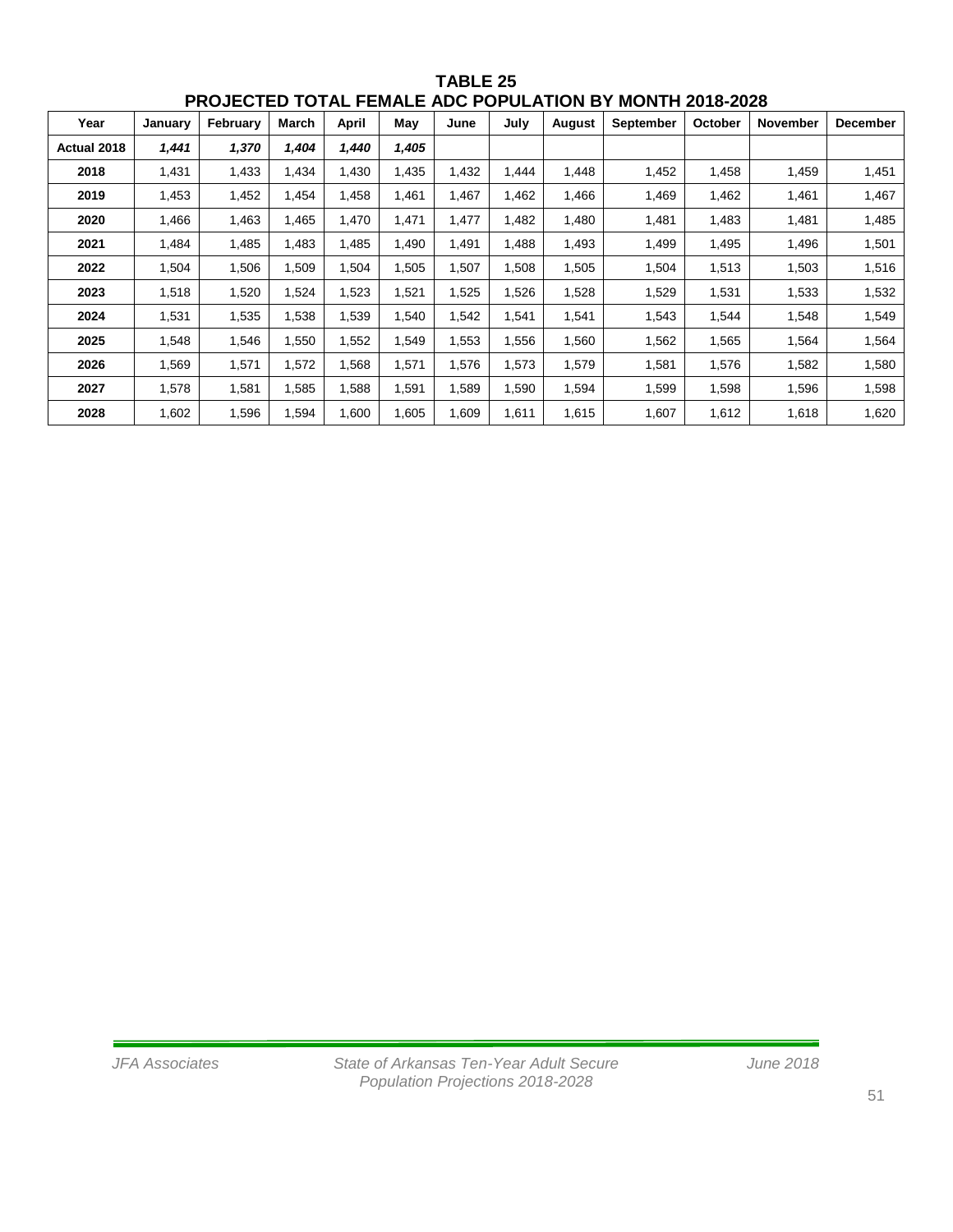| Year        | January | February | March  | <b>April</b> | May    | June   | July   | <b>August</b> | <b>September</b> | October | November | <b>December</b> |
|-------------|---------|----------|--------|--------------|--------|--------|--------|---------------|------------------|---------|----------|-----------------|
| Actual 2018 | 16,760  | 16,628   | 16,685 | 16,787       | 16,540 |        |        |               |                  |         |          |                 |
| 2018        | 16,631  | 16,624   | 16,643 | 16,672       | 16,676 | 16.693 | 16.746 | 16,801        | 16,793           | 16,803  | 16,825   | 16,835          |
| 2019        | 16,828  | 16,840   | 16,875 | 16,823       | 16,818 | 16,835 | 16,858 | 16,850        | 16,839           | 16,930  | 16,903   | 16,917          |
| 2020        | 16.866  | 16,914   | 16,929 | 16,975       | 16,987 | 16.961 | 16,975 | 16,944        | 17,035           | 17,091  | 17,141   | 17,142          |
| 2021        | 17,159  | 17,140   | 17,155 | 17,157       | 17,168 | 17,162 | 17,162 | 17,167        | 17,224           | 17,258  | 17,291   | 17,355          |
| 2022        | 17,320  | 17,335   | 17,368 | 17,355       | 17,383 | 17,353 | 17,391 | 17,415        | 17,435           | 17,430  | 17,488   | 17,495          |
| 2023        | 17,555  | 17,534   | 17,570 | 17,560       | 17,577 | 17,621 | 17,610 | 17,573        | 17,571           | 17,631  | 17,617   | 17,594          |
| 2024        | 17,590  | 17,638   | 17,641 | 17,672       | 17,710 | 17,718 | 17,711 | 17,719        | 17,744           | 17,780  | 17,834   | 17,810          |
| 2025        | 17,820  | 17,866   | 17,789 | 17,854       | 17,858 | 17,863 | 17,876 | 17,895        | 17,900           | 17,901  | 17,911   | 17,925          |
| 2026        | 17,932  | 17,925   | 17,925 | 17,940       | 17,944 | 17,957 | 17,993 | 18,004        | 18,012           | 17,994  | 18,032   | 18,039          |
| 2027        | 18,076  | 18,081   | 18,099 | 18,123       | 18,113 | 18,116 | 18,125 | 18,133        | 18,134           | 18,146  | 18,185   | 18,196          |
| 2028        | 18,203  | 18,244   | 18,287 | 18,262       | 18,268 | 18,285 | 18,306 | 18,292        | 18,307           | 18,315  | 18,313   | 18,327          |

**TABLE 26 PROJECTED TOTAL MALE ADC POPULATION BY MONTH 2018-2028**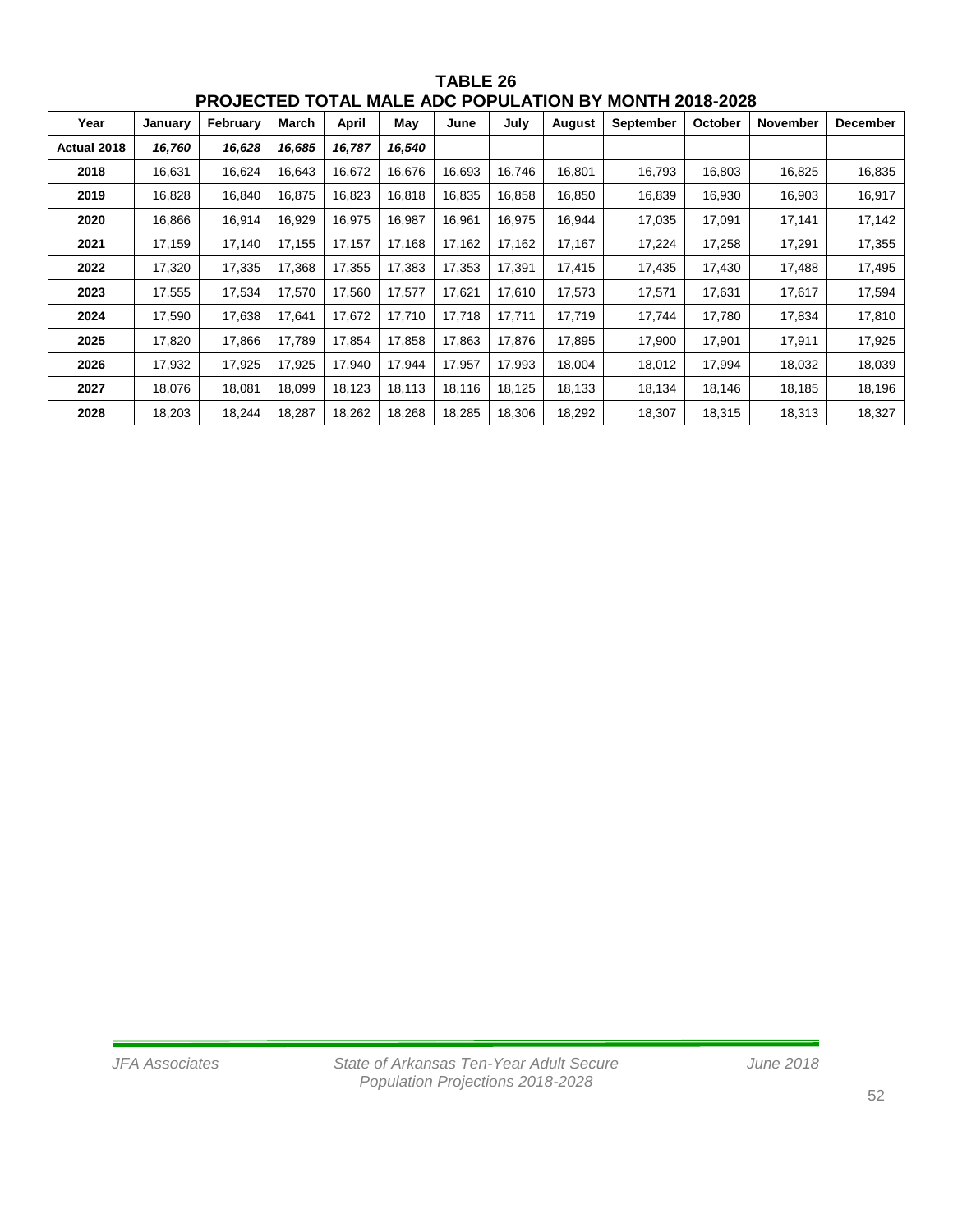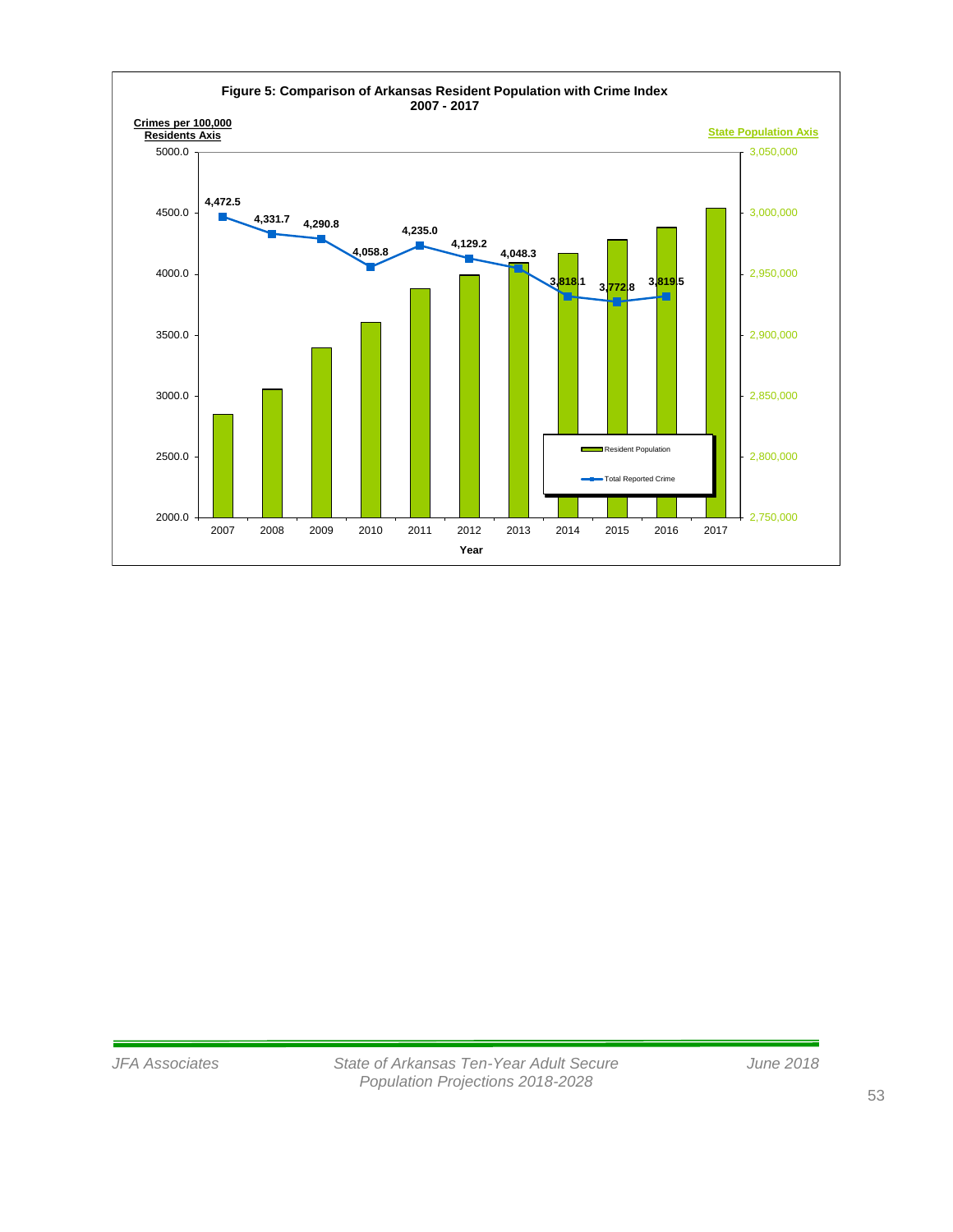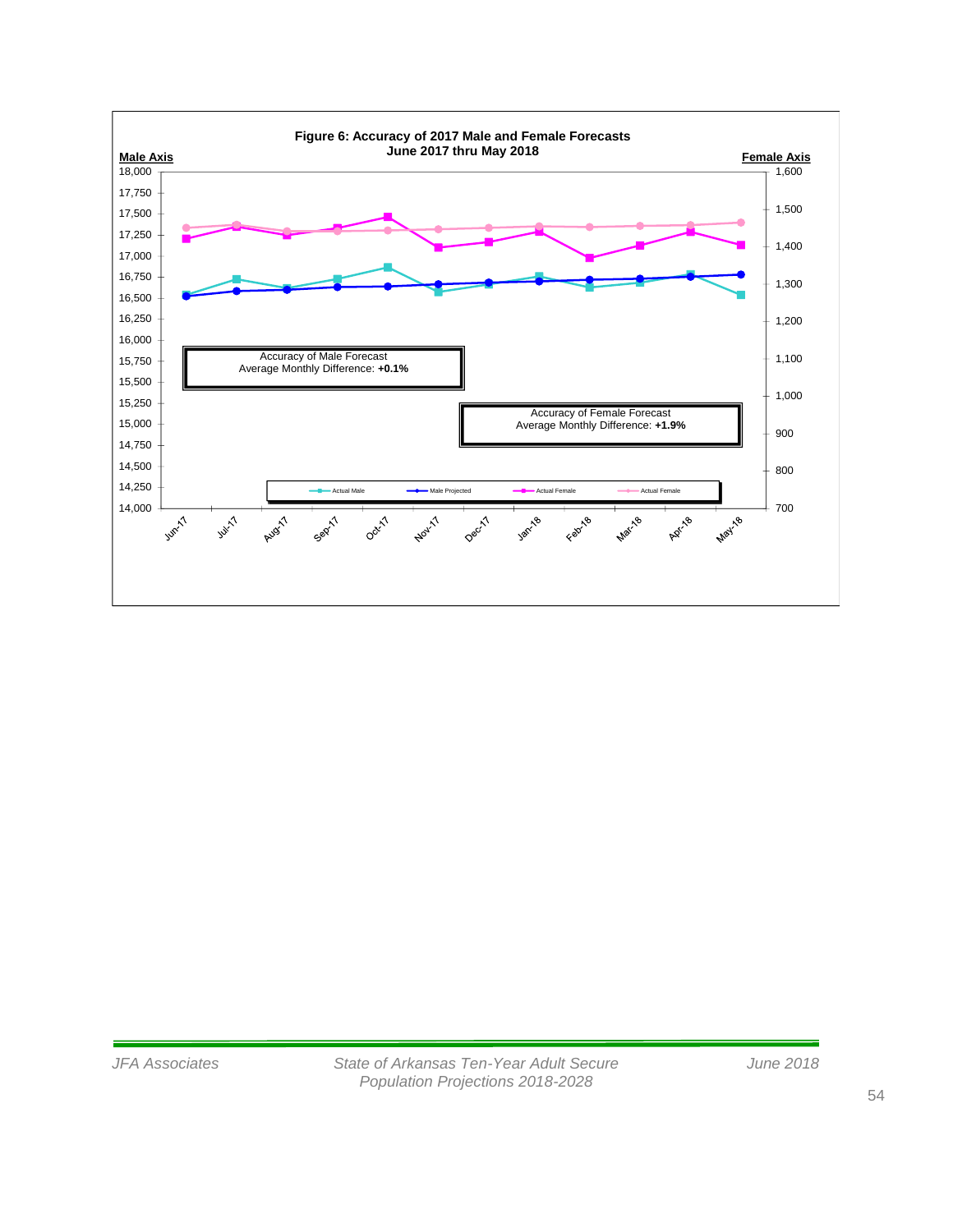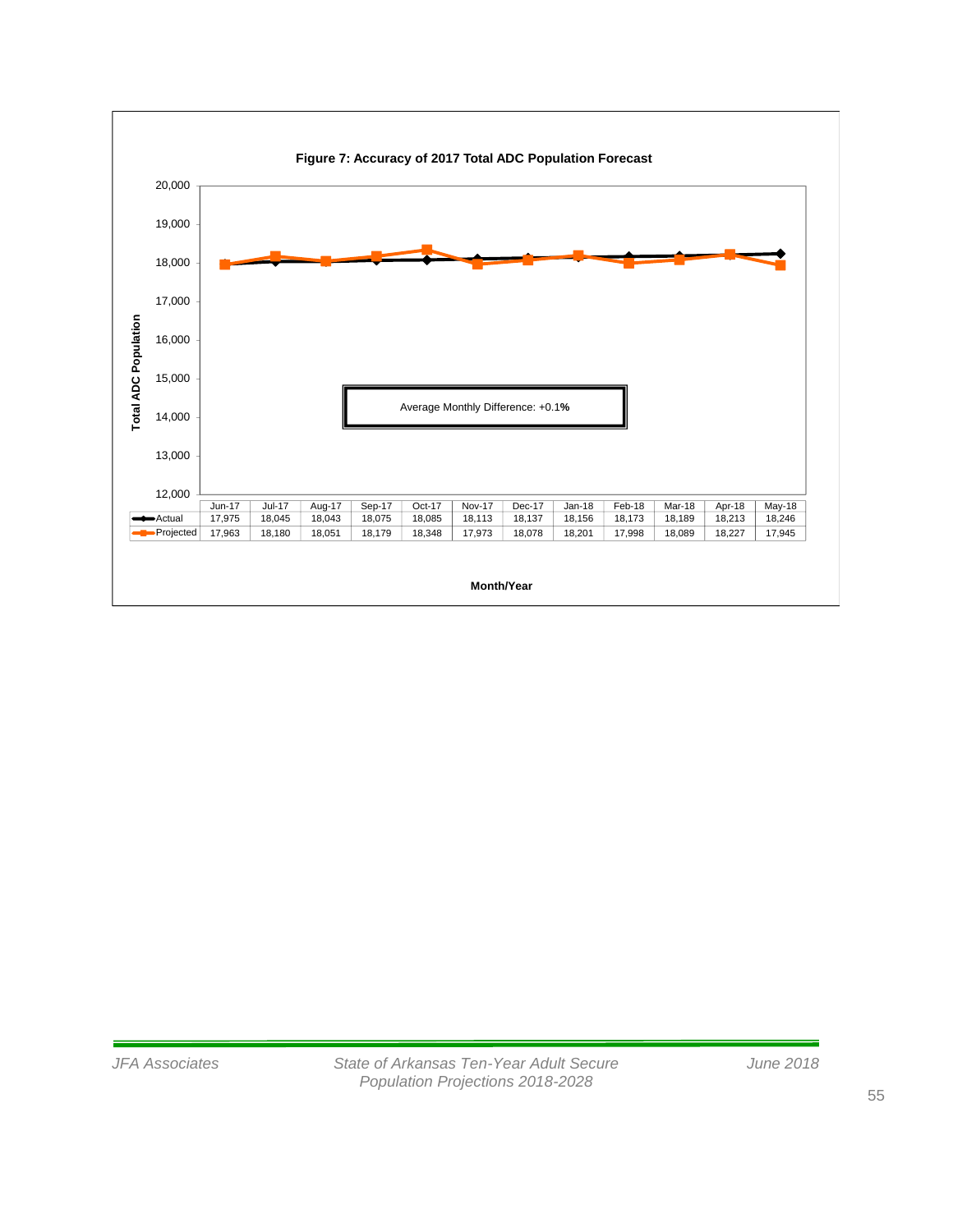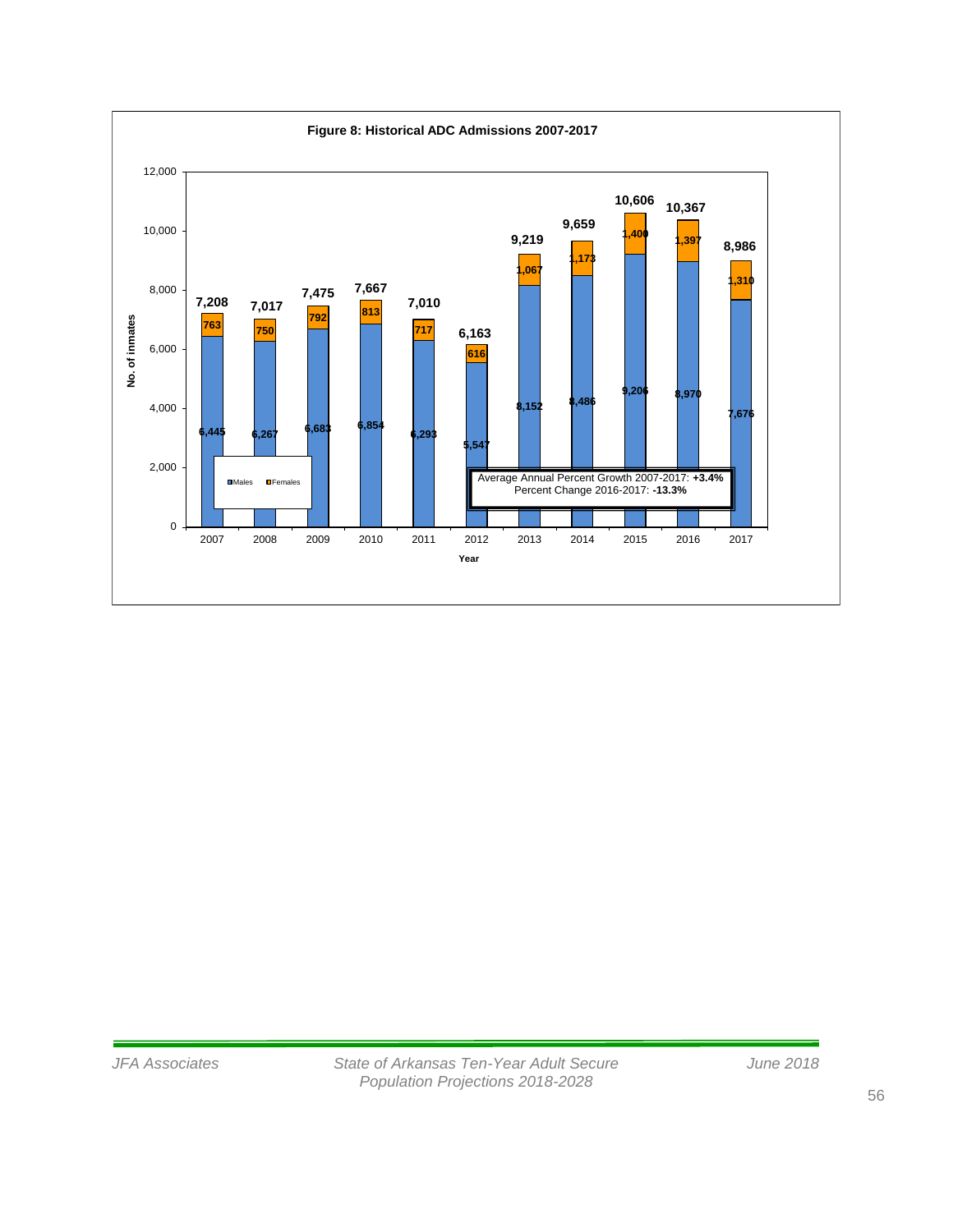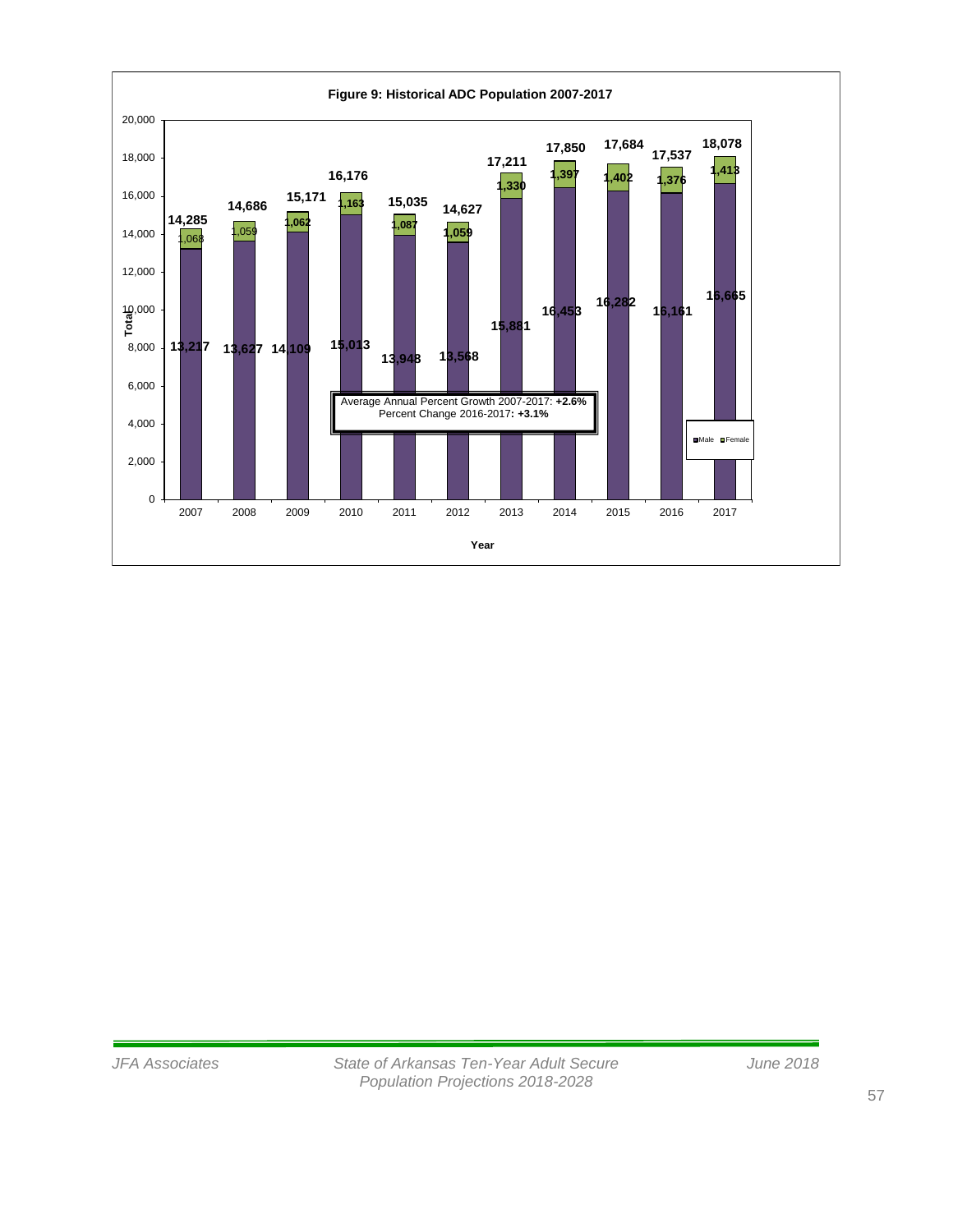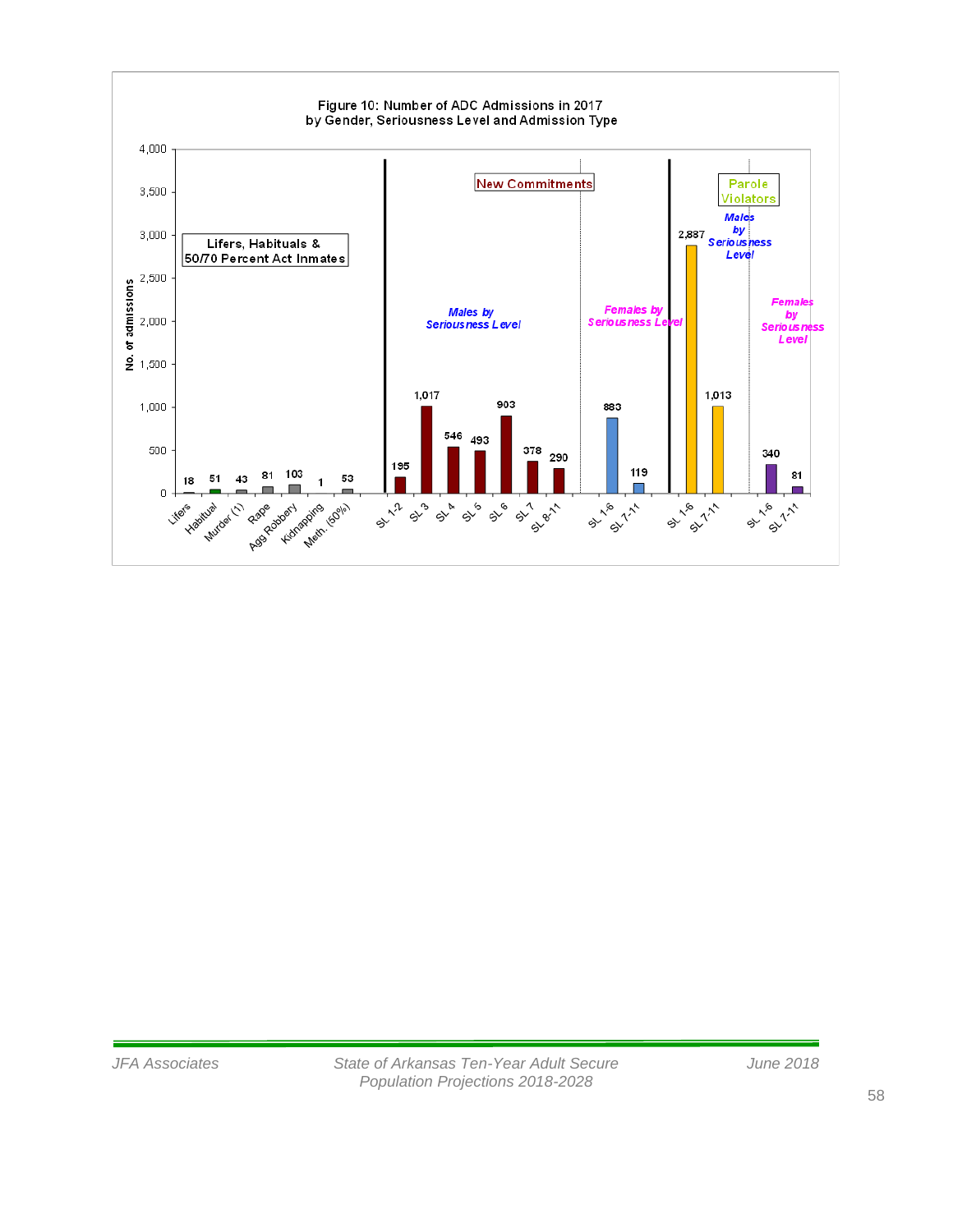